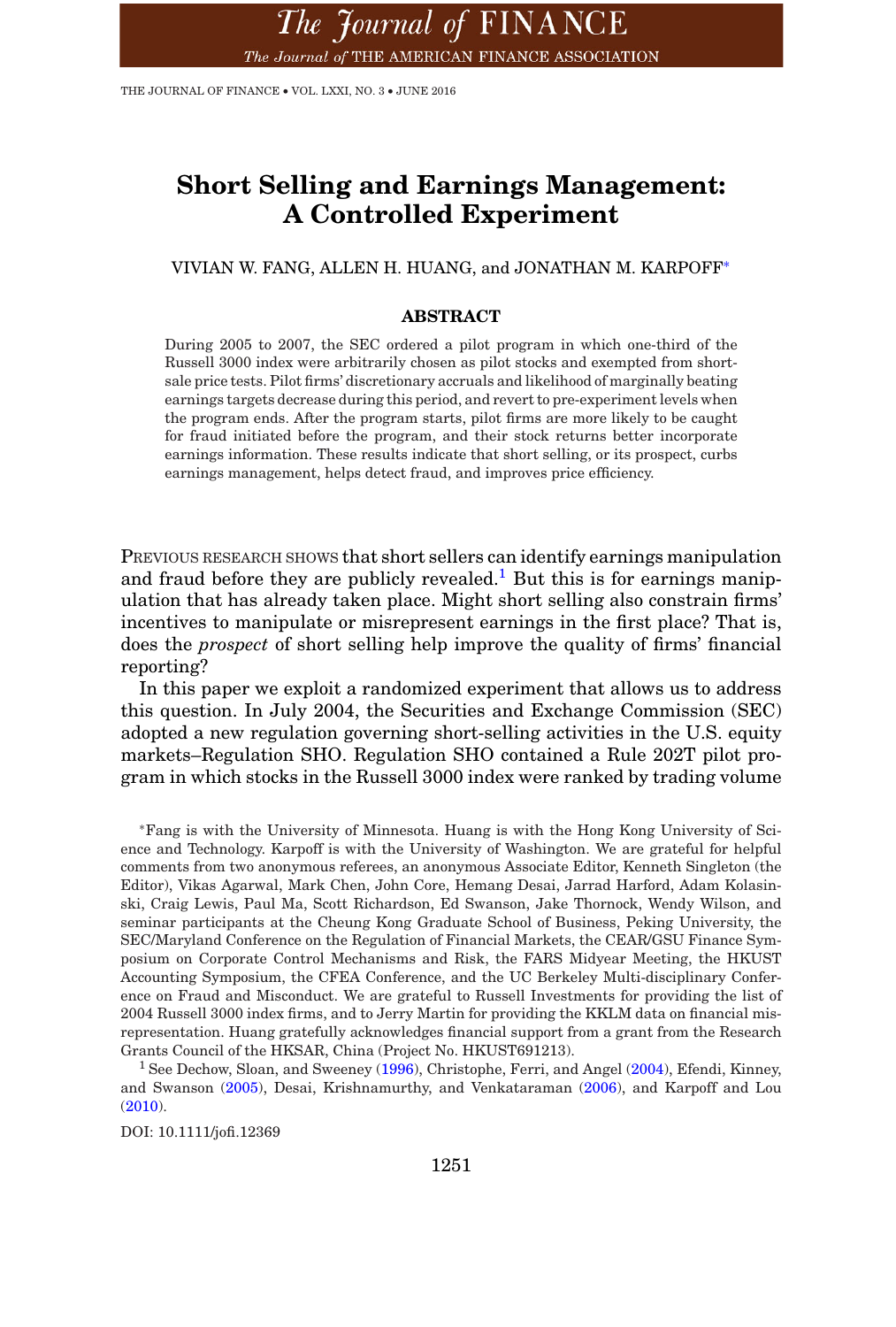within each exchange and every third one was designated as a pilot stock. From May 2, 2005 to August 6, 2007, pilot stocks were exempted from shortsale price tests, including the tick test for exchange-listed stocks and the bid test for NASDAQ National Market (NASDAQ-NM) stocks.<sup>2</sup>

The pilot program creates an ideal setting to examine the effect of short selling on corporate financial reporting decisions, for three reasons. First, the exemption from short-sale price tests decreased the cost of short selling in the pilot stocks relative to the nonpilot stocks (SEC [\(2007\)](#page-42-1), Diether, Lee, and Werner [\(2009\)](#page-41-2)). The pilot program thus eliminates the need to directly estimate short-selling costs, a notoriously difficult task (Lamont [\(2012\)](#page-42-2)). Rather, we use the fact that the prospect of short selling increased for pilot firms relative to nonpilot firms during the program. Second, the pilot program represents a truly exogenous shock to the cost of selling short in the affected firms. We identify no evidence that the firms themselves lobbied for the pilot program, or that any individual firm could know it would be in the pilot group until the program was announced. Third, the pilot program had specific beginning and ending dates, facilitating difference-in-differences (hereafter, DiD) analysis of the impact of short-selling costs on firms' financial reporting. In particular, the anticipated ending date allows us to investigate whether the effects of the pilot program reversed when it ended – an important check on the internal validity of the DiD tests (e.g., Roberts and Whited  $(2013)$ ).

We begin by verifying that pilot firms represent a random draw from the Russell 3000 population. In the fiscal year before the pilot program, pilot and nonpilot firms are similar in size, growth, investment, profitability, leverage, and dividend payout. Although the two groups of firms also exhibit similar levels of discretionary accruals before the program, pilot firms significantly reduce their signed discretionary accruals once the program starts.<sup>[3](#page-1-1)</sup> After the program ends, pilot firms' discretionary accruals revert to pre-program levels. The nonpilot firms, meanwhile, show no significant change in discretionary accruals around the pilot program. Our point estimates indicate that performance-matched discretionary accruals, as a percentage of assets, are one percentage point lower for pilot firms than for nonpilot firms during the pilot program compared to the pre-pilot period. This corresponds to 7.4% of the standard deviation of discretionary accruals in our sample.

We also examine the pilot program's effect on two alternative measures of earnings management. First, we find that the likelihood of beating the analyst

<span id="page-1-0"></span><sup>2</sup> The pilot program was originally scheduled to commence on January 3, 2005, and end on December 31, 2005 (Securities Exchange Act Release No. 50104, July 28, 2004). However, the SEC postponed the commencement date to May 2, 2005 (Securities and Exchange Act Release No. 50747, November 29, 2004) and extended the end date to August 6, 2007 (Securities and Exchange Act Release No. 53684, April 20, 2006). Before the pilot program ran its entire course, the SEC eliminated short-sale price tests for all exchange-listed stocks on July 6, 2007 (Securities Exchange Act of 1934 Release No. 34-55970, July 3, 2007).

<span id="page-1-1"></span><sup>3</sup> Following the literature (e.g., Kothari, Leone, and Wasley [\(2005\)](#page-42-4)), we measure discretionary accruals as the difference between actual accruals and a benchmark estimated within each industryyear. Details are provided in Section [II.](#page-10-0)C.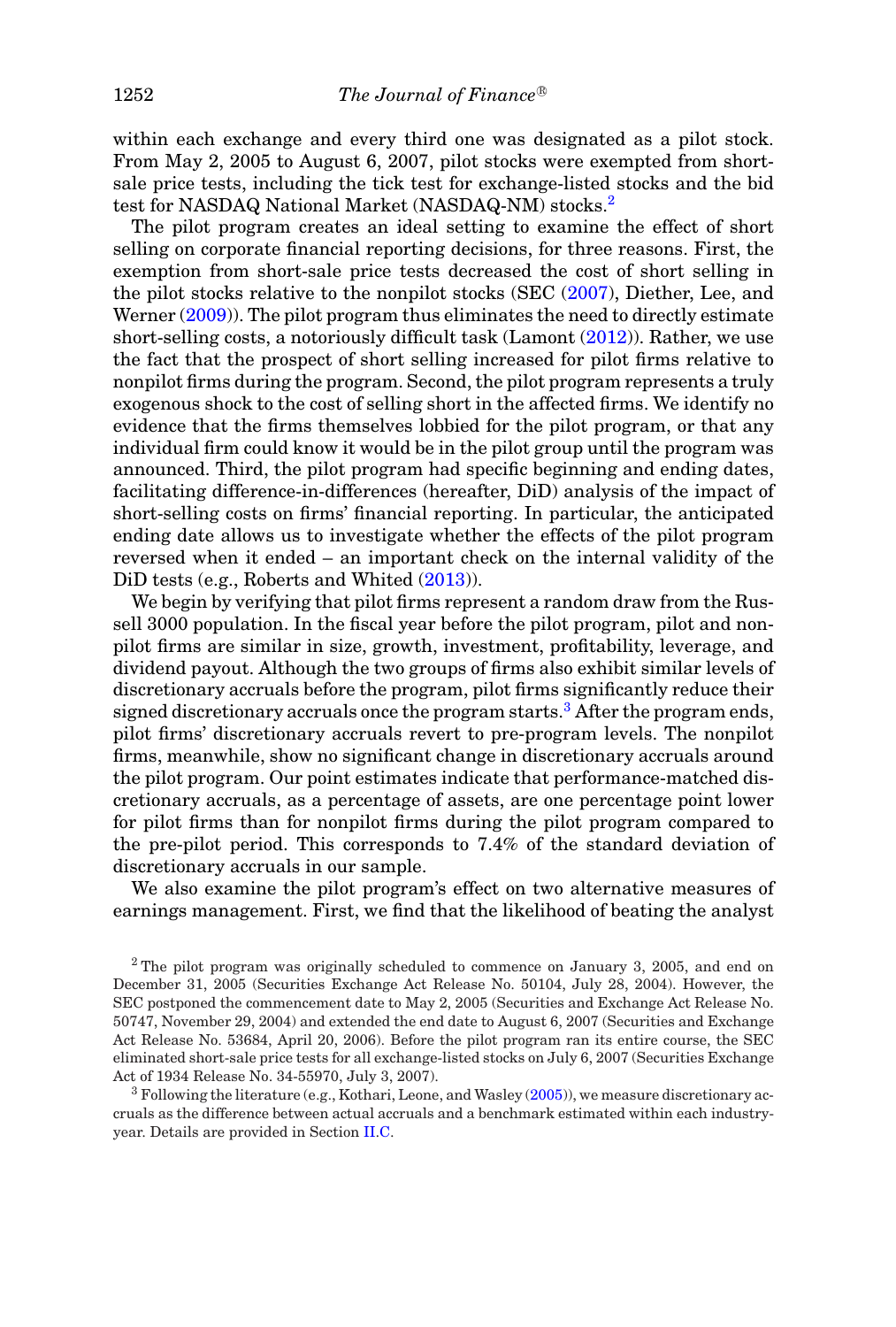consensus forecast by up to one cent is 1.8 percentage points lower for the pilot firms than for the nonpilot firms during the pilot program compared to the prepilot period. This represents 11.1% of the unconditional likelihood of meeting or just beating the analyst consensus forecast in our sample. Similarly, the likelihood of meeting or just beating the firm's quarterly earnings per share (EPS) in the same quarter of the prior year is 0.8 percentage points lower for the pilot firms during the pilot program compared to the pre-pilot period, representing 14.2% of the unconditional likelihood. Second, we find that the likelihood of being classified as a misstating firm, based on the *F*-score of Dechow et al. [\(2011\)](#page-40-2), is significantly lower for the pilot firms during the pilot period compared to the pre-pilot period. Combined with our results regarding discretionary accruals, these results indicate that pilot firms decrease earnings management during the pilot program.

We consider several alternative interpretations for the patterns we observe in discretionary accruals. One possibility is that pilot firms' discretionary accruals reflect changes in their growth, investment, or equity issuance, as Grullon, Michenaud, and Weston [\(2015\)](#page-41-3) document a significant reduction in financially constrained pilot firms' investment and equity issuance during the pilot program. We consider several ways to control for firm growth and investment, both in the construction of our discretionary accruals measures and in the multivariate tests. None of these controls have a material effect on our main findings. We also find that the pilot firms' investment levels do not follow a pattern that would explain the changes in their discretionary accruals during and after the pilot program. Regarding the possible impact of equity issuance, we find that pilot firms' discretionary accruals pattern is similar between firms that do not seek to issue equity and the overall sample. These results indicate that the effect of the pilot program on discretionary accruals is unlikely to be explained by changes in pilot firms' growth, investment, or equity issuance around the program.

Another possible explanation is that managers of the pilot firms decreased earnings management because of a general increase in the attention investors paid to these firms. Using three measures of market attention, however, we do not find that pilot firms were subject to greater attention during the pilot program. In multivariate DiD tests, the market attention measures are not significantly related to discretionary accruals, nor do they affect our main findings regarding discretionary accruals.

The most plausible interpretation of our results is that the pilot program reduced the cost of short selling sufficiently among the pilot firms to increase potential short sellers' monitoring activities, and that the increased monitoring induced a decrease in these firms' earnings management.<sup>4</sup> We conduct three additional tests to further probe this interpretation. First, we find that, among the pilot firms during the pilot program, short selling is positively related to signed discretionary accruals. Second, we find that short interest increases in

<span id="page-2-0"></span><sup>4</sup> Throughout this paper, we use "potential short sellers" or "short sellers" to refer to both investors who may take new short positions and investors with existing short positions.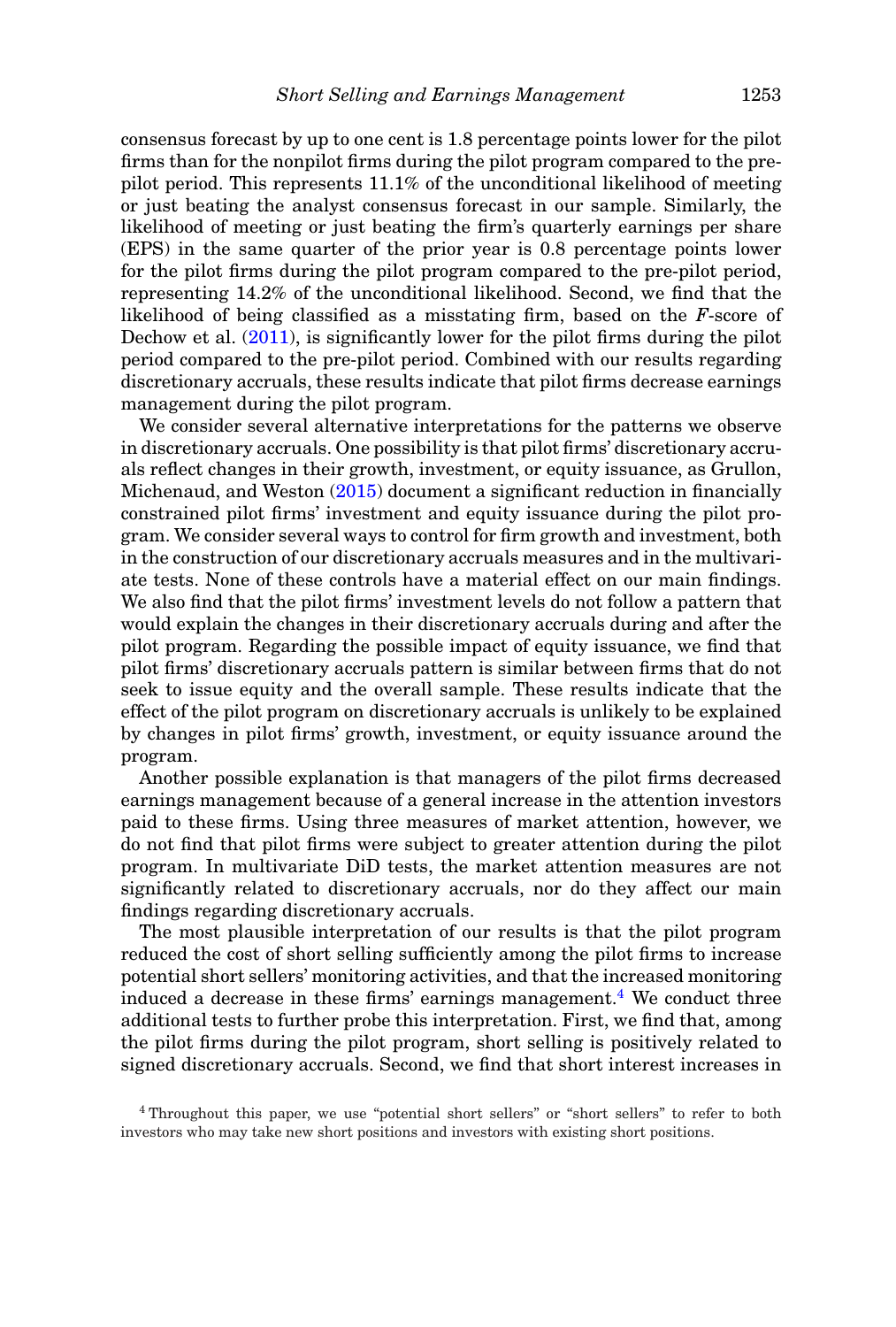months in which firms are later revealed to have engaged in financial misrepresentation during our sample period. And third, we find that, among firms that previously initiated financial fraud, pilot firms are more likely to get caught than control firms after the pilot period started. We also find that the unconditional likelihood of pilot firms being caught for financial fraud converges monotonically toward that of nonpilot firms as we sequentially include cases of fraud initiated after the pilot program begins. This result is consistent with the argument that pilot firms' conditional likelihood of being caught for any fraud they commit is higher during the program, and with our main finding that pilot firms endogenously adjust by decreasing earnings manipulation after the pilot program begins.

Finally, we examine the implications of the pilot program for price efficiency through its effect on firms' reporting practices. We show that the coefficients of pilot firms' current returns on future earnings increase during the pilot period. Among firms announcing particularly negative earnings surprises, the welldocumented post-earnings announcement drift (PEAD) disappears for pilot firms during the period, while it remains significant for nonpilot firms. These results indicate that the reduction in pilot firms' earnings management during the pilot program corresponds to an increase in the efficiency of their stock prices as their stock returns better incorporate earnings information.

The above findings make four contributions to the literature. First, they show that an increase in the prospect of short selling has a significant effect on firms' financial reporting. This result demonstrates one avenue through which trading in secondary financial markets affects firms' decisions[.5](#page-3-0) Second, our findings identify a new determinant of earnings management, namely, short-sale constraints, adding to the factors identified in prior research (for a review, see Dechow, Ge, and Schrand [\(2010\)](#page-40-3)). Third, our results indicate that the prospect of short selling improves price efficiency not only by facilitating the flow of private information into prices (e.g., Miller [\(1977\)](#page-42-5), Harrison and Kreps [\(1978\)](#page-41-4), Chang, Cheng, and Yu  $(2007)$ , Boehmer and Wu  $(2013)$ ), but also by decreasing managers' tendency to manage earnings. And fourth, our findings contribute to the policy debate on the benefits and costs of short selling. Previous research demonstrates that short sellers are good at identifying the overpriced shares of firms that have manipulated earnings, and short sellers' trading accelerates the discovery of financial misconduct.<sup>[6](#page-3-1)</sup> Our results indicate that the prospect of short selling conveys additional external benefits to investors by improving financial reporting quality and stock price efficiency in general, even among firms not charged with financial reporting violations.

<span id="page-3-0"></span><sup>5</sup> See Bond, Edmans, and Goldstein [\(2012\)](#page-40-6) for a survey of research on the real effects of financial markets. For example, Karpoff and Rice [\(1989\)](#page-42-6) and Fang, Noe, and Tice [\(2009\)](#page-41-5) examine the effect of stock liquidity on firm performance, Fang, Tian, and Tice [\(2014\)](#page-41-6) examine the effect of liquidity on innovation, and Grullon, Michenaud, and Weston [\(2015\)](#page-41-3) examine the effect of short-selling constraints on investment and equity issuance.

<span id="page-3-1"></span><sup>6</sup> See the references in footnote 1. To be sure, other studies have noted the potential dark side of short selling, as manipulative short selling could reduce price efficiency (e.g., Gerard and Nanda [\(1993\)](#page-41-7), Henry and Koski [\(2010\)](#page-41-8)).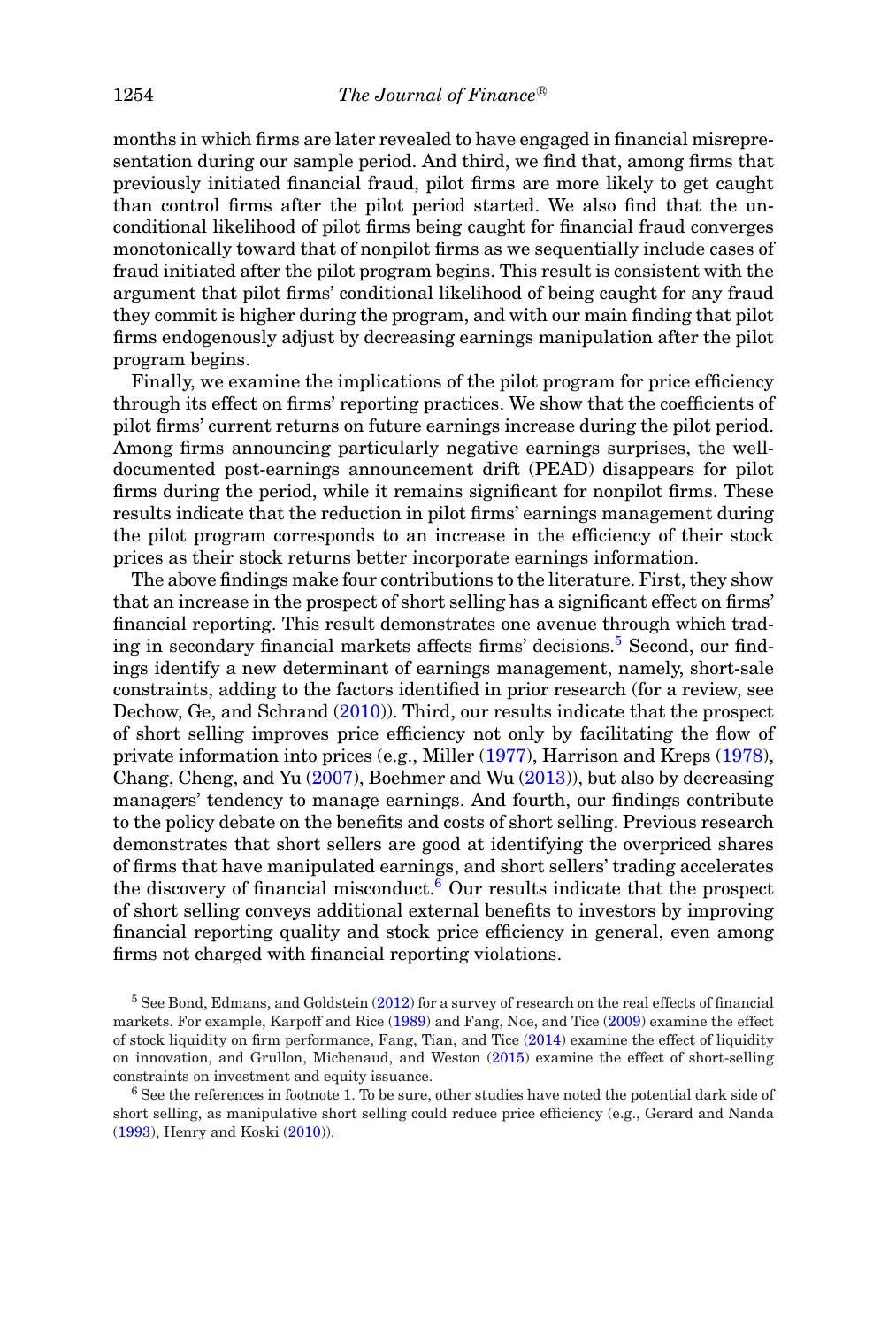This paper is organized as follows. Section [I](#page-4-0) describes short-sale price tests in the U.S. equity markets, how they can affect firms' tendency to manage earnings, and related research. Section [II](#page-10-0) describes the data. Section [III](#page-15-0) reports tests of the effect of Regulation SHO's pilot program on firms' earnings management. Section [IV](#page-29-0) examines whether short sellers actually increased their scrutiny of the pilot stocks during the pilot program by comparing the probability of fraud detection between pilot and nonpilot firms. Section [V](#page-31-0) reports on tests that examine whether the pilot program coincided with an increase in the efficiency of pilot firms' stock prices with respect to earnings. Finally, Section [VI](#page-35-0) concludes.

# <span id="page-4-0"></span>**I. Short-Sale Price Tests, Their Effect on Earnings Management, and Related Research**

### *A. Short-Sale Price Tests in U.S. Equity Markets*

Short-sale price tests were initially introduced in the U.S. equity markets in the 1930s, ostensibly to avoid bear raids by short sellers in declining markets. The NYSE adopted an uptick rule in 1935, which was replaced in 1938 by a stricter SEC rule, Rule 10a-1, also known as the "tick test." The latter rule mandates that a short sale can only occur at a price above the most recently traded price (plus tick) or at the most recently traded price if that price exceeds the last different price (zero-plus tick).<sup>[7](#page-4-1)</sup> In 1994, the National Association of Securities Dealers (NASD) adopted its own price test (the "bid test") under Rule 3350. Rule 3350 requires that a short sale occur at a price one penny above the bid price if the bid is a downtick from the previous bid. $8$ 

To facilitate research on the effects of short-sale price tests on financial markets, the SEC initiated a pilot program under Rule 202T of Regulation SHO in July 2004. Under the pilot program, every third stock in the Russell 3000 index ranked by trading volume within each exchange was selected as a pilot stock. From May 2, 2005, to August 6, 2007, pilot stocks were exempted from short-sale price tests. The program effectively ended one month early on July 6, 2007, when the SEC eliminated short-sale price tests for all exchangelisted stocks including the nonpilot stocks.

The decision to eliminate all short-sale price tests prompted a huge backlash from managers and politicians. In 2008, NYSE Euronext commissioned Opinion Research Corporation [\(2008\)](#page-42-7) to conduct a study to seek corporate

<span id="page-4-2"></span><span id="page-4-1"></span><sup>7</sup> Narrow exceptions apply, as specified in SEC's Rule 10a-1, section (e).

<sup>8</sup> Rule 3350 applies to NASDAQ National Market (NASDAQ-NM or NNM) securities. Securities traded in the OTC markets, including NASDAQ Small Cap, OTCBB, and OTC Pink Sheets, are exempted. When NASDAQ became a national listed exchange in August 2006, NASD Rule 3350 was replaced by NASDAQ Rule 3350 for NASDAQ Global Market securities (formerly NASDAQ-NM securities) traded on NASDAQ, and NASD Rule 5100 for NASDAQ-NM securities traded over the counter. The NASDAQ switched from fractional pricing to decimal pricing over the March 12, 2001 to April 9, 2001 period. Prior to decimalization, Rule 3350 required a short sale to occur at a price  $1/8$ <sup>th</sup> of a dollar (if before June 2, 1997) or  $1/16$ <sup>th</sup> of a dollar (if after June 2, 1997) above the bid.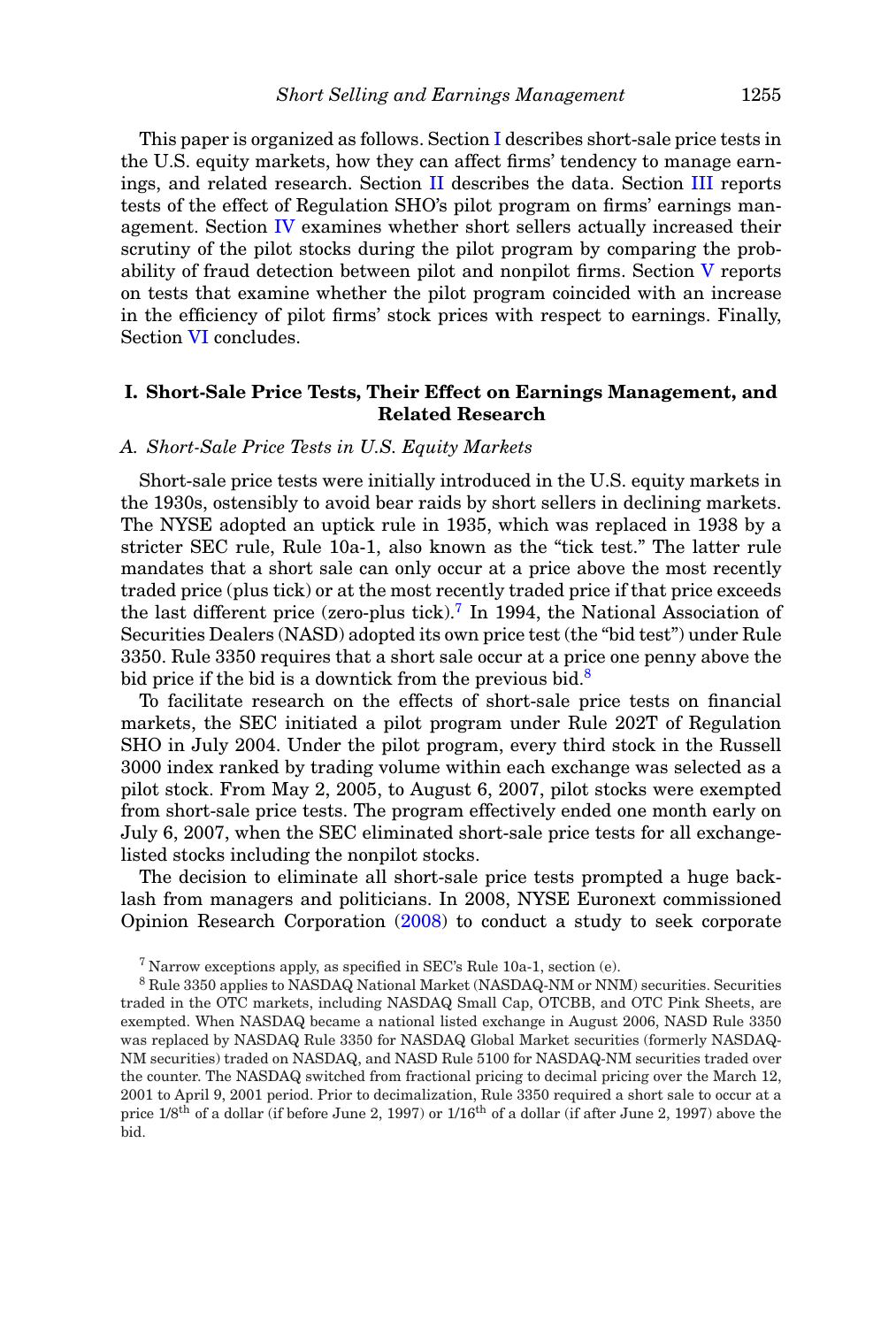issuers' views on short selling. Fully 85% of the surveyed corporate managers favored reinstituting the short-sale price tests "as soon as practical," indicating that managers are aware of and sensitive to the impact of eliminating price tests on the potential amount of short selling in their firms. The former state banking superintendent of New York argued that the SEC's repeal of the price tests added to market volatility, especially in down markets[.9](#page-5-0) The *Wall Street Journal* argued that SEC [\(2007\)](#page-42-1) was too biased to evaluate the short-sale price tests fairly.<sup>10</sup> Wachtell, Lipton, Rosen & Katz, a well-known law firm, argued that the uptick rule should be reinstated immediately, and three members of Congress introduced a bill (H.R. 6517) requiring the SEC to reinstate the uptick rule. Presidential candidate Sen. John McCain blamed the SEC for the recent financial turmoil by "turning our markets into a casino," in part because of the increased prospect of short sales, and called for the SEC's chairman to be dismissed. In response to this pressure, the SEC partially reversed course and restored a modified uptick rule on February 24, 2010. Under the new rule, price tests are triggered when a security's price declines by 10% or more from the previous day's closing price. This policy reversal drew sharp criticism itself, this time from hedge funds and short sellers.<sup>[11](#page-5-2)</sup>

# *B. The Impact of the Pilot Program on Earnings Management*

The strong public reactions to changes in the uptick rule indicate that the rule is important to investors, managers, and politicians. Consistent with practitioners' perception, most prior research indicates that short-sale price tests impose meaningful constraints on short selling, an assumption we examine further in the next section.<sup>[12](#page-5-3)</sup> In this section, we draw from prior studies to construct our main hypothesis on how changes in the cost of short selling due to the removal of short-sale price tests, and the corresponding changes in the prospect of short selling, affect a manager's tendency to engage in earnings management.

Previous research indicates that executives have incentives to distort their firms' reported financial performance to bolster their compensation, gains through stock sales, job security, operational flexibility, or control.<sup>13</sup> These findings imply that managers can earn a personal benefit from managing earnings

<span id="page-5-0"></span><sup>9</sup> Gretchen Morgenson, "Why the roller coaster seems wilder," *The New York Times*, August 26, 2007, page 31.

<span id="page-5-1"></span><sup>10</sup> See "There's a better way to prevent bear raids," *The Wall Street Journal*, November 18, 2008, page A19.

<span id="page-5-2"></span><sup>11</sup> See "Hedge funds slam short-sale rule," available at [http://dealbook.nytimes.com/2010/02/](http://dealbook.nytimes.com/2010/02/25/hedge-funds-slam-short-sale-rule/?_r=0) [25/hedge-funds-slam-short-sale-rule/?](http://dealbook.nytimes.com/2010/02/25/hedge-funds-slam-short-sale-rule/?_r=0)  $r=0$ .<br><sup>12</sup> See, for example, McCormick and Reilly [\(1996\)](#page-42-8), Angel [\(1997\)](#page-39-0), Alexander and Peterson [\(1999,](#page-39-1)

<span id="page-5-3"></span>[2008\)](#page-39-2), SEC (2007), and Diether, Lee, and Werner [\(2009\)](#page-41-2). For a contradictory finding, see Ferri, Christophe, and Angel [\(2004\)](#page-41-9).

<span id="page-5-4"></span><sup>13</sup> For evidence regarding compensation motives, see Bergstresser and Philippon [\(2006\)](#page-40-7), Burns and Kedia [\(2006\)](#page-40-8), and Efendi, Srivastava, and Swanson [\(2007\)](#page-41-10); for stock sale motives, see Beneish and Vargus [\(2002\)](#page-40-9); and for job security and control-related motives, see DeFond and Park [\(1997\)](#page-41-11), Ahmed, Lobo, and Zhou [\(2006\)](#page-39-3), DeFond and Jiambalvo [\(1994\)](#page-40-10), and Sweeney [\(1994\)](#page-42-9).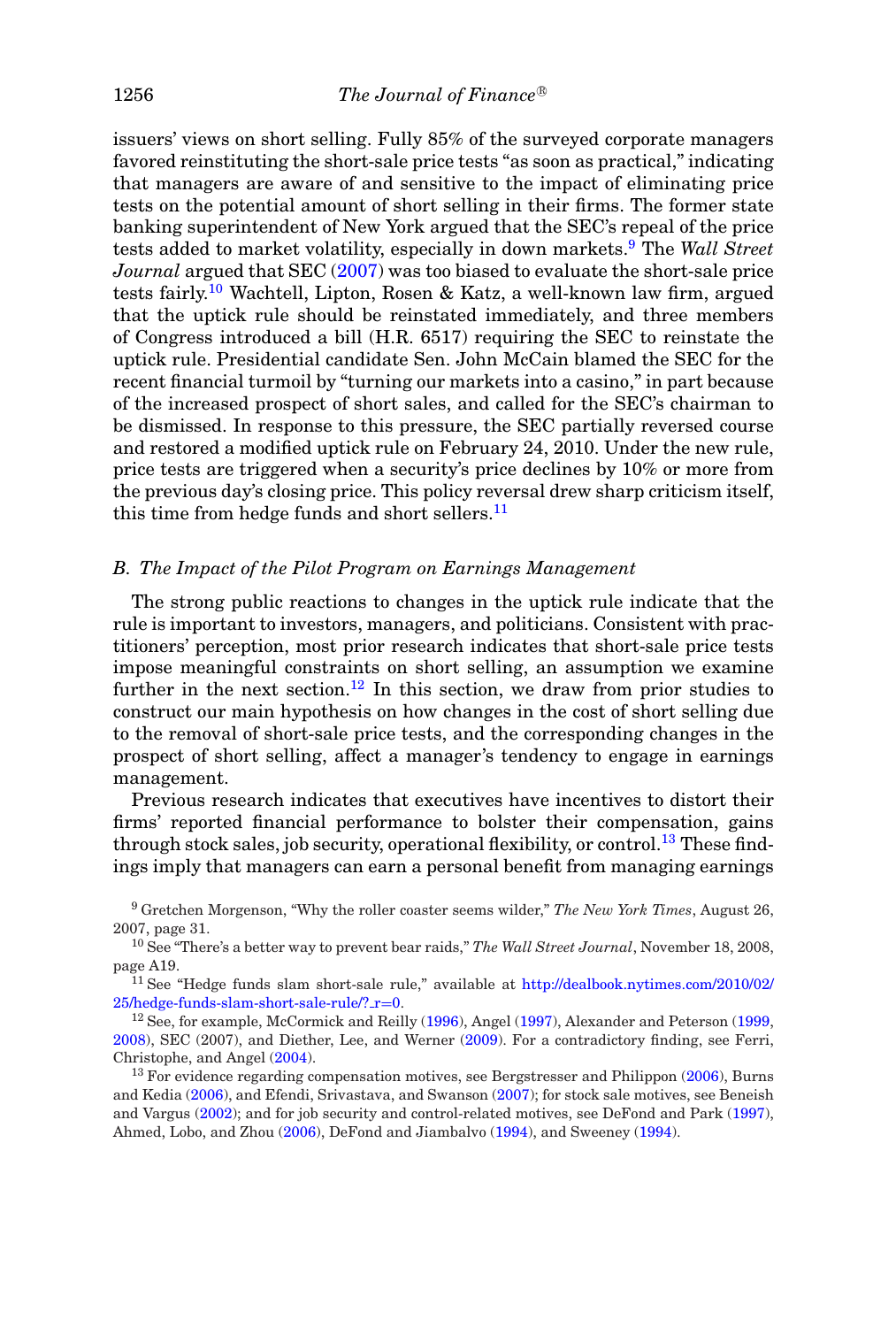to inflate the stock price. Prior research also demonstrates that short selling facilitates the flow of unfavorable information into stock prices, increases price efficiency, and dampens the price inflation that motivates managers to manipulate earnings in the first place (e.g., Miller [\(1977\)](#page-42-5), Harrison and Kreps [\(1978\)](#page-41-4), Chang, Cheng, and Yu [\(2007\)](#page-40-4), Karpoff and Lou [\(2010\)](#page-42-0), Boehmer and Wu [\(2013\)](#page-40-5)). These findings imply that managers' benefits of manipulating earnings decrease with the prospect of short selling because these benefits are at least partially offset by short sellers' activities.

Although earnings management conveys benefits to managers, managers cannot manipulate earnings with impunity. Previous research shows that aggressive earnings management is associated with an increased likelihood of forced CEO turnover (Karpoff, Lee, and Martin [\(2008\)](#page-41-12), Hazarika, Karpoff, and Nahata [\(2012\)](#page-41-13)), and that short sellers monitor managers' reporting behavior and uncover aggressive earnings management (Efendi, Kinney, and Swanson [\(2005\)](#page-41-0), Desai, Krishnamurthy, and Venkataraman [\(2006\)](#page-41-1), Karpoff and Lou [\(2010\)](#page-42-0)). These results indicate that, for a given level of earnings management, managers' potential costs increase with a reduction in the cost of short selling and an increase in short sellers' scrutiny.

Regulation SHO's pilot program, which eliminated short-sale price tests for the pilot stocks, represents an exogenously imposed reduction in the cost of short selling and hence an increase in the prospect of short selling in these stocks. The effect was to decrease pilot firm managers' expected benefits and increase their expected costs of earnings management. These effects on a man-ager's earnings management decisions are illustrated in Figure [1.](#page-7-0) Let  $MB_0$  and *MC*<sup>0</sup> represent the manager's marginal benefit and marginal cost of managing earnings before initiation of the pilot program. In drawing these curves with their normal slopes, we assume that the benefits from artificial stock price inflation increase at a decreasing rate in the level of earnings management, while the costs from the prospect of being discovered increase at an increasing rate. The pre-program optimum amount of earnings management is *EM*0. Once the program starts, the marginal benefit and marginal cost of earnings management shift to  $MB_1$  and  $MC_1$ , and the manager endogenously adjusts by choosing a new, lower level of earnings management, *EM*1. This adjustment among pilot firms leads to our first hypothesis:

HYPOTHESIS 1: Earnings management in the pilot firms decreases relative to earnings management in the nonpilot firms during the pilot program.

# *C. The Impact of the Pilot Program on Fraud Discovery*

In developing Hypothesis 1, we assume that the pilot program had a substantial enough effect on short sellers' activities to induce a measurable change in the pilot firms' financial reporting decisions. Previous research finds that, in general, short selling tracks firms' discretionary accruals and helps uncover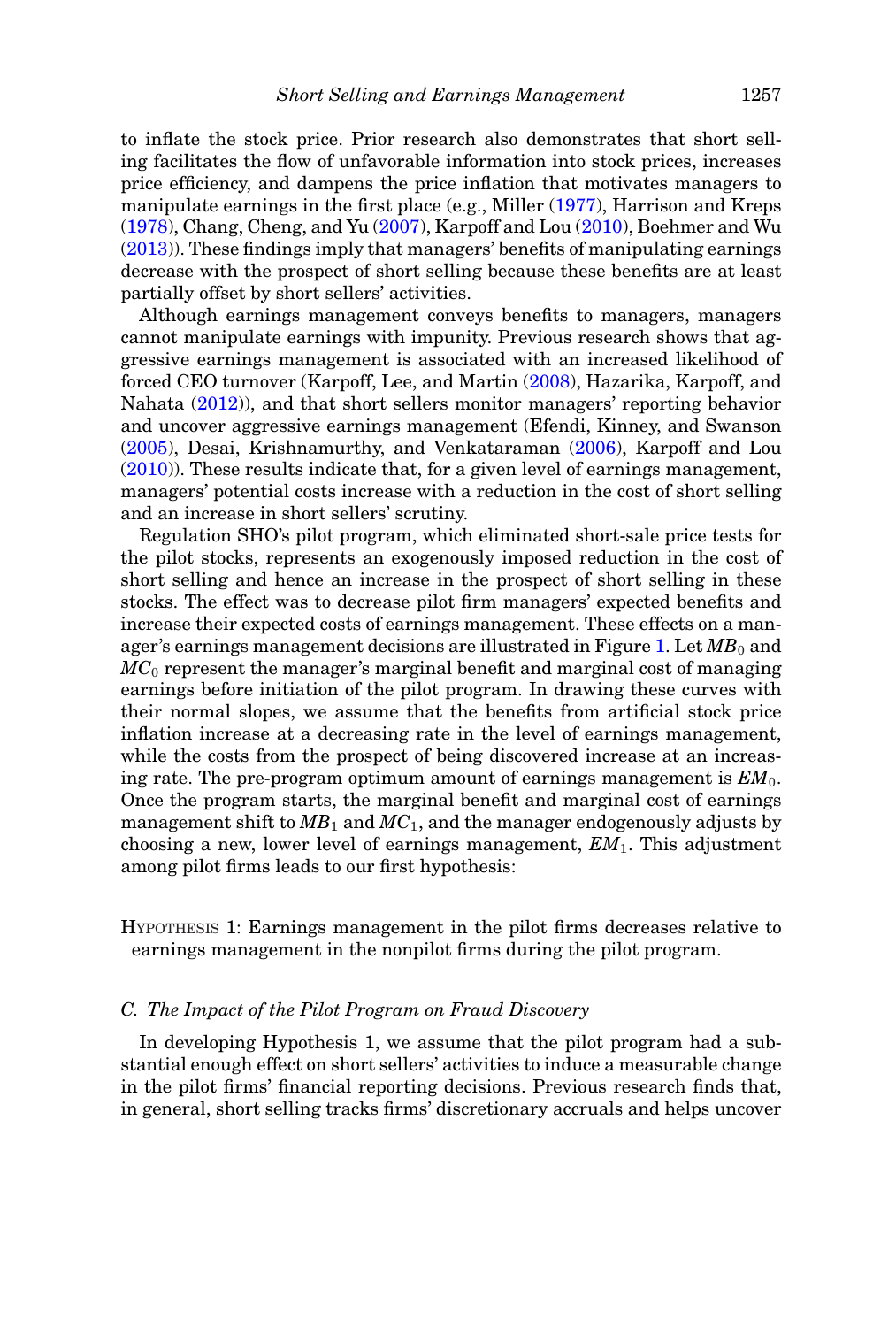

Earnings Management

<span id="page-7-0"></span>**Figure 1. Managers' marginal benefits and marginal costs of earnings management.** This figure illustrates Hypothesis 1, which posits that earnings management in the pilot firms decreases relative to earnings management in the nonpilot firms during the pilot program. In the figure, a decrease in the cost of short selling decreases managers' expected benefits from earnings management and increases their expected costs, leading to a decrease in the optimal amount of earnings management. Managers' benefits decrease because the increased prospect of short selling decreases the potential inflation in stock prices that motivates managers to manage earnings in the first place. Managers' costs increase because the increased prospect of short selling increases the probability that the managers will be discovered and face adverse consequences for any given level of earnings management. These changes result in a downward shift in the marginal benefit and an upward shift in the marginal cost of earnings management.  $MB<sub>0</sub>$  and  $MC<sub>0</sub>$  represent the manager's marginal benefits and marginal costs before the decrease in short-selling costs, while  $MB_1$  and  $MC_1$ represent the marginal benefits and marginal costs after the decrease in short-selling costs.

financial misrepresentation.<sup>14</sup> [I](#page-4-0)n Section I of the Internet Appendix, we report results that confirm these two findings in our sample, that is, pilot firms' short selling is positively related to their discretionary accruals during the pilot period, and short interest increases in months in which firms are later revealed to have engaged in financial misrepresentation.<sup>[15](#page-7-2)</sup> These results are consistent with the view that the cost reduction induced by the pilot program did provide sufficient incentives for short sellers to increase their scrutiny of the pilot firms' reporting behavior. In this section, we construct a hypothesis and test for whether the pilot program also increased pilot firms' risk of detection for

<span id="page-7-1"></span><sup>14</sup> Desai, Krishnamurthy, and Venkataraman [\(2006\)](#page-41-1), Cao et al. [\(2007\)](#page-40-11), Karpoff and Lou [\(2010\)](#page-42-0), and Hirshleifer, Teoh, and Yu [\(2011\)](#page-41-14) report that short selling tracks discretionary accruals. Desai, Krishnamurthy, and Venkataraman [\(2006\)](#page-41-1) find that short selling leads the announcement of earnings restatements, and Karpoff and Lou [\(2010\)](#page-42-0) find that short selling accelerates the rate at which misrepresentation is detected.

<span id="page-7-2"></span><sup>15</sup> The Internet Appendix is available in the online version of the article on the *Journal of Finance* website.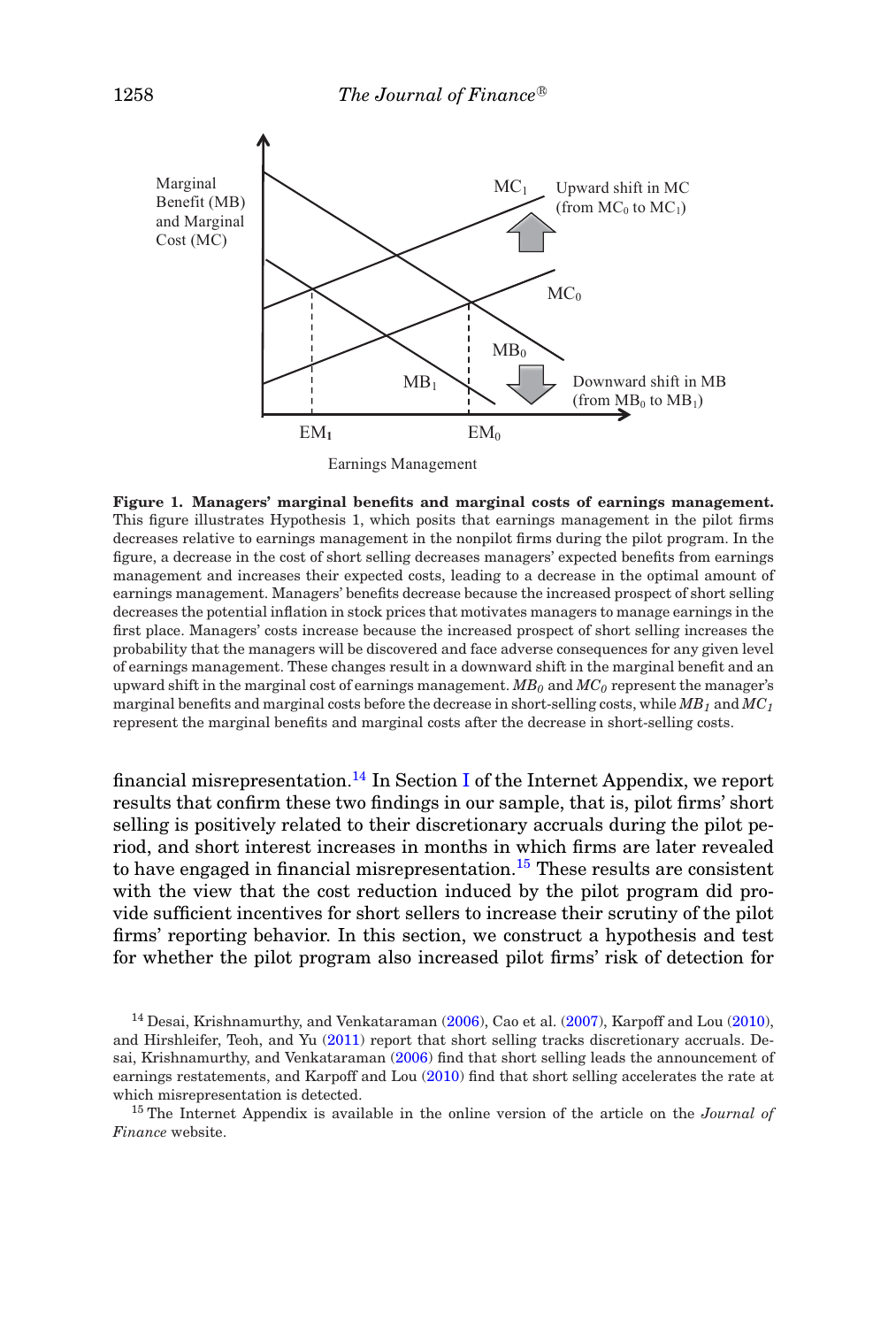earnings manipulation that rises to the level of financial misrepresentation or fraud[.16](#page-8-0)

We begin by noting that there is generally a time lag between when a firm begins misrepresenting its earnings and when the misrepresentation is detected. Karpoff and Lou [\(2010\)](#page-42-0) report that this lag varies across firms and has a median of 26 months in their sample. We therefore characterize a firm's conditional probability of being caught as

<span id="page-8-1"></span>
$$
Pr(Caught(t+n)|\text{ } \text{ }Fraud(t)) = \delta \ \Sigma_{s=0}^{n} m_s \text{SSP}(t+s). \tag{1}
$$

In equation [\(1\),](#page-8-1)  $Pr(Caught(t + n) | Frau(t))$  is the firm's probability of being caught at time  $t + n$  conditional on misrepresenting at time  $t$ , where  $n \ge 0$ . On the right-hand side,  $SSP(t + s)$  is short selling potential at time  $t + s$ ; we expect this potential to be higher for pilot firms when  $t + s$  falls within the pilot period. We use *ms* to denote the individual weight each period's short-selling potential contributes to the conditional probability of detection. This weight depends on the wide range of non short-selling factors that affect a firm's probability of being caught. We hypothesize that an increase in short-selling potential helps uncover aggressive reporting, that is,  $\delta > 0$ . This leads to our second hypothesis:

HYPOTHESIS 2: Conditional on misreporting, pilot firms are more likely than nonpilot firms to get caught after the pilot program begins.

A challenge in testing Hypothesis 2 is that we do not directly observe the conditional probability of detection, but rather the unconditional probability that a firm both commits fraud and is detected, which can be expressed as

<span id="page-8-3"></span>
$$
Pr(Caught(t + n), \, \, \text{Fraud}(t)) = Pr(\text{Fraud}(t)) \times Pr(Caught(t + n) | \text{Fraud}(t)). \text{ (2)}
$$

To test Hypothesis 2, we exploit the time lag between the commission and detection of fraud. Since the pilot firms are randomly selected, it is reasonable to assume that, before the pilot program was announced in July 2004, the actual rate of fraud commission was equal between the pilot and nonpilot firms, that is,  $Pr(Fraud(t))_{pilot} = Pr(Fraud(t))_{nonpilot}$  for  $t <$  July 2004.<sup>17</sup> This allows us to use the unconditional probability of detection for fraud initiated before the pilot program was announced in July 2004 but detected after the program began in May 2005 to infer the conditional probability of getting caught. Hypothesis 2 then implies that

Pr (*Caught* (*post*-*May* 2005) , *Fraud*(*pre*-*July* 2004))*pilot* > Pr (*Caught* (*post*-*May* 2005) , *Fraud*(*pre*-*July* 2004))*nonpilot*.

<span id="page-8-0"></span><sup>16</sup> Karpoff et al. [\(2016\)](#page-41-15) point out that many instances of financial misrepresentation do not include charges of fraud. We nonetheless use the term "fraud" to refer to any illegal misrepresentation that attracts SEC enforcement action.

<span id="page-8-2"></span><sup>17</sup> We restrict *t* to the period before the announcement of the pilot program (in July 2004) to ensure that the expected rate of fraud commission is equal across the two groups of firms. Whereas short sellers arguably begin to change their behavior after the pilot program is implemented in May 2005, managers of pilot firms could change their reporting behavior in response to the prospect of short selling as early as when they learn the identity of the pilot stocks in July 2004.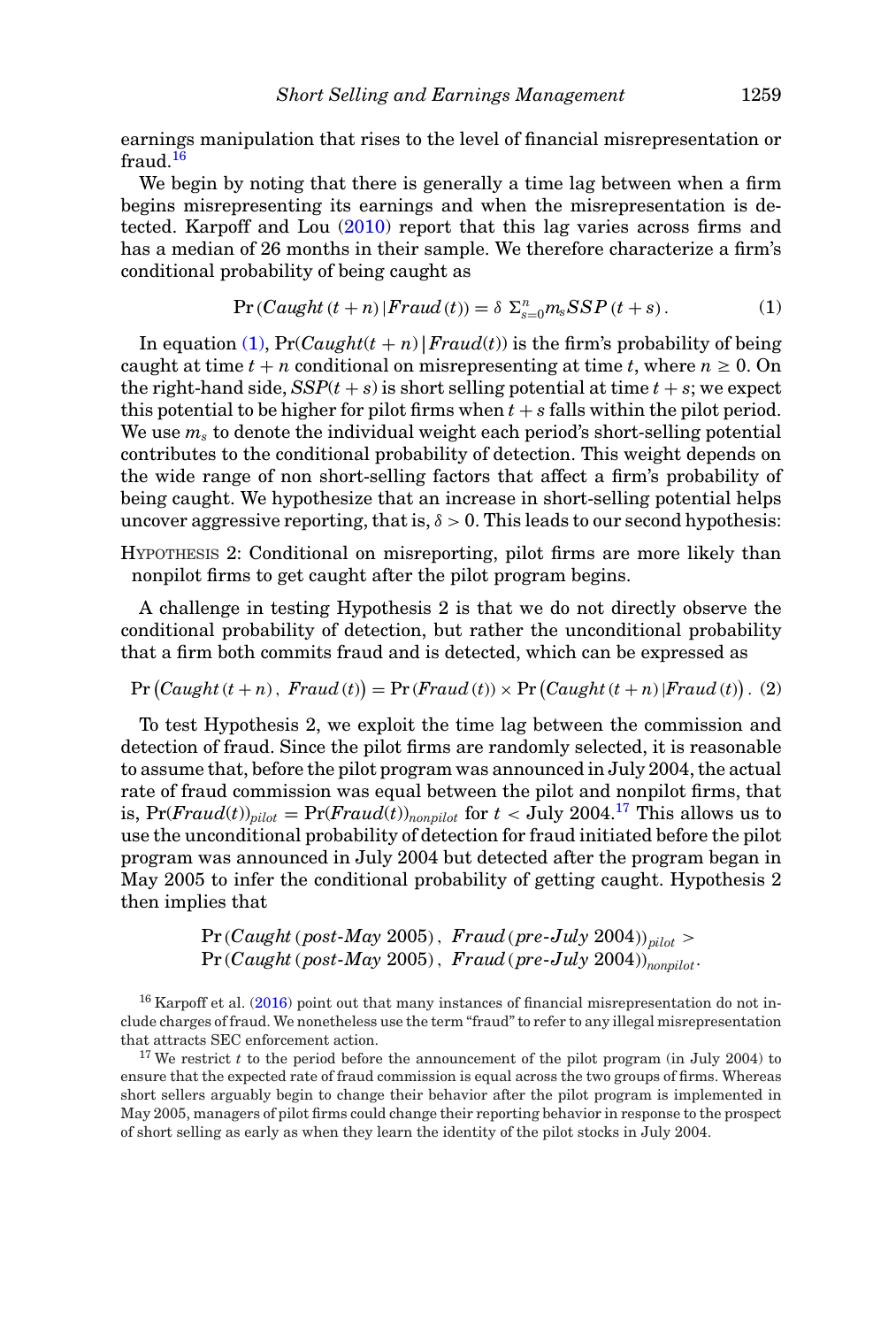Once the pilot program was announced, Hypothesis 1 implies that managers of the pilot firms endogenously began to adjust to the higher conditional probability of detection by decreasing earnings management, that is,

$$
Pr(Fraud(t))_{pilot} < Pr(Fraud(t))_{nonpilot} \text{ for } t > \text{ July 2004.}
$$

The pilot program therefore has two offsetting effects on the unconditional probability of detection for fraud committed after July 2004: pilot firms commit fewer frauds, but conditional on committing fraud, they are more likely to be caught. This implies that the difference between pilot and nonpilot firms in the unconditional likelihood of fraud detection should decrease as we consider fraud initiated after July 2004. Section  $\overline{IV}$  $\overline{IV}$  $\overline{IV}$  reports results that support these implications of Hypothesis 2.

### *D. Related Research*

Our investigation is related to the small but growing literature that exploits changes in short-sale regulations to examine the economic implications of short selling. Autore, Billingsley, and Kovacs [\(2011\)](#page-39-4), Frino, Lecce, and Lepone [\(2011\)](#page-41-16), and Boehmer, Jones, and Zhang [\(2013\)](#page-40-12) examine the impact of a widespread ban on short selling in U.S. equity markets in 2008, and Beber and Pagano [\(2013\)](#page-40-13) examine the impacts of short-selling bans around the world. These studies conclude that short-selling bans decrease various measures of market quality.

Using Regulation SHO's Rule 202T pilot program, Alexander and Peterson [\(2008\)](#page-39-2) find that order execution and market quality improved for the pilot stocks during the pilot program. Diether, Lee, and Werner [\(2009\)](#page-41-2) and SEC [\(2007\)](#page-42-1) show that pilot stocks listed on both NYSE and NASDAQ experienced a significant increase in short-sale trades and in the ratio of short sales to share volume during the term of the pilot program. The former also shows that NYSElisted pilot stocks experienced a higher level of order-splitting, suggesting that short sellers apply more active trading strategies. Other papers relate the pilot program to firm outcomes. Grullon, Michenaud, and Weston [\(2015\)](#page-41-3), for example, examine the effect of the pilot program on pilot firms' stock prices, equity issuance, and investment. Kecskés, Mansi, and Zhang ([2013\)](#page-42-10) study bond yields, De Angelis, Grullon, and Michenaud [\(2015\)](#page-40-14) equity incentives, He and Tian [\(2014\)](#page-41-17) corporate innovation, and Li and Zhang [\(2015\)](#page-42-11) firms' voluntary disclosure practices.

In our main analyses, we use the experiment created by the pilot program to examine the effect of short-selling costs on firms' earnings management decisions. This experiment is well suited for our research question, as it facilitates DiD comparisons of pilot vs. nonpilot firms' earnings management before, during, and after the pilot program. The DiD tests allow us to control for time trends that may be common to both the pilot and nonpilot firms, and mitigate concerns about reverse causality or omitted variables (because the SEC assigned pilot stocks arbitrarily). This experimental design is thus superior to a blanket ban of short selling that applies to the entire cross-section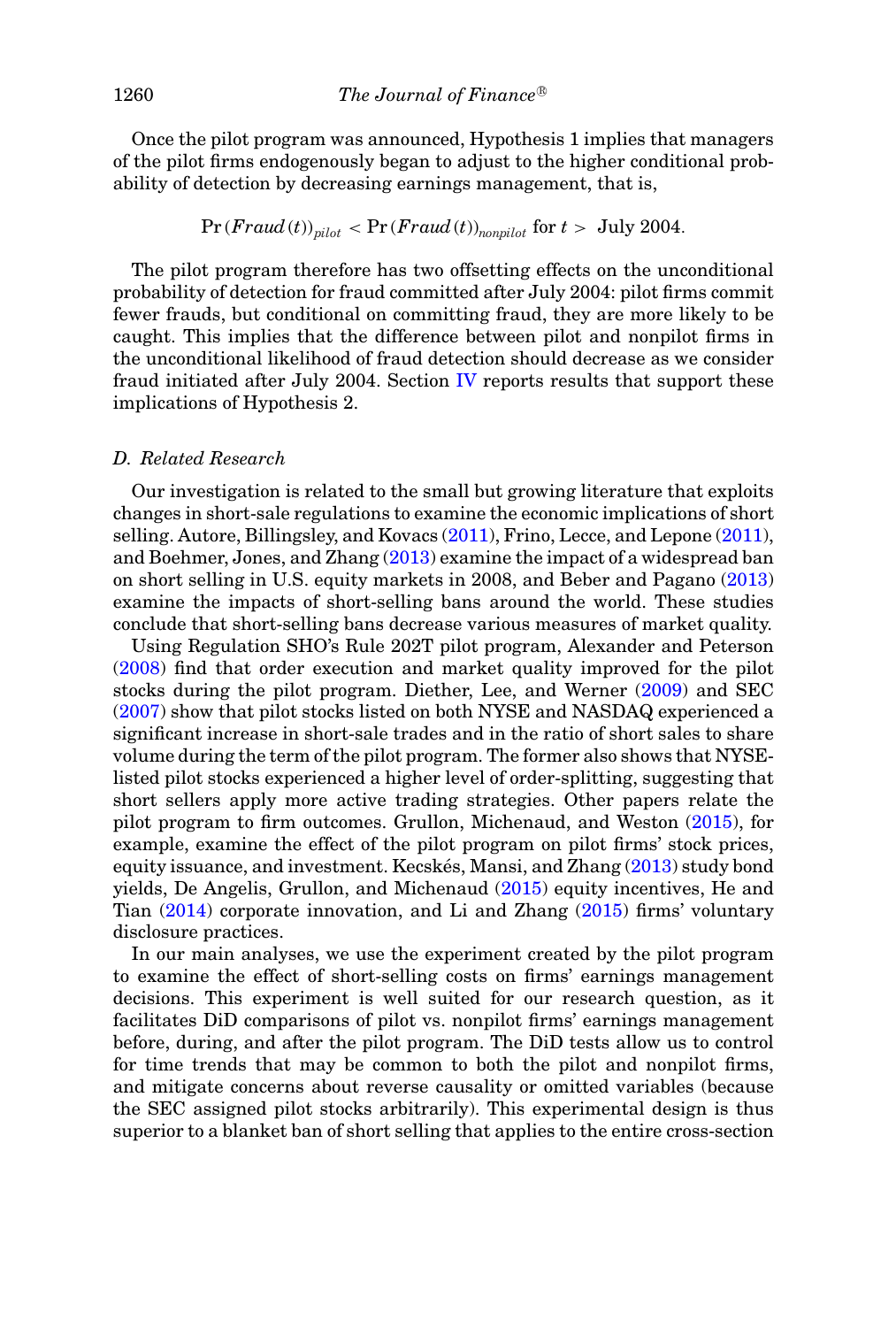of firms because the latter can be muddled by possible confounding events. For example, changes in accruals following the blanket ban on short selling during the recent financial crisis could be associated with economy-wide changes in investment opportunities rather than changes in short-selling regulations.

A contemporaneous paper by Massa, Zhang, and Zhang (MZZ, 2015) also investigates the effects of short selling on firms' earnings management. Whereas we use the exogenous variation in firms' short-selling costs created by the pilot program to identify our tests, MZZ focus on 33 international markets and use the amount of shares available for lending to measure short-selling potential. Like us, MZZ also infer that short selling plays a disciplinary role in deterring firms' opportunistic reporting behavior.

# **II. Data**

### <span id="page-10-0"></span>*A. Sample*

On July 28, 2004, the SEC issued its first pilot order (Securities Exchange Act Release No. 50104) and published a list of 986 stocks that would trade without being subject to any price tests during the term of the pilot program (available at [http://www.sec.gov/rules/other/34-50104.htm\)](http://www.sec.gov/rules/other/34-50104.htm). To create this list, the SEC started with 2004 Russell 3000 index members and excluded stocks that were not previously subject to price tests (i.e., not listed on NYSE, Amex, or NASDAQ-NM) and stocks that went public or had spin-offs after April 30, 2004. The remaining stocks were then sorted by their average daily dollar volume computed over the June 2003 to May 2004 period within each of the three listing markets. Every third stock (beginning with the second one) within each listing market was designated as a pilot stock.

Based on the description in the SEC's pilot orders and its report on the pilot program (SEC [\(2007\)](#page-42-1)), we identify an initial sample of 986 pilot stocks and 1,966 nonpilot stocks.<sup>18</sup> An examination of the exchange distribution of these stocks shows that both the pilot and the nonpilot groups are representative of the Russell 3000 index, confirming the statistics reported by SEC [\(2007\)](#page-42-1). Specifically, of the 986 pilot stocks, 49.9% (492) are listed on NYSE, 47.9% (472) on NASDAQ-NM, and 2.2% (22) on Amex. The exchange distribution of nonpilot stocks is very similar, with 50% (982) listed on NYSE, 48% (944) on NASDAQ-NM, and 2% (40) on Amex.

In our tests, we delete firms in the financial services (SIC 6000–6999) and utilities (SIC 4900–4949) industries because disclosure requirements,

<span id="page-10-1"></span><sup>18</sup> We use Thomson Reuters's Securities Data Company (SDC) Platinum database and the Compustat database to identify firms that went public or had spinoffs after April 30, 2004, and the CRSP monthly files to identify stocks that are not exchange-listed, and exclude all such stocks from the nonpilot sample. The SEC did not publish the final list of nonpilot stocks in its 2007 analysis, but any discrepancies between the SEC's sample and our sample of nonpilot stocks are likely to be immaterial. Further, firms that are not exchange-listed or that had significant changes in ownership structure around the pilot program are likely to be excluded from our tests because our main tests require that the sample firms have financial data each year from 2001 to 2003 (inclusive) and 2005 to 2010 (inclusive).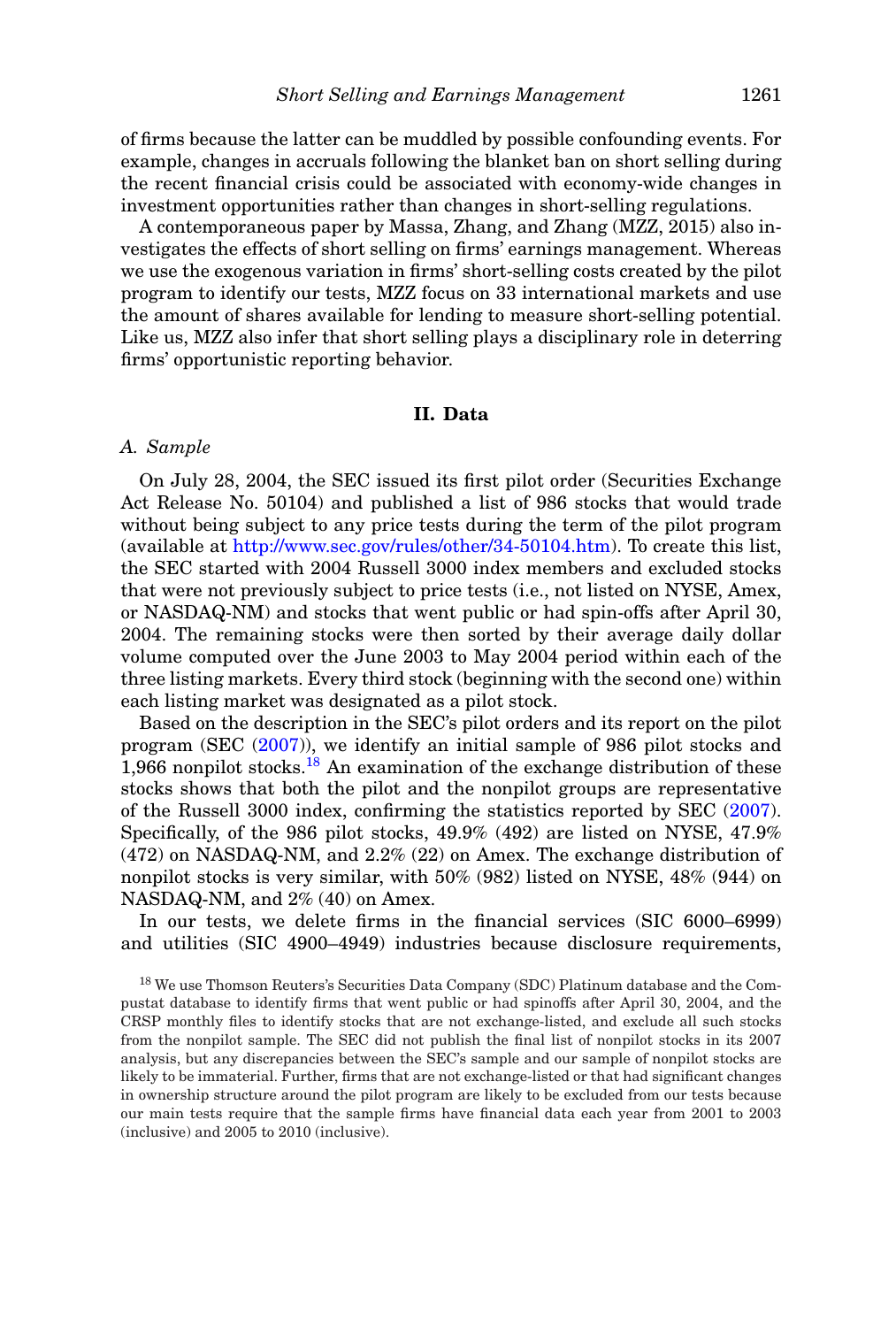accounting rules, and processes by which accruals are generated are significantly different for these regulated industries. A further complication with financial stocks is the 2008 short-sale ban imposed on this sector. We obtain data from the Compustat Industrial Annual Files to construct earnings management proxies and control variables. In most tests, we require that firms have data to calculate firm characteristics over the entire sample period, that is, 2001 to 2003 (inclusive) and 2005 to 2010 (inclusive). The resulting balanced panel sample consists of 388 pilot firms and 709 nonpilot firms. If we relax this requirement, our unbalanced panel sample contains 741 to 782 pilot firms and 1,504 to 1,610 nonpilot firms in the year immediately before the announcement of the pilot program (i.e., 2003), depending on data availability to calculate a given firm characteristic. We emphasize the results from the balanced panel sample, but also report results for the unbalanced sample. Throughout, the results are similar using either sample.

### *B. Key Test Variables*

We create an indicator variable *PILOT* to denote firms with pilot stocks ("pilot firms"). Specifically, *PILOT* equals one if a firm's stock is designated as a pilot stock under Regulation SHO's pilot program and zero otherwise. Pilot firms constitute the treatment sample and nonpilot firms serve as the control sample. The sample period in our main analysis consists of nine calendar years, 2001 to 2003 (inclusive) and 2005 to 2010 (inclusive). We construct three variables to indicate three subperiods: *PRE* equals one if a firm-year's fiscal end falls between January 1, 2001 and December 31, 2003 and zero otherwise; *DURING* equals one if a firm-year's fiscal end falls between January 1, 2005 and December 31, 2007 and zero otherwise; and *POST* equals one if a firmyear's fiscal end falls between January 1, 2008 and December 31, 2010 and zero otherwise. We set the subperiods to three calendar years each so it is easier to align and compare firm financials across periods in the DiD tests, especially since our outcome variable of interest, earnings quality, exhibits seasonality.

Our during-pilot period, 2005 to 2007, is slightly longer than the course of the pilot program, which was scheduled to run from May 2, 2005 to August 6, 2007 but effectively ran from May 2, 2005 to July 6, 2007. This definition of *DURING* reflects our assumption that firms' annual reporting outcome is affected even if the increased prospect of short selling does not extend for the full year. Table IA.III of the Internet Appendix reports tests that yield similar results if we instead define the three subperiods as May 2001 to June 2003, May 2005 to June 2007, and May 2008 to June 2010, thus restricting the *DURING* period more closely to the actual start and end dates of the program. Also, in our primary DiD tests, we omit 2004 because the identity of the pilot and nonpilot stocks was made public in July 2004, and it is not clear whether 2004 should be classified as part of the pre- or during-pilot period. In Table IA.IV of the Internet Appendix, we report tests that indicate our main findings are not substantially affected if we include the entire year of 2004 in the *PRE* period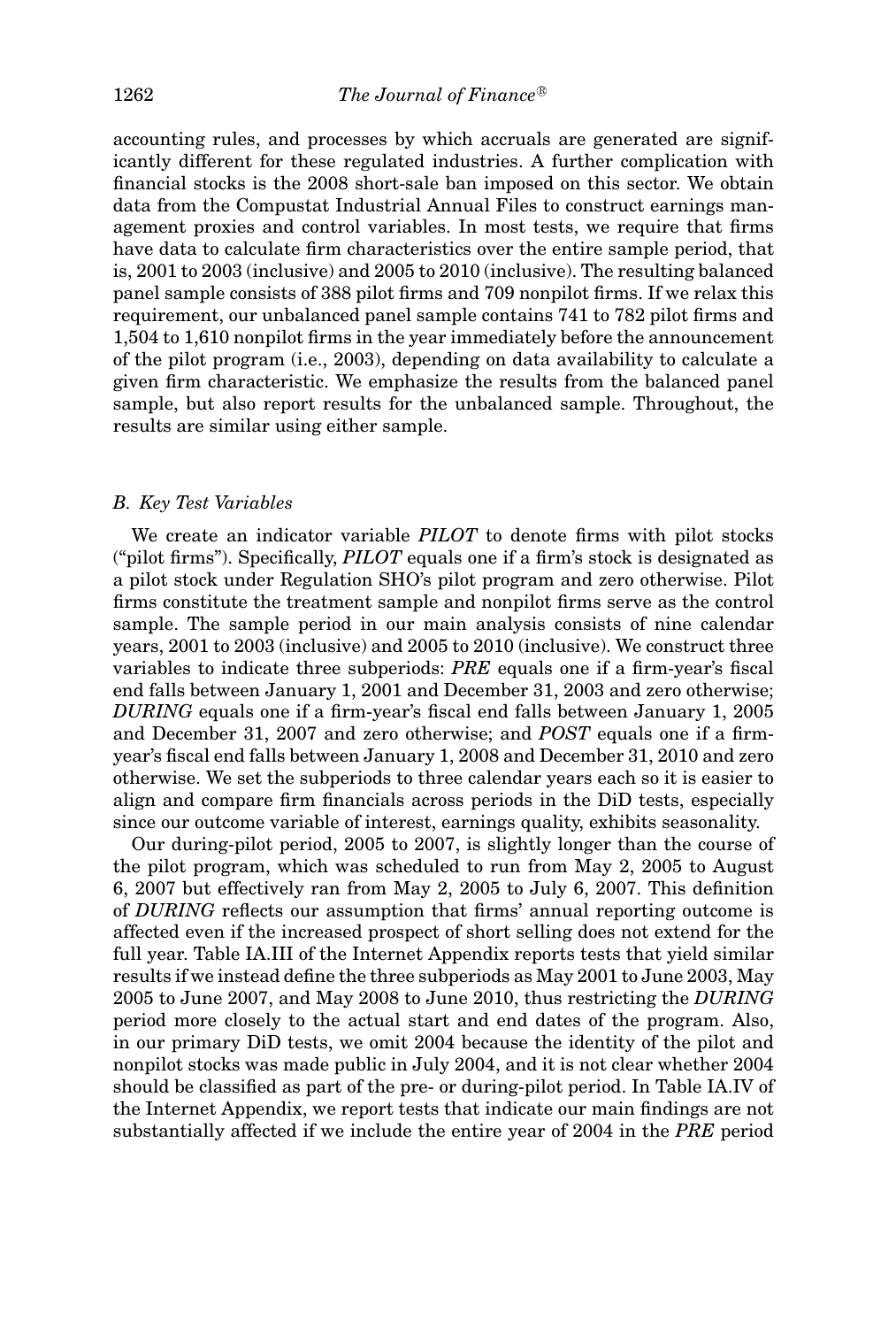or Q1 to Q3 of 2004 in the *PRE* period and Q4 in the *DURING* period (as most of Q4's financial statements would be released in calendar year 2005).

### *C. Measures of Earnings Management*

Our primary proxy for earnings management is the performance-matched discretionary accruals measure of Kothari, Leone, and Wasley [\(2005\)](#page-42-4). To construct this measure, we first estimate the following cross-sectional model within each fiscal year and Fama-French 48 industry:

<span id="page-12-0"></span>
$$
\frac{TA_{i,t}}{ASSET_{i,t-1}} = \beta_0 + \beta_1 \frac{1}{ASSET_{i,t-1}} + \beta_2 \frac{\Delta REV_{i,t}}{ASSET_{i,t-1}} + \beta_3 \frac{PPE_{i,t}}{ASSET_{i,t-1}} + \varepsilon_{i,t},
$$
 (3)

where  $i$  indexes firms and  $t$  indexes fiscal years. Total accruals  $TA_t$  are defined as earnings before extraordinary items and discontinued operations minus operating cash flows for fiscal year *t*; *ASSETt*−<sup>1</sup> is total assets at the end of year  $t-1$ ;  $\triangle REV_t$  is the change in sales revenue from year  $t-1$  to  $t$ ; and  $PPE_t$ is the gross value of property, plant, and equipment at the end of year *t*. We require at least 10 observations to perform each cross-sectional estimation.

Next, we use the following model and the estimated coefficients from equation  $(3)$  to compute the fitted normal accruals  $NA_{i,t}$ :

<span id="page-12-1"></span>
$$
NA_{i,t} = \widehat{\beta}_0 + \widehat{\beta}_1 \frac{1}{ASSET_{i,t-1}} + \widehat{\beta}_2 \frac{(\Delta REV_{i,t} - \Delta AR_{i,t})}{ASSET_{i,t-1}} + \widehat{\beta}_3 \frac{PPE_{i,t}}{ASSET_{i,t-1}}.
$$
 (4)

Following Dechow, Sloan, and Sweeney [\(1995\)](#page-40-15), the change in accounts receivable is subtracted from the change in sales revenue as credit sales might also provide a potential opportunity for accounting distortion. After obtaining the fitted normal accruals  $NA_{i,t}$  from equation [\(4\),](#page-12-1) we calculate firm-year-specific discretionary accruals as  $DA_{i,t} = (TA_{i,t} / ASSET_{i,t-1}) - NA_{i,t}$ .

Finally, we adjust the estimated discretionary accruals for performance. We match each sample firm with the firm from the same fiscal year-industry that has the closest return on assets as the given firm. The performance-matched discretionary accruals, denoted as *Discretionary accruals*, are then calculated as the firm-specific discretionary accruals minus the discretionary accruals of the matched firm. Note that *Discretionary accruals* is signed and constructed to be positively related to income-increasing earnings management.<sup>19</sup>

### *D. Firm Characteristics*

Similar to Grullon, Michenaud, and Weston [\(2015\)](#page-41-3), we compare pilot and nonpilot firms' characteristics in the fiscal year immediately before the announcement of the pilot program, 2003. Table [I,](#page-13-0) Panel A, reports descriptive statistics for the balanced panel sample, in which we require that firms have

<span id="page-12-2"></span><sup>19</sup> We create three additional performance-matched discretionary accrual measures by removing the intercept term from equations [\(3\)](#page-12-0) and [\(4\)](#page-12-1) and/or replacing  $\frac{\triangle REV_{i,t}}{ASSET_{i,t-1}}$  with  $\frac{(\triangle REV_{i,t} - \triangle AR_{i,t})}{ASSET_{i,t-1}}$  in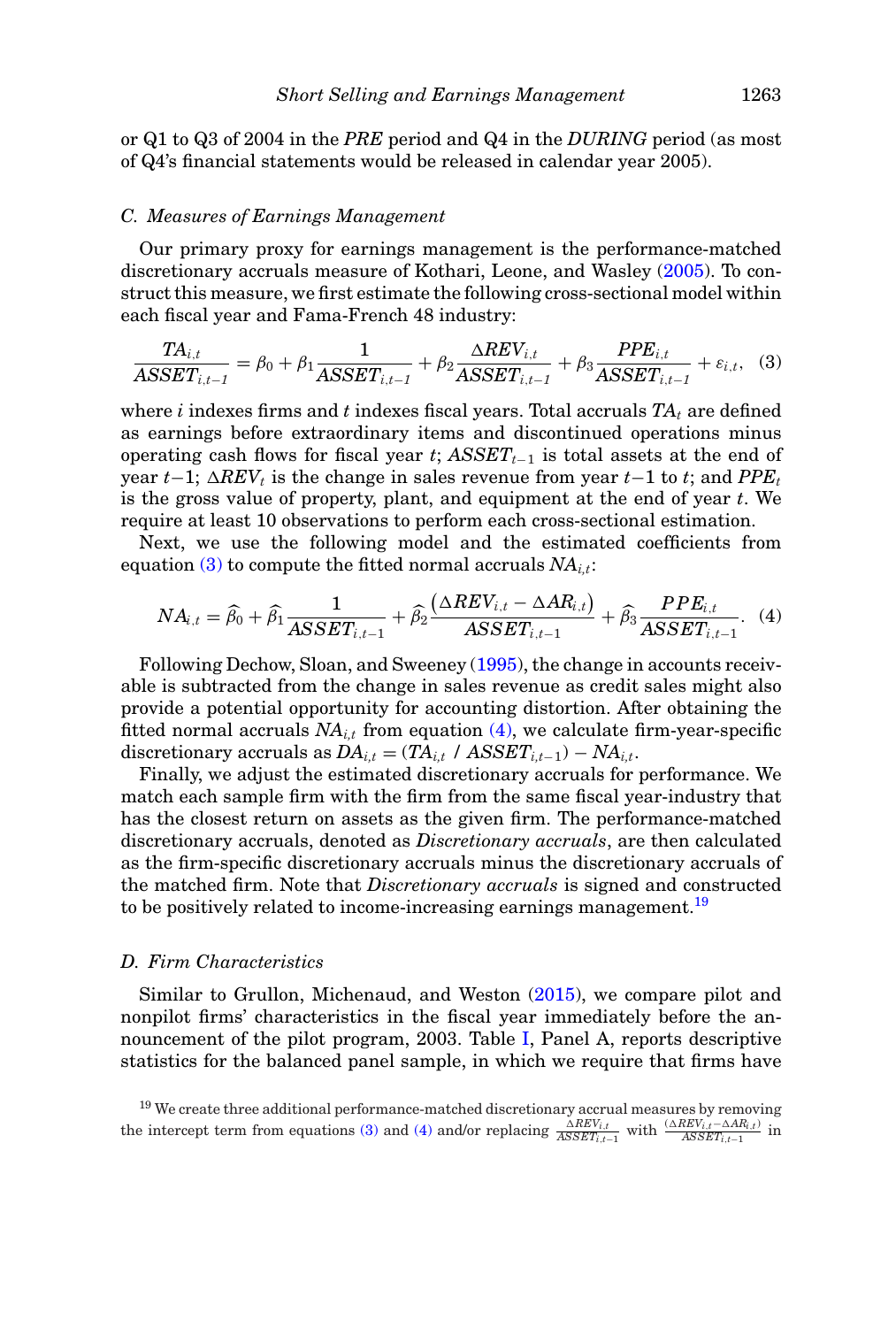# <span id="page-13-0"></span>**Table I Firm Characteristics of the Treatment and Control Groups in Fiscal Year 2003**

Panel A and Panel B report summary statistics of the firm characteristics for the balanced and the unbalanced panel sample of the treatment and control groups, respectively. All characteristics are measured in 2003, the year immediately before Regulation SHO's pilot program was announced. The balanced sample comes from the 2004 Russell 3000 index and contains firms that have data available to calculate firm characteristics and discretionary accruals over the entire sample period (i.e., annual data from 2001 to 2003 and 2005 to 2010). The unbalanced sample is similar to the balanced sample but only requires data to be available to calculate a firm characteristic of interest in a given year. A firm is classified into the treatment group if its stock is designated as a pilot stock during the program and into the control group otherwise. Variable definitions are provided in the Appendix. All variables are winsorized at the 1% and 99% levels. *ASSET* is in millions of dollars. *ASSETGR*, *CAPEX*, *R&D*, *ROA*, *CFO*, *LEV*, *CASH*, and *DIVIDENDS* are in percentage points. \*\*\*, \*\*, and \* indicate significance at the 1%, 5%, and 10% levels using two-tailed tests.

|                  |        |                               |                |          |        | Panel A: Treatment and Control Groups in the Balanced Panel Sample |        |                      |  |
|------------------|--------|-------------------------------|----------------|----------|--------|--------------------------------------------------------------------|--------|----------------------|--|
|                  |        | Treatment Group $(PILOT = 1)$ |                |          |        | Control Group $(PILOT = 0)$                                        |        |                      |  |
|                  | $_{N}$ | Mean                          | Median         | SD       | $_{N}$ | Mean                                                               | Median | SD                   |  |
| ${\rm ASSET}$    | 388    | 3,748.61                      | 817.69         | 8,512.30 | 709    | 3,746.25                                                           | 817.42 | 8,647.29             |  |
| MB               | 388    | 2.75                          | 1.95           | 3.79     | 709    | 2.60                                                               | 1.98   | 3.13                 |  |
| <b>ASSETGR</b>   | 388    | 13.42                         | 7.88           | 31.28    | 709    | 13.22                                                              | 7.66   | 30.18                |  |
| <b>CAPEX</b>     | 388    | 5.55                          | 3.76           | 5.54     | 709    | 5.50                                                               | 3.65   | 5.88                 |  |
| R&D              | 388    | 4.19                          | 0.00           | 8.40     | 709    | 4.04                                                               | 0.32   | 7.83                 |  |
| <b>ROA</b>       | 388    | 14.37                         | 14.51          | 12.70    | 709    | 14.15                                                              | 14.29  | 14.30                |  |
| <b>CFO</b>       | 388    | 11.36                         | 11.33          | 10.68    | 709    | 10.56                                                              | 10.46  | 13.26                |  |
| <b>LEV</b>       | 388    | 29.36                         | 26.46          | 27.50    | 709    | 29.80                                                              | 27.56  | 28.25                |  |
| <b>CASH</b>      | 388    | 21.07                         | 12.22          | 25.76    | 709    | 21.81                                                              | 10.66  | 27.87                |  |
| <b>DIVIDENDS</b> | 388    | 0.83                          | 0.00           | 1.49     | 709    | 0.73                                                               | 0.00   | 1.33                 |  |
|                  |        |                               |                |          |        | Tests for differences between $PILOT = 1$ and $PILOT = 0$          |        |                      |  |
|                  |        |                               | $t$ -statistic |          |        |                                                                    |        | Wilcoxon z-statistic |  |
| ${\rm ASSET}$    |        |                               |                | 0.00     |        |                                                                    |        | 0.51                 |  |
| MB               |        |                               |                | 0.68     |        |                                                                    |        | 0.03                 |  |
| <b>ASSETGR</b>   |        |                               |                | 0.10     |        |                                                                    |        | $-0.30$              |  |
| <b>CAPEX</b>     |        |                               |                | 0.14     |        |                                                                    |        | 0.91                 |  |
| R&D              |        |                               | 0.27           |          |        |                                                                    |        | $-0.94$              |  |
| <b>ROA</b>       |        |                               | 0.25           |          |        |                                                                    |        | 0.22                 |  |
| <b>CFO</b>       |        |                               |                | 1.10     |        |                                                                    |        | 1.10                 |  |
| <b>LEV</b>       |        |                               | $-0.25$        |          |        |                                                                    |        | $-0.24$              |  |
| <b>CASH</b>      |        |                               | $-0.44$        |          |        |                                                                    |        | $-0.32$              |  |
| <b>DIVIDENDS</b> |        |                               |                | 1.14     |        |                                                                    |        | 1.07                 |  |

(*Continued*)

data available to calculate financial characteristics and accrual measures in all years of the sample period. The mean book value of assets in both groups

equation [\(3\).](#page-12-0) The results using these alternative measures are reported in Table IA.V of the Internet Appendix and are consistent with those reported in the paper.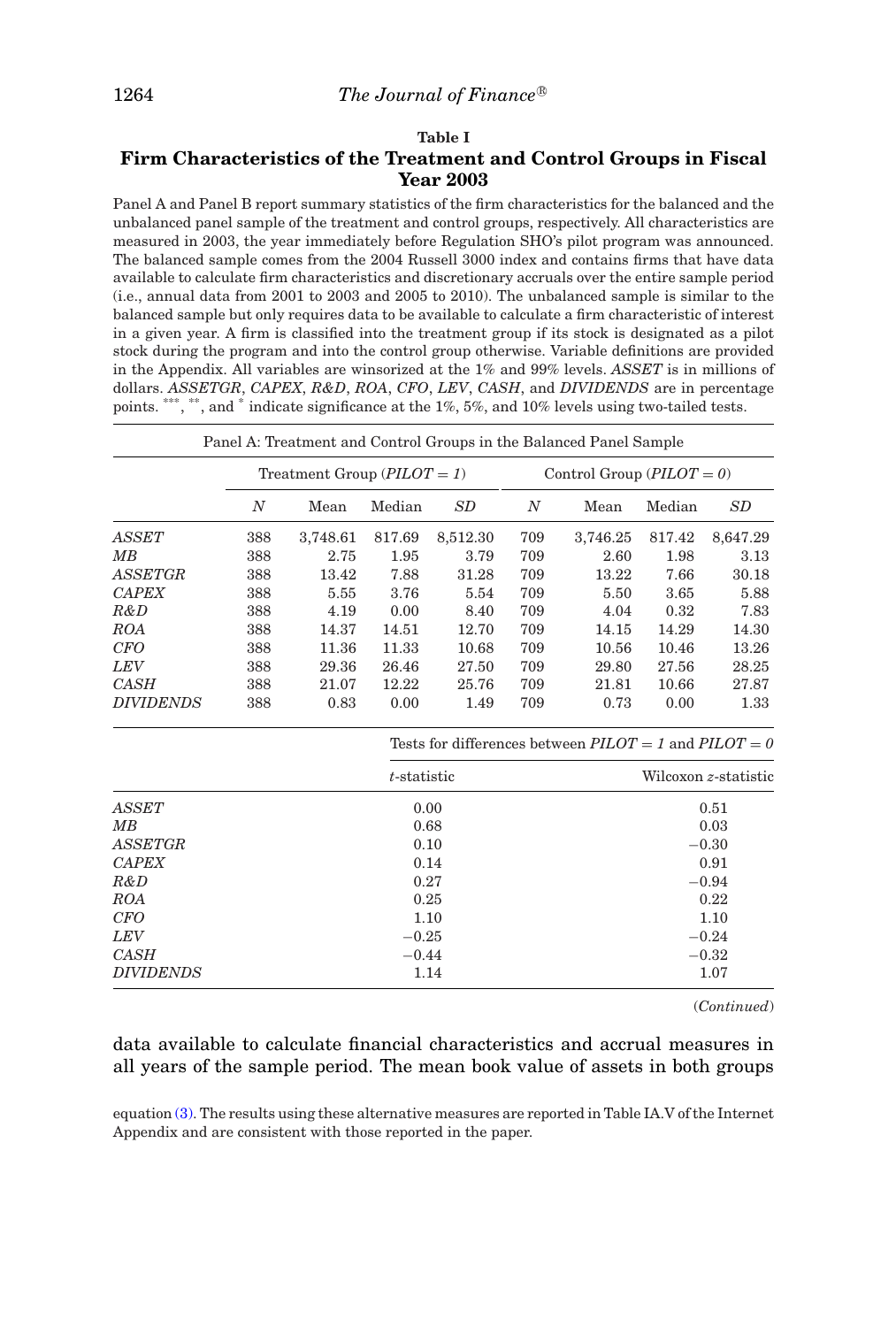|                  |        | Panel B: Treatment and Control Groups in the Unbalanced Panel Sample |                |          |                  |                                                           |                             |                      |  |
|------------------|--------|----------------------------------------------------------------------|----------------|----------|------------------|-----------------------------------------------------------|-----------------------------|----------------------|--|
|                  |        | Treatment Group $(PILOT = 1)$                                        |                |          |                  |                                                           | Control Group $(PILOT = 0)$ |                      |  |
|                  | $_{N}$ | Mean                                                                 | Median         | SD       | $\boldsymbol{N}$ | Mean                                                      | Median                      | SD                   |  |
| <b>ASSET</b>     | 782    | 2,918.37                                                             | 726.92         | 7,471.08 | 1,610            | 2,941.31                                                  | 669.22                      | 7,883.20             |  |
| MB               | 759    | 2.66                                                                 | 1.89           | 3.84     | 1,534            | 2.55                                                      | 1.85                        | 4.15                 |  |
| <b>ASSETGR</b>   | 781    | 17.81                                                                | 8.82           | 40.64    | 1,605            | 17.61                                                     | 8.45                        | 43.10                |  |
| <b>CAPEX</b>     | 741    | 5.59                                                                 | 3.61           | 6.21     | 1,504            | 5.28                                                      | 3.31                        | 5.98                 |  |
| R&D              | 781    | 5.78                                                                 | 0.00           | 11.96    | 1,605            | 6.10                                                      | 0.22                        | 12.22                |  |
| <b>ROA</b>       | 778    | 10.67                                                                | 12.79          | 18.92    | 1,604            | 9.68                                                      | 11.87                       | 20.88                |  |
| CFO              | 742    | 8.19                                                                 | 9.88           | 17.20    | 1,505            | 7.20                                                      | 9.24                        | 19.20                |  |
| <b>LEV</b>       | 781    | 30.82                                                                | 28.06          | 29.18    | 1,602            | 31.54                                                     | 27.27                       | 31.21                |  |
| <b>CASH</b>      | 781    | 26.45                                                                | 13.03          | 35.86    | 1,605            | 27.17                                                     | 12.17                       | 37.37                |  |
| <b>DIVIDENDS</b> | 778    | 0.73                                                                 | 0.00           | 1.55     | 1,600            | 0.77                                                      | 0.00                        | 1.65                 |  |
|                  |        |                                                                      |                |          |                  | Tests for differences between $PILOT = 1$ and $PILOT = 0$ |                             |                      |  |
|                  |        |                                                                      | $t$ -statistic |          |                  |                                                           |                             | Wilcoxon z-statistic |  |
| <b>ASSET</b>     |        |                                                                      | $-0.07$        |          |                  |                                                           |                             | 1.26                 |  |
| MB               |        |                                                                      |                | 0.60     |                  |                                                           |                             | 1.05                 |  |
| <b>ASSETGR</b>   |        |                                                                      | 0.11           |          |                  |                                                           |                             | 0.38                 |  |
| <b>CAPEX</b>     |        |                                                                      |                | 1.13     |                  |                                                           |                             | $1.74*$              |  |
| R&D              |        |                                                                      | $-0.61$        |          |                  |                                                           |                             | $-1.06$              |  |
| <b>ROA</b>       |        |                                                                      |                | 1.15     |                  |                                                           |                             | 1.23                 |  |
| <b>CFO</b>       |        |                                                                      |                | 1.23     |                  |                                                           |                             | 1.39                 |  |
| <b>LEV</b>       |        |                                                                      | $-0.55$        |          |                  |                                                           |                             | 0.11                 |  |
| <b>CASH</b>      |        |                                                                      | $-0.48$        |          |                  |                                                           |                             | $-0.66$              |  |
| <b>DIVIDENDS</b> |        |                                                                      | $-0.69$        |          |                  |                                                           |                             | $-1.13$              |  |

**Table I***—Continued*

is \$3.7 billion. The two groups also exhibit similar mean and median values of the market-to-book ratio, one-year growth in assets, capital expenditures to assets, R&D expenditures to assets, annual return on assets, cash flow to assets, leverage, and the levels of cash and dividends (both as a percentage of total assets). In none of these comparisons is the difference statistically significant, which supports our argument that Regulation SHO's pilot program is a wellcontrolled experiment that is suitable for examining the effects of short-sale constraints.

Panel B of Table [I](#page-13-0) reports similar comparisons for the larger unbalanced panel sample. Firms in this sample are slightly smaller than those in the balanced panel sample, with assets averaging \$2.9 billion versus \$3.7 billion. As in Panel A, the pilot and nonpilot firms in the unbalanced panel sample are similar to each other along the financial characteristics we examine. The sole exception is that the median capital expenditure of pilot firms is slightly higher than that of nonpilot firms.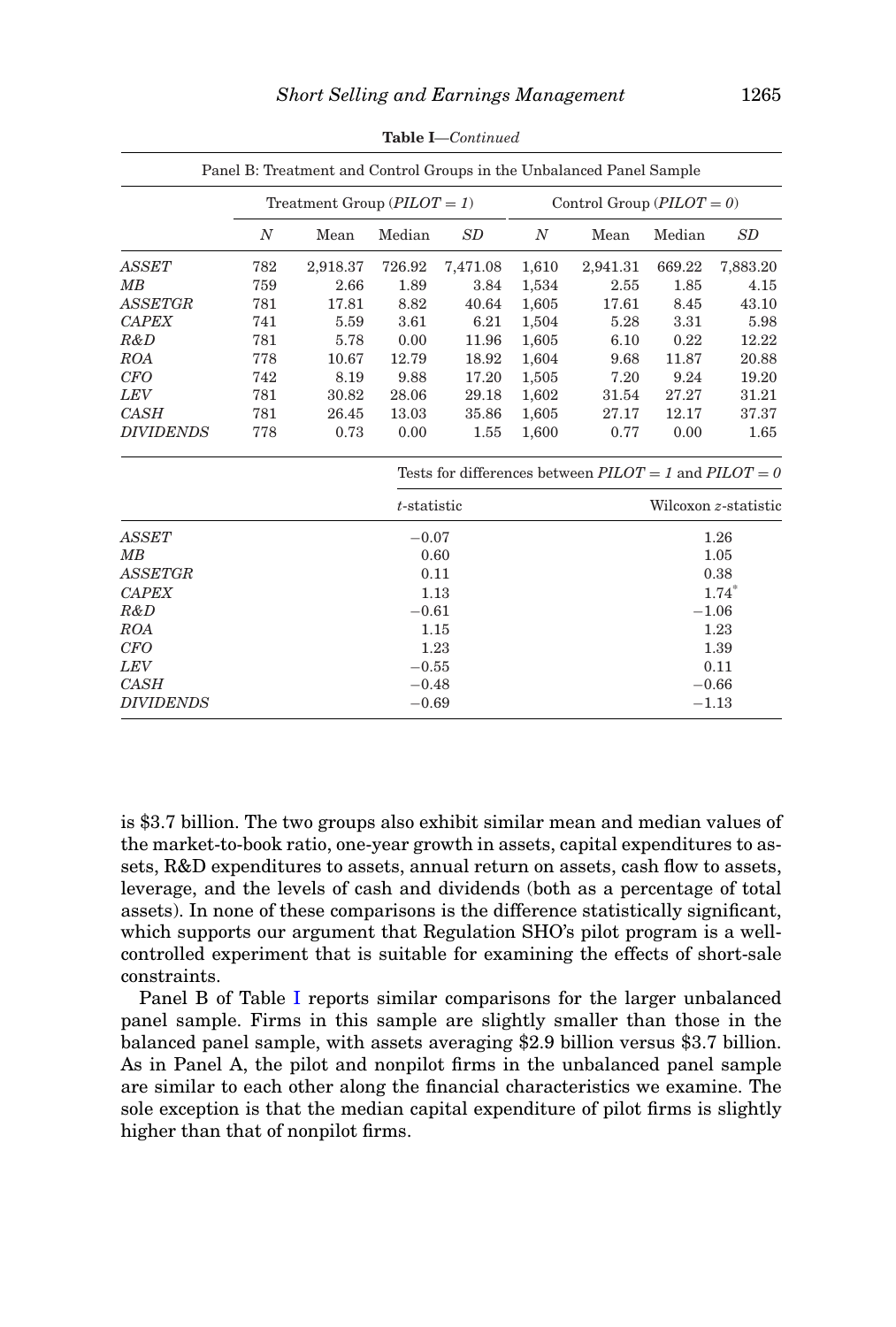# <span id="page-15-0"></span>**III. The Effect of Regulation SHO's Pilot Program on Earnings Management**

### *A. Discretionary Accruals*

Table [II](#page-16-0) reports the results of univariate DiD tests examining Hypothesis 1 using our primary measure of earnings management based on discretionary accruals. Panel A reports results for the balanced panel sample defined in Section [II.](#page-10-0)A. The mean *Discretionary accruals* during the three-year period before the pilot program  $(2001$  to  $2003)$  is  $-0.004$  for both pilot and nonpilot firms. The *t*-statistic for the difference in means (i.e., the cross-sectional estimator −0.001) is −0.03, and the Wilcoxon *z*-statistic for the difference in medians is 0.77, both insignificant. During the three-year period of the pilot program (2005 to 2007), the mean *Discretionary accruals* decreases to −0.014 for pilot firms while it remains at  $-0.004$  for nonpilot firms. The mean difference is  $-0.011$ (*t*-statistic = −2.09) and the median difference is −0.008 (Wilcoxon *z*-statistic = −2.23), both significant at the 5% level. For the three-year period after the pilot program (2008 to 2010), *Discretionary accruals* increases for the pilot firms to a mean of zero while it changes slightly for the nonpilot firms to −0.003. The mean difference is  $0.004$  (*t*-statistic = 0.69) and the median difference is 0.001 (Wilcoxon *z*-statistic  $= 0.66$ ), both insignificant. The bottom-left cell of Table [II,](#page-16-0) Panel A, reports the time-series estimators, which track the change in *Discretionary accruals* within each group of firms across the three periods. The second column shows that the average *Discretionary accruals* for pilot firms drops by −0.011 (significant at the 5% level) from the pre- to during-pilot period, but increases by 0.013 (significant at the 1% level) after the program ends. Consistent with this reverting pattern, the time-series estimator comparing pilot firms' average *Discretionary accruals* from the pre- to post-pilot period is 0.003 and insignificant. In contrast, the estimators in the fourth column are never significant, suggesting that nonpilot firms' *Discretionary accruals* do not change much over time.

The bottom-right cell of Table [II,](#page-16-0) Panel A, reports results on the DiD estimators. The mean DiD estimator for *Discretionary accruals* from before to during the pilot program is −0.011 with a *t*-statistic of −1.67. This difference is statistically significant at the 10% level. However, the results from other tests reported below, including multivariate DiD tests and the results from the unbalanced panel, are significant at lower levels. The DiD estimator that tracks *Discretionary accruals* from during to after the pilot program is 0.013 with a *t*-statistic of 2.06. In addition, the DiD estimator that compares *Discretionary accruals* pre-program to post-program is statistically insignificant with a *t*statistic of 0.32. The last two DiD estimators demonstrate that the effect of the pilot program on discretionary accruals reverses when the program ends–an important check on the internal validity of the DiD test.

We plot these univariate results in Figure [2](#page-17-0) to better illustrate the pattern in discretionary accruals. As the figure shows, nonpilot firms' discretionary accruals do not change much over the sample period. The pilot firms' discretionary accruals, similar to those of the nonpilot firms before the pilot program,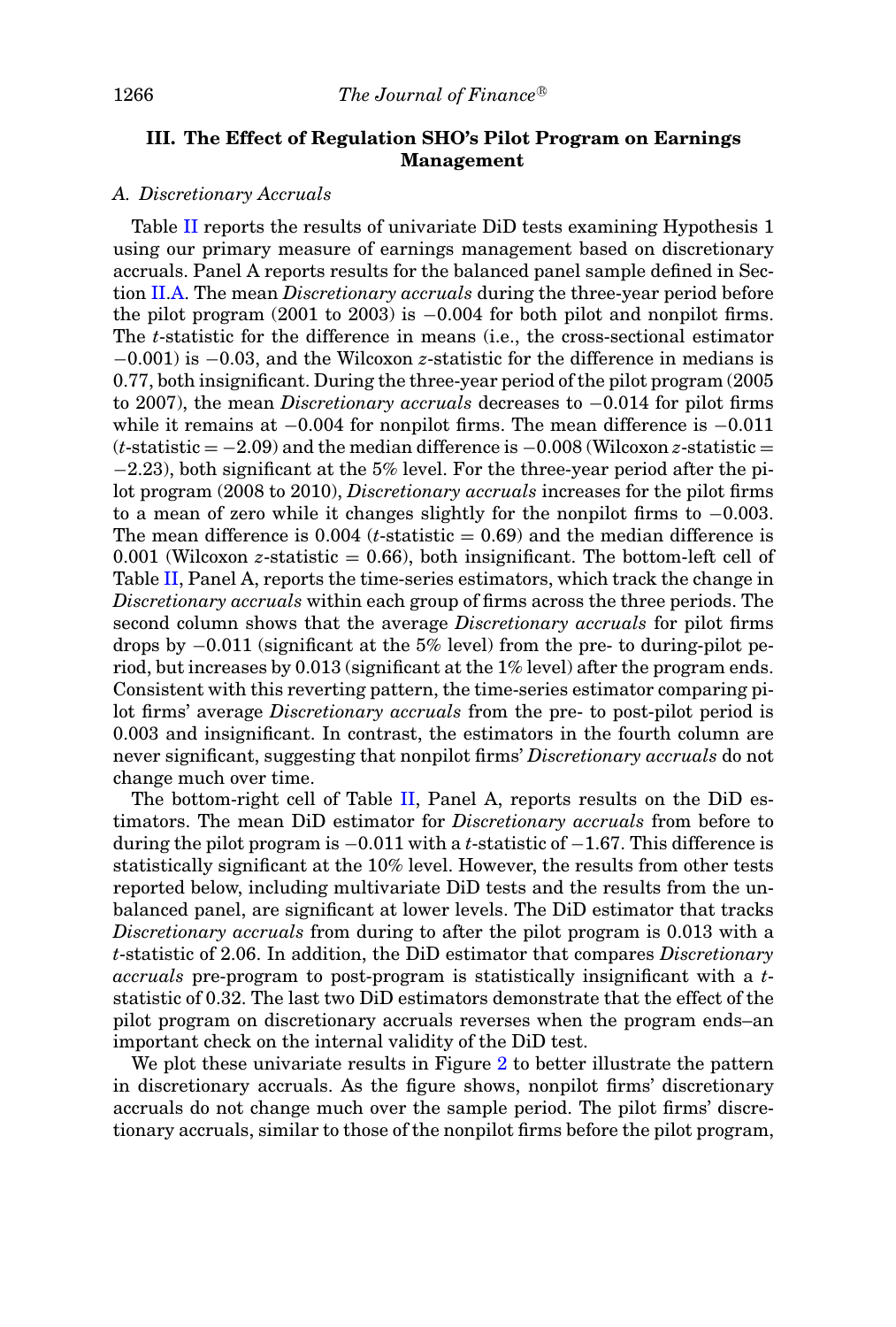<span id="page-16-0"></span>

| d<br>ı |  |
|--------|--|
|        |  |
|        |  |

# Discretionary Accruals before, during, and after the Pilot Program **Discretionary Accruals before, during, and after the Pilot Program**

half of Panel A reports univariate results of difference-in-differences (DiD) tests. The sample comes from the 2004 Russell 3000 index and contains The top half of Panel A reports summary statistics on the level of annual discretionary accruals for the balanced panel sample of the treatment and The top half of Panel A reports summary statistics on the level of annual discretionary accruals for the balanced panel sample of the treatment and control groups for the three-year periods before, during, and after Regulation SHO's pilot program, and differences in the mean or median. The bottom control groups for the three-year periods before, during, and after Regulation SHO's pilot program, and differences in the mean or median. The bottom half of Panel A reports univariate results of difference-in-differences (DiD) tests. The sample comes from the 2004 Russell 3000 index and contains firms that have data available to calculate firm characteristics and discretionary accruals over the entire sample period (i.e., 2001 to 2003 (inclusive) firms that have data available to calculate firm characteristics and discretionary accruals over the entire sample period (i.e., 2001 to 2003 (inclusive) and 2005 to 2010 (inclusive)). A firm is classified into the treatment group if its stock is designated as a pilot stock during the program and into the and 2005 to 2010 (inclusive)). A firm is classified into the treatment group if its stock is designated as a pilot stock during the program and into the control group otherwise. Panel B reports summary statistics on the level of discretionary accruals for the unbalanced panel sample of the treatment control group otherwise. Panel B reports summary statistics on the level of discretionary accruals for the unbalanced panel sample of the treatment and control groups. This sample also comes from the 2004 Russell 3000 index and contains firms that have data available to calculate discretionary and control groups. This sample also comes from the 2004 Russell 3000 index and contains firms that have data available to calculate discretionary  $^{**}$ , and  $^{*}$  indicate significance at the 1%, 5%, and 10% levels using accruals in a given year. Variable definitions are provided in the Appendix.  $\stackrel{***}{\cdots}$ , and  $\stackrel{*}{\cdots}$  indicate significance at the 1%, 5%, and 10% levels using  $\overline{\phantom{a}}$ \*\* accruals in a given year. Variable definitions are provided in the Appendix. two-tailed tests. two-tailed tests.

|                                                                                     |                         |                               |                                    |                               | Panel A: Balanced Panel Sample   |                                  |                                    |                                |
|-------------------------------------------------------------------------------------|-------------------------|-------------------------------|------------------------------------|-------------------------------|----------------------------------|----------------------------------|------------------------------------|--------------------------------|
|                                                                                     |                         | Treatment Group $(PLOT = 1)$  |                                    |                               | Control Group ( $PLOT = 0$ )     |                                  |                                    | Cross-Sectional Estimator      |
|                                                                                     | $\geq$                  | Mean                          | Median                             | $\geq$                        | Mean                             | Median                           | Difference in Mean                 | Difference in Median           |
| Discretionary accruals<br>DURING (2005-2007)<br>POST (2008-2010)<br>PRE (2001-2003) | 1,164<br>1,164<br>1,164 | $-0.004$<br>$-0.014$<br>0.000 | $-0.012$<br>0.000<br>$-0.001$      | 2, 127<br>2, 127<br>2, 127    | $-0.004$<br>$-0.003$<br>$-0.004$ | $-0.003$<br>$-0.004$<br>$-0.001$ | $-0.011^{**}$<br>$-0.001$<br>0.004 | $-0.008***$<br>0.002<br>0.001  |
| Univariate DiD test                                                                 | $\geq$                  |                               | Time-Series Estimator              |                               | $\geq$                           | Time-Series Estimator            | DiD Estimator                      | t-statistic                    |
| ADiscretionary accruals<br>POST-DURING<br><b>DURING-PRE</b><br>POST-PRE             | 388<br>388<br>388       |                               | $0.013***$<br>$-0.011***$<br>0.003 |                               | 709<br>709<br>709                | 0.000<br>$0.001$<br>$0.001$      | $-0.011$<br>0.013<br>0.002         | $2.06***$<br>$-1.67^*$<br>0.32 |
|                                                                                     |                         | Treatment Group $(PILOT = 1)$ |                                    |                               | Control Group ( $PLOT = 0$ )     |                                  |                                    | Cross-Sectional Estimator      |
|                                                                                     | $\geq$                  | Mean                          | Median                             | $\geq$                        | Mean                             | Median                           | Difference in Mean                 | Difference in Median           |
|                                                                                     |                         |                               |                                    |                               | Panel B: Unbalanced Panel Sample |                                  |                                    |                                |
| Discretionary accruals<br>DURING (2005-2007)<br>POST (2008-2010)<br>PRE (2001-2003) | 1,865<br>2,067<br>1,605 | $-0.002$<br>$-0.012$<br>0.001 | 0.000<br>$-0.009$<br>0.001         | $4,151$<br>$3,740$<br>$3,087$ | 0.000<br>$-0.003$<br>$-0.005$    | $-0.002$<br>$-0.003$<br>$-0.003$ | $-0.009***$<br>$-0.002$<br>0.006   | $-0.006$ **<br>0.002<br>0.004  |
|                                                                                     |                         |                               |                                    |                               |                                  |                                  |                                    |                                |

# *Short Selling and Earnings Management* 1267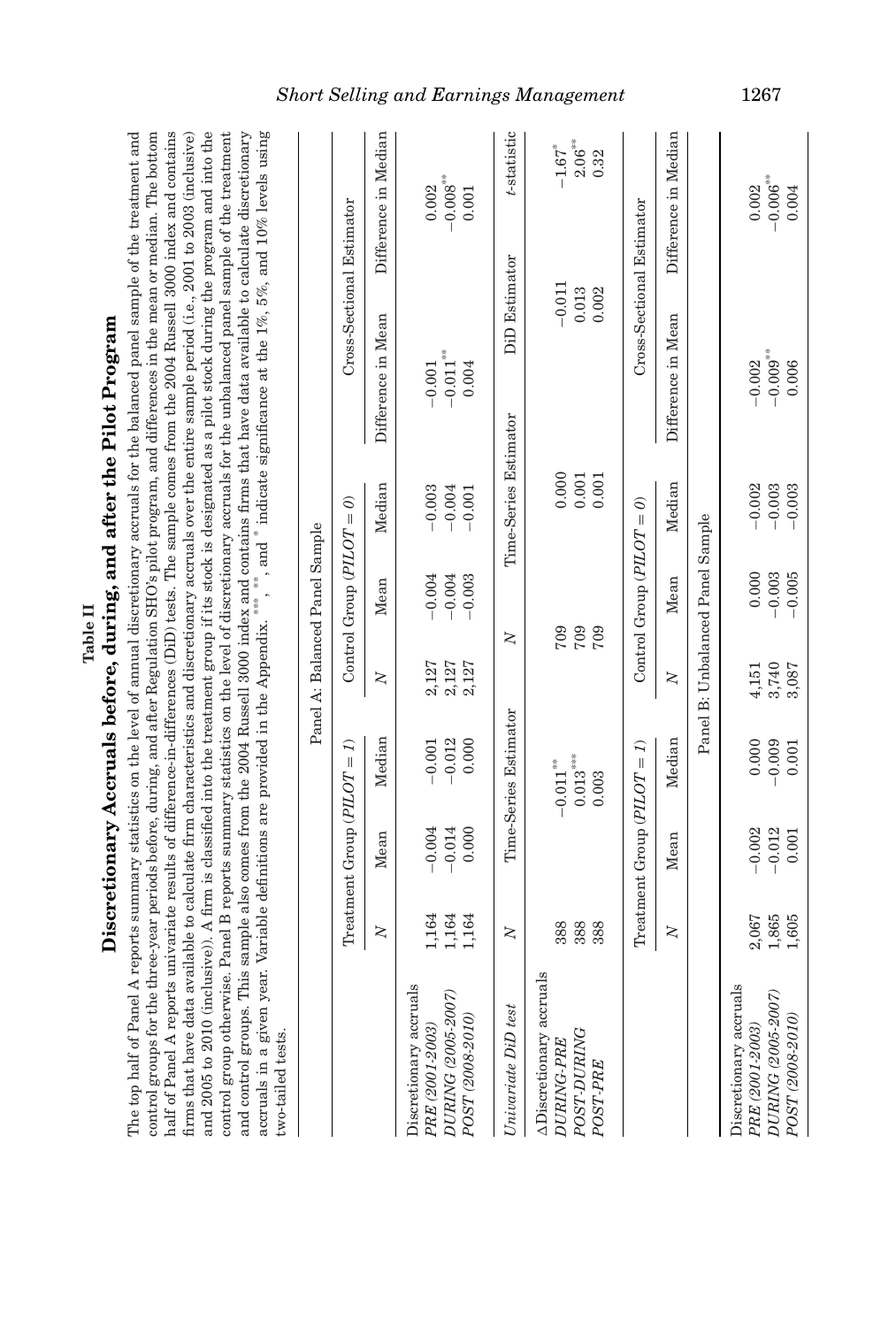

<span id="page-17-0"></span>**Figure 2. Discretionary accruals for pilot vs. nonpilot firms.** This figure displays the results reported in Panel A of Table [II.](#page-16-0) It depicts the mean *Discretionary accruals* for the balanced panel sample of the treatment group and control group for the periods before, during, and after Regulation SHO's pilot program, that is, 2001 to 2003, 2005 to 2007, and 2008 to 2010. The sample comes from the 2004 Russell 3000 index and contains firms that have data available to calculate financial characteristics and discretionary accruals over the entire sample period (i.e., 2001 to 2003 (inclusive) and 2005 to 2010 (inclusive)).

decrease significantly during the program and then revert to levels that are similar to those of the nonpilot firms after the program.

Panel B of Table [II](#page-16-0) reports on the changes in *Discretionary accruals* using data from the unbalanced panel sample, in which we do not require that firms have financial data available for all years of the sample period. The results are similar to those from the balanced panel sample even though we are only able to calculate the cross-sectional estimators given the unbalanced sample.

Next, we extend the DiD test using multivariate regressions. To do so, we retain firm-year observations for both pilot and nonpilot firms for the nineyear window (2001 to 2003 (inclusive) and 2005 to 2010 (inclusive)) around Regulation SHO's pilot program and estimate the following model:

<span id="page-17-1"></span>*Discretionary accruals*<sub>*i*</sub>, $t = \beta_0 + \beta_1 PLOT_i \times DURING_t + \beta_2 PLOT_i$ 

$$
\times \ \left. POST_t + \beta_3 PILOT_t + \beta_4 DURING_t + \beta_5 POST_t + \varepsilon_{i,t}.\ (5)\right.
$$

The variables are as defined in Sections [II.](#page-10-0)B and II.C. The benchmark period consists of the three years before the pilot program (2001 to 2003). As previously discussed, 2004 is omitted from these tests because the identity of the pilot stocks was announced midway through 2004. The regression results estimating equation  $(5)$  are reported in column  $(1)$  of Table [III.](#page-18-0) The coefficients of interest are the two DiD estimators,  $\beta_1$  and  $\beta_2$ . The coefficient on *PILOT*×*DURING*,  $\beta_1$ , is negative and significant at the 5% level. The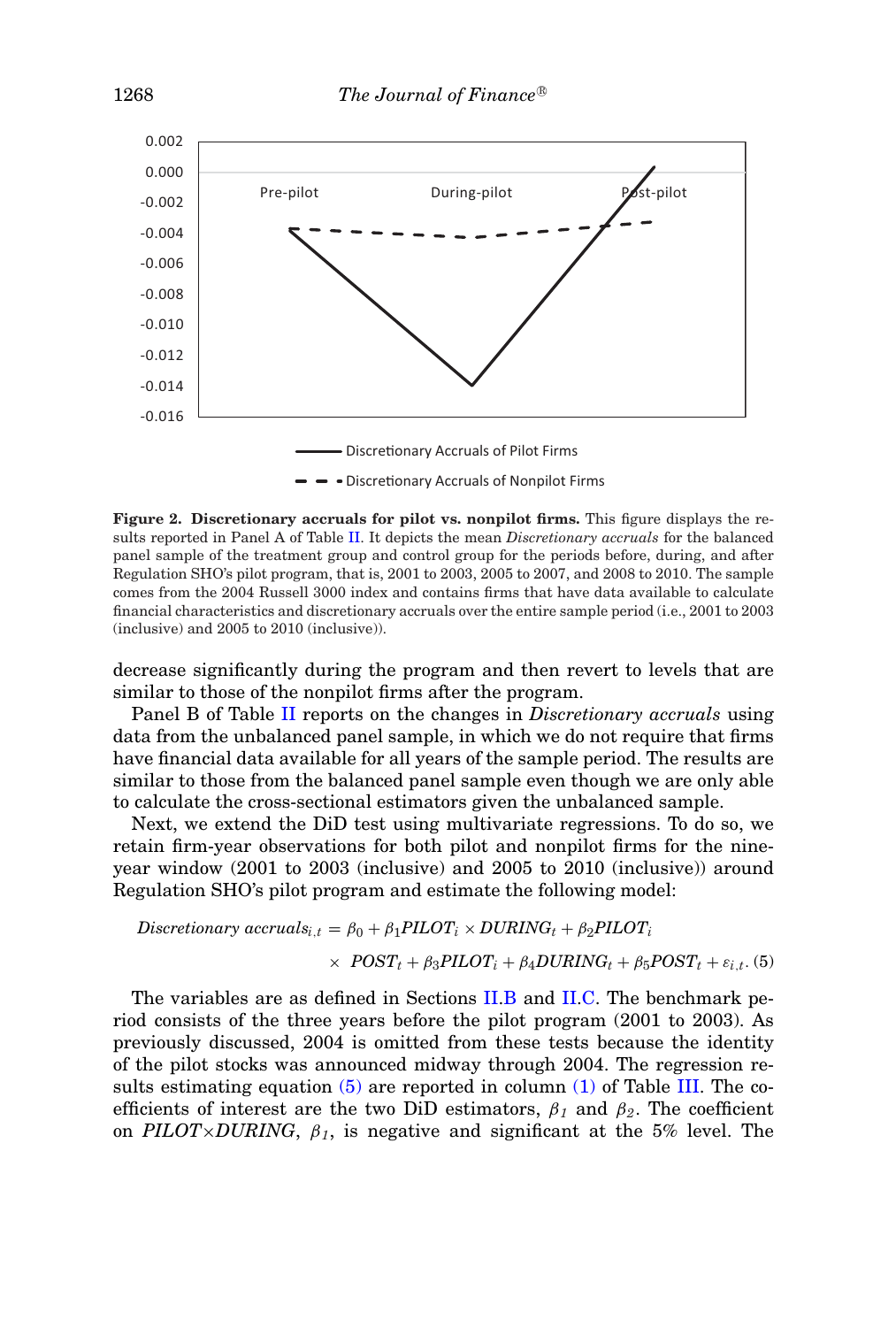### **Table III**

### **The Effect of Pilot Program on Discretionary Accruals**

<span id="page-18-0"></span>This table reports OLS regression results on differences in pilot and nonpilot firms' discretionary accruals for the periods before, during, and after Regulation SHO's pilot program, using a balanced panel sample. The sample comes from the 2004 Russell 3000 index and contains firms that have data available to calculate firm characteristics and discretionary accruals over the entire sample period (i.e., 2001 to 2003 (inclusive) and 2005 to 2010 (inclusive)). A firm is classified into the treatment group if its stock is designated as a pilot stock during the program and into the control group otherwise. We estimate the following model using annual data: *Discretionary accruals<sub>i,t</sub>* =  $\beta_0 + \beta_1$ PILOT<sub>i</sub>×*DURING*<sub>t</sub> +  $\beta_2$ PILOT<sub>i</sub>×*POST*<sub>t</sub> +  $\beta_3$ PILOT<sub>i</sub> +  $\beta_4$ DURING<sub>t</sub> +  $\beta_5$ POST<sub>t</sub> +  $\varepsilon_{i,t}$ in column (1). We augment the model by including *SIZE*, *MB*, *ROA*, and *LEV* in column (2) and by further including year fixed effects for 2002 to 2003 and 2005 to 2010 in column (3). We omit *PILOT* and *POST* in column (3) to avoid multicollinearity. Variable definitions are provided in the Appendix. Standard errors clustered by year and firm are displayed in parentheses. For brevity, the coefficient estimates on year fixed effects in column (3) are not reported. \*\*\*, \*\*, and \* indicate significance at the 1%, 5%, and 10% levels using two-tailed tests.

|                         | Discretionary $accruals_t$ |             |             |  |  |
|-------------------------|----------------------------|-------------|-------------|--|--|
|                         | (1)                        | (2)         | (3)         |  |  |
| $PILOT \times DURING_t$ | $-0.010**$                 | $-0.010**$  | $-0.010**$  |  |  |
|                         | (0.004)                    | (0.004)     | (0.004)     |  |  |
| $PILOT \times POST_t$   | 0.004                      | 0.003       | 0.003       |  |  |
|                         | (0.004)                    | (0.004)     | (0.005)     |  |  |
| <b>PILOT</b>            | $-0.000$                   | 0.000       | 0.000       |  |  |
|                         | (0.003)                    | (0.003)     | (0.003)     |  |  |
| $DURING_t$              | $-0.001$                   | $-0.001$    |             |  |  |
|                         | (0.002)                    | (0.002)     |             |  |  |
| $POST_t$                | 0.000                      | $-0.001$    |             |  |  |
|                         | (0.005)                    | (0.005)     |             |  |  |
| $SIZE_t$                |                            | $0.002*$    | $0.002*$    |  |  |
|                         |                            | (0.001)     | (0.001)     |  |  |
| $MB_t$                  |                            | $-0.001$    | $-0.001$    |  |  |
|                         |                            | (0.001)     | (0.001)     |  |  |
| $ROA_t$                 |                            | $-0.041***$ | $-0.041***$ |  |  |
|                         |                            | (0.016)     | (0.016)     |  |  |
| $LEV_t$                 |                            | $-0.014$    | $-0.013$    |  |  |
|                         |                            | (0.009)     | (0.008)     |  |  |
| <b>INTERCEPT</b>        | $-0.004***$                | $-0.006$    | $-0.006$    |  |  |
|                         | (0.002)                    | (0.007)     | (0.008)     |  |  |
| Year fixed effects      |                            |             | Included    |  |  |
| No. of obs.             | 9,873                      | 9,873       | 9,873       |  |  |
| Adjusted $R^2$          | 0.10%                      | 0.40%       | 0.40%       |  |  |

magnitude of  $\beta_1$  is consistent with the univariate DiD results reported in Table [II](#page-16-0) and indicates that *Discretionary accruals* (i.e., discretionary accruals as a percentage of total assets) is one percentage point lower for the treatment group than for the control group during the three-year period of the pilot program compared to the three-year pre-pilot period. This corresponds to 7.4% of the standard deviation of *Discretionary accruals* in the pooled sample, 0.135.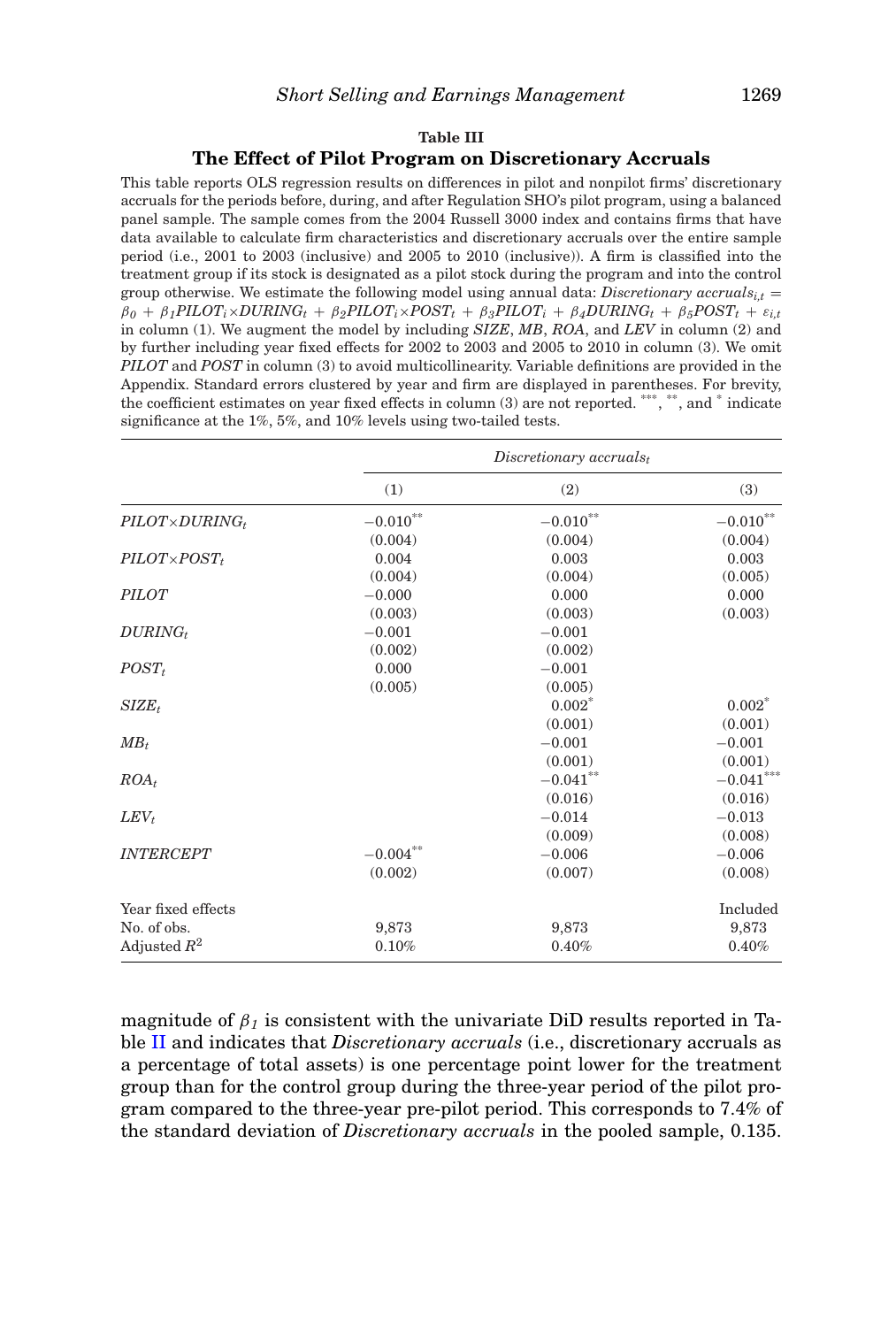The coefficient on  $\text{PILOT} \times \text{POST}$ ,  $\beta_2$ , is insignificant. This result once again demonstrates a reverting pattern because the difference between the pilot and non-pilot firms' discretionary accruals after the pilot program is not statistically different from that before the program. Also, the coefficient on  $PIDT$ ,  $\beta_3$ , is insignificant, indicating that pilot and nonpilot firms exhibit similar levels of discretionary accruals before the pilot program. Consistent with prior research, the regression  $R^2$  is low, indicating that most of the cross-sectional differences in discretionary accruals are due to unmodeled factors.

In column  $(2)$ , we augment equation  $(5)$  by including four controls previously shown to affect a firm's level of discretionary accruals (e.g., Kothari, Leone, and Wasley [\(2005\)](#page-42-4), Zang [\(2012\)](#page-42-12)): the natural logarithm of total assets (*SIZE*), market-to-book (*MB*), return on assets (*ROA*), and leverage (*LEV*). In column [\(3\),](#page-12-0) we further include year fixed effects from 2002 to 2003 and from 2005 to 2010, but omit *DURING* and *POST* as well as the fixed effect for 2001 (the base year) to avoid multicollinearity. The results are similar when we include these additional controls.

### *B. Alternative Measures*

In this section, we examine whether our results based on discretionary accruals are robust to using two alternative measures of earnings management. First, we examine whether the pilot program differentially affected firms' likelihood of meeting or marginally beating the analyst consensus forecast. Graham, Harvey, and Rajgopal [\(2005\)](#page-41-18) report that a large majority of CFOs consider it important to beat the analyst consensus forecast and are willing to engage in earnings manipulation to do so. For this reason, many papers (e.g., Bhojraj et al. [\(2009\)](#page-40-16)) infer earnings management from the tendency of firms to meet or beat the analyst consensus by up to one cent.

We follow prior research and run the following probit model on a panel of quarterly earnings announcements that take place during the same nine-year window (2001 to 2003 (inclusive) and 2005 to 2010 (inclusive)):

<span id="page-19-0"></span>
$$
BEATALY_{i,q} = \beta_0 + \beta_1 P ILOT_i \times DURING_q + \beta_2 P ILOT_i \times POST_q
$$
  
+  $\beta_3 P ILOT_i + \beta_4 DURING_q + \beta_5 POST_q + \varepsilon_{i,q}.$  (6)

Subscript *q* indexes fiscal quarters. The dependent variable *BEAT ALY* is coded one for quarters in which the firm's reported EPS meets or beats the most recent analyst consensus EPS forecast before the earnings announcement by up to one cent. Both reported EPS and analyst forecasts are retrieved from I/B/E/S. To calculate analyst consensus, we take each analyst's latest forecast issued within 90 days of the fiscal quarter-end and before the earnings announcement, and require a firm-quarter to have at least three analysts. We define *PILOT* as before but the two time indicators are now based on the earnings announcement date, that is,  $DURING_q$  ( $POST_q$ ) equals one if quarter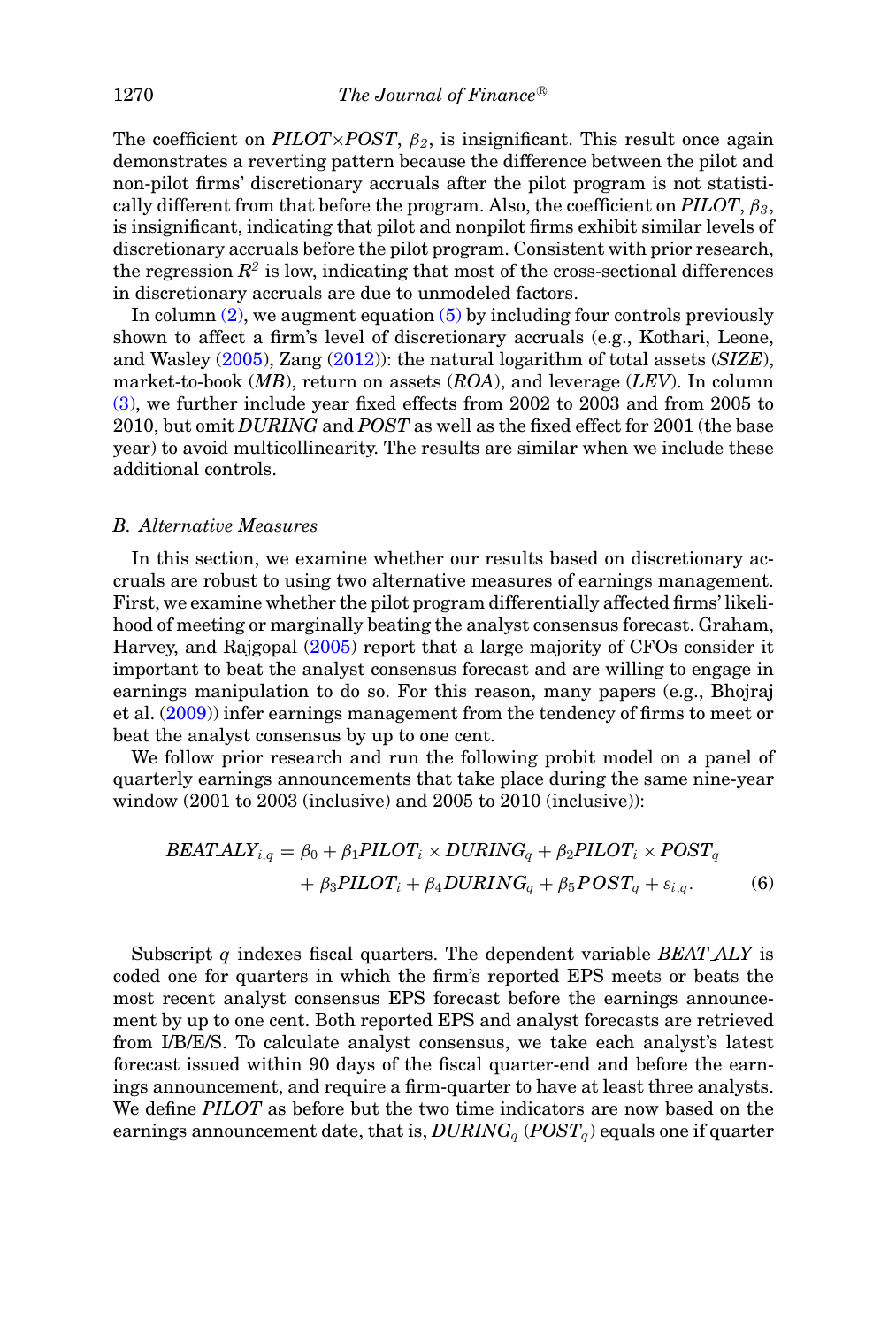*q*'s earnings announcement takes place during (post) the pilot period, and zero otherwise.

The regression results estimating equation [\(6\)](#page-19-0) are reported in column [\(1\)](#page-8-1) of Table [IV.](#page-21-0) Consistent with our earlier results using discretionary accruals, the coefficient on our main variable of interest–the DiD estimator  $(PILOT \times DURING)$  – is negative and significant at the 5% level. The marginal effect of  $\beta_I$ , calculated using the methodology suggested in Ai and Norton [\(2003\)](#page-39-5), indicates that the likelihood of marginally beating the analyst consensus is 1.8 percentage points lower for the treatment group than for the control group during the three-year period of the pilot program compared to the threeyear pre-pilot period. This corresponds to 11.1% of the unconditional likelihood of *BEAT ALY* in the sample,  $16.2\%$ .<sup>20</sup> The coefficient on the second DiD estimator (*PILOT* $\times$ *POST*),  $\beta_2$ , continues to be insignificant, indicating that the difference between pilot and nonpilot firms' likelihood of marginally beating the analyst consensus in the post-pilot period is not statistically different from that pre-pilot. The coefficient on  $\text{PILOT}, \beta_3$ , also remains insignificant, consistent with pilot firms and nonpilot firms having a similar likelihood of marginally beating the analyst consensus pre-pilot.

In column [\(2\),](#page-8-3) we include a list of controls previously shown to affect the likelihood of beating the analyst consensus. We largely follow Edmans, Fang, and Lewellen (2015) to construct these controls, which include the log of market capitalization (*MV*), market-to-book (*MB*), return on assets (*ROA*), the log of analyst coverage (*ALY N*), the log of the average forecast horizon (*ALY HORIZON*), and analyst forecast dispersion (*ALY DISP*). We also include two proxies for real earnings management: the change in R&D expenditures from quarter *q*−4 to quarter q,  $\Delta R\&D_q$ , and the change in capital expenditures,  $\Delta CAPEX_q$ , both scaled by total assets at the beginning of quarter *q*. Among these controls, the market-to-book ratio is positively related to the likelihood of marginally beating the analyst consensus while forecast horizon, forecast dispersion, and an increase in R&D spending are negatively related to this likelihood. The inclusion of these controls, however, does not significantly alter the magnitude or significance of the coefficients on the pilot-related variables.

The time dummy variables *DURING* and *POST* both exhibit significantly negative coefficients in columns  $(1)$  and  $(2)$ . This result is consistent with the view that Regulation FD in 2000 reduced firms' ability to guide analyst forecasts toward reported earnings. In Table IA.VI of the Internet Appendix, we repeat the analysis including quarterly fixed effects to control for secular changes in firms' tendency to meet or marginally beat the analyst consensus forecast. The results, particularly for the pilot-related variables, are similar to those reported in Table [IV.](#page-21-0)

<span id="page-20-0"></span> $^{20}$  Ai and Norton [\(2003\)](#page-39-5) argue that the magnitude of the interaction effect in nonlinear regressions may not equal its marginal effect and propose a way to correct for the interaction term's magnitude and standard error. Le [\(1998\)](#page-42-13) and Kolasinski and Siegel [\(2010\)](#page-42-14), however, argue that the coefficient on the interaction term is relevant even in a nonlinear regression, especially when used to measure proportional rather than absolute marginal effects. In our setting, the interaction effect calculated using the conventional linear method is only slightly larger (2% vs. 1.8%).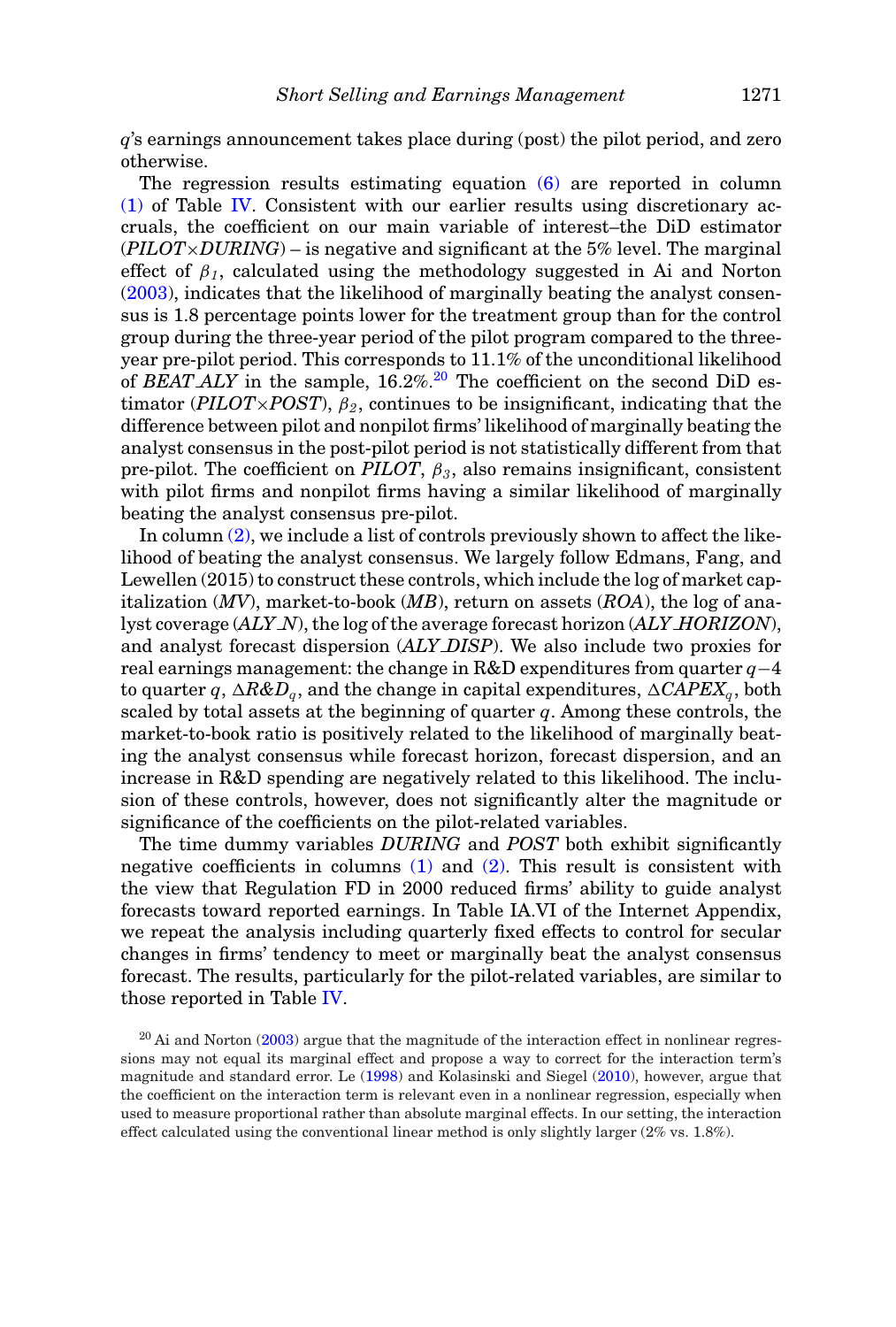# <span id="page-21-0"></span>**Table IV The Effect of Pilot Program on Firm's Likelihood of Beating Earnings Targets**

This table reports probit regression results on differences in pilot and nonpilot firms' likelihood of meeting or marginally beating the quarterly analyst consensus forecast (or the reported earnings for the same quarter of the prior year) for the periods before, during, and after Regulation SHO's pilot program. The sample comes from the 2004 Russell 3000 index and contains firms that have data available for analyst forecast related variables (or reported EPS in the same quarter of the prior year), and controls during the sample period (i.e., 2001 to 2003 (inclusive) and 2005 to 2010 (inclusive)). A firm is classified into the treatment group if its stock is designated as a pilot stock during the program and into the control group otherwise. We estimate the following model using quarterly data: *BEAT ALY*  $(BEATEPS)_{i,q} = \beta_0 + \beta_1 PILOT_i \times DURING_q + \beta_2 PILOT_i \times POST_q +$  $\beta_{3}PILOT_{i}+\beta_{4}DURING_{q}+\beta_{5}POST_{q}+\varepsilon_{i,q}$  in column (1) (column (3)). We augment the model by including MV, MB, ROA, ALY  $N$ , ALY HORIZON, ALY DISP,  $\triangle R\&D$ , and  $\triangle CAPEX$  in column (2) and MV, MB, ROA,  $\triangle R\&D$ , and  $\triangle CAPEX$  in column (4). Variable definitions are provided in the Appendix. Standard errors clustered by quarter-end and firm are displayed in parentheses. \*\*\*, \*\*, and \* indicate significance at the 1%, 5%, and 10% levels using two-tailed tests.

|                                             |                         | $BEATALY_{\alpha}$     |                    | $BEAT\_EPS$           |
|---------------------------------------------|-------------------------|------------------------|--------------------|-----------------------|
|                                             | (1)                     | (2)                    | (3)                | (4)                   |
| $PILOT \times DURING_q$                     | $-0.081^{**}$           | $-0.079***$            | $-0.073*$          | $-0.074*$             |
|                                             | (0.040)                 | (0.040)                | (0.043)            | (0.044)               |
| $PILOT \times POST_{q}$                     | 0.020                   | 0.017                  | 0.001              | $-0.003$              |
|                                             | (0.043)                 | (0.043)                | (0.032)            | (0.033)               |
| <b>PILOT</b>                                | 0.028                   | 0.022                  | $0.041*$           | 0.045                 |
|                                             | (0.028)                 | (0.029)                | (0.023)            | (0.024)               |
| DURING <sub>a</sub>                         | $-0.217***$             | $-0.219***$            | $0.081^{\ast\ast}$ | $0.089^{**}$          |
|                                             | (0.048)                 | (0.050)                | (0.038)            | (0.039)               |
| $POST_q$                                    | $-0.461$ ***            | $-0.437***$            | $-0.072**$         | $-0.062$ <sup>*</sup> |
|                                             | (0.055)                 | (0.056)                | (0.033)            | (0.032)               |
| $MV_a$                                      |                         | 0.002                  |                    | $-0.065^{***}\,$      |
|                                             |                         | (0.010)                |                    | (0.007)               |
| MB <sub>a</sub>                             |                         | $0.018***$             |                    | $0.006***$            |
|                                             |                         | (0.003)                |                    | (0.003)               |
| ROA <sub>a</sub>                            |                         | $-0.632$               |                    | $1.389***$            |
|                                             |                         | (0.412)                |                    | (0.324)               |
| $ALYN_a$                                    |                         | $-0.020$               |                    |                       |
|                                             |                         | (0.024)                |                    |                       |
| ALY HORIZON <sub>a</sub>                    |                         | $-0.031***$            |                    |                       |
|                                             |                         | (0.015)                |                    |                       |
| $ALY$ <i>DISP</i> <sup><math>a</math></sup> |                         | $-0.202^{***}\,$       |                    |                       |
|                                             |                         | (0.040)                |                    |                       |
| $\triangle R\&D_{\alpha}$                   |                         | $-1.865***$            |                    | $-0.245$              |
|                                             |                         | (0.865)                |                    | (0.423)               |
| $\triangle CAPEX_{q}$                       |                         | $-0.140$               |                    | 0.340                 |
|                                             |                         | (0.988)                |                    | (0.379)               |
| <b>INTERCEPT</b>                            | $-0.759^{\ast\ast\ast}$ | $0.680^{\ast\ast\ast}$ | $-1.682^{***}$     | $-1.233***$           |
|                                             | (0.042)                 | (0.057)                | (0.024)            | (0.057)               |
| No. of obs.                                 | 28,626                  | 28,341                 | 59,846             | 59,589                |
| Pseudo $R^2$                                | 1.87%                   | 2.21%                  | 0.15%              | 0.64%                 |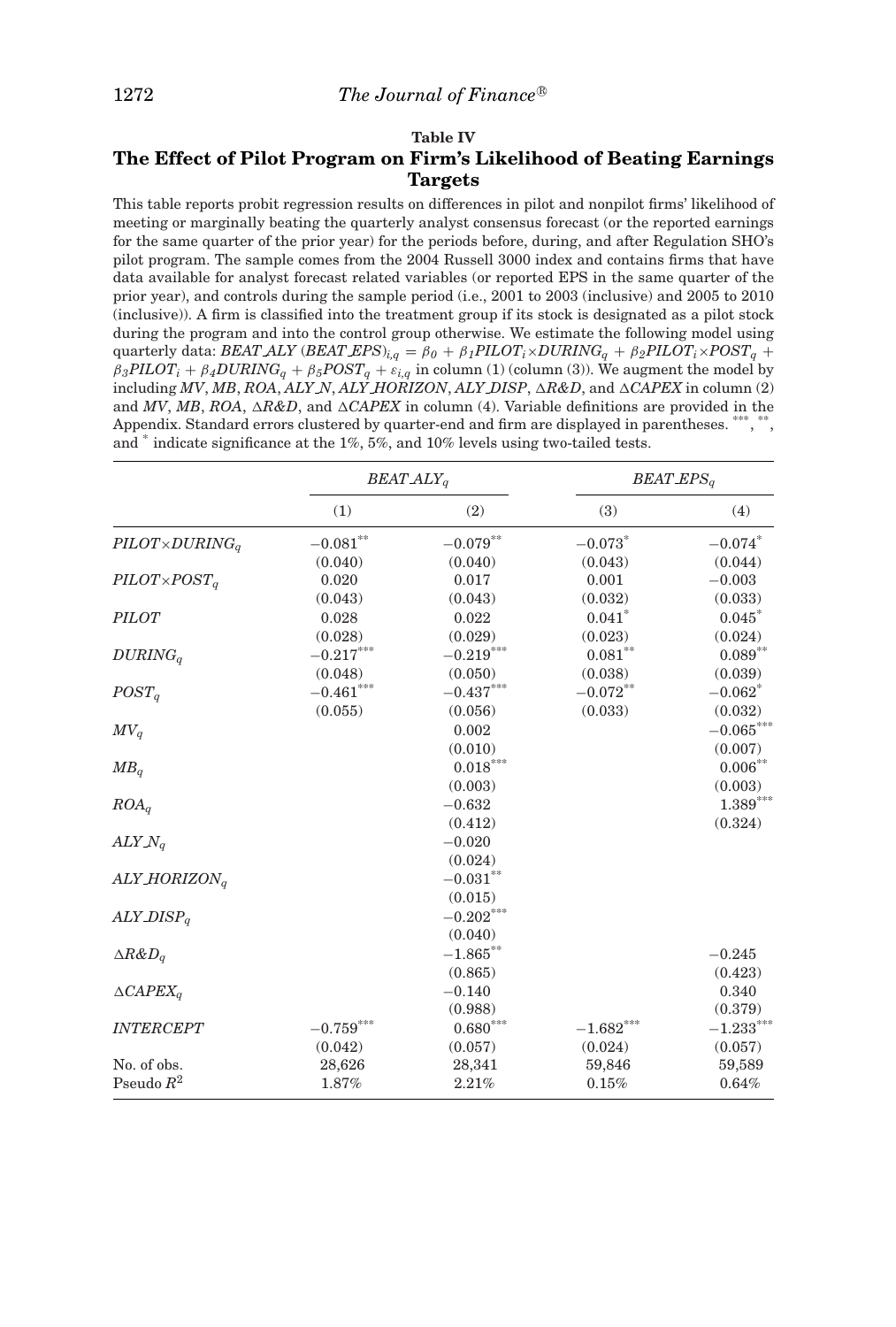Graham, Harvey, and Rajgopal [\(2005\)](#page-41-18) report that an alternative benchmark that firms might try to beat is the firm's EPS in the same quarter of the prior year. We therefore repeat our tests using *BEAT EPS*, an indicator that equals one if the firm's quarterly EPS meets or beats the prior year same quarter's EPS by up to one cent. The results are tabulated in columns [\(3\)](#page-12-0) and [\(4\)](#page-12-1) of Table [IV.](#page-21-0) The results are qualitatively similar to those using *BEAT ALY*, although the coefficients on *PILOT*×*DURING* are significant at only the 10% level. The weaker statistical significance is consistent with Brown and Caylor's [\(2005\)](#page-40-17) finding that analyst consensus, and not prior-year earnings, has become the most important earnings target for U.S. firms in recent years. Nonetheless, the economic significance remains sizable, as the likelihood of marginally beating the prior year's same-quarter EPS is 0.8 percentage points lower for the treatment group than for the control group during the three-year period of the pilot program compared to the three-year pre-pilot period. This represents a 14.2% difference based on the unconditional likelihood of *BEAT EPS* in the sample, which is 5.3%.

Next, we examine whether the pilot program differentially affected firms' likelihood of being classified as a misstating firm based on the *F*-score. The *F*-score is the predicted probability of a misstatement using fitted values from a model developed by Dechow et al. [\(2011\)](#page-40-2), who use the model to characterize firms subject to SEC enforcement actions for financial misconduct that include one or more Accounting and Auditing Enforcement Release (AAER). The model includes balance sheet items (which are intended to capture accruals quality and financial performance), and/or nonfinancial measures, off-balance-sheet activities, and market-based measures. The advantage of this measure is that it is correlated with an ex post indication of earnings management, namely, the incidence of SEC enforcement action for earnings manipulation.

We calculate three versions of the *F*-score, *F1–F3*, using the three different sets of coefficient estimates provided in Dechow et al. [\(2011\)](#page-40-2). The first set of coefficients is obtained from their Model [\(1\),](#page-8-1) which includes accruals quality and financial performance measures. The second set comes from their Model [\(2\),](#page-8-3) which includes all variables in Model [\(1\)](#page-8-1) plus nonfinancial measures and off-balance-sheet activities. The third set comes from their Model [\(3\),](#page-12-0) which further includes market-based measures. We then define a binary variable, *HF1*, which stands for "High *F*-score" and equals one if the firm's *F1* is greater than or equal to the 99th percentile of the sample. We define *HF2* and *HF3* similarly based on Dechow et al.'s [\(2011\)](#page-40-2) second and third models.

The results, replacing *Discretionary accruals* with *HF1-HF3* in equation [\(5\),](#page-17-1) are reported in Table [V.](#page-23-0) As can be seen, the coefficients on our main DiD estimator of interest, *PILOT*×*DURING*, are once again negative and significant at the 5% level in all columns. The marginal effect in column [\(1\)](#page-8-1) indicates that the likelihood of being classified as a misstating firm is 0.4 percentage points lower for the treatment group than for the control group during the three-year period of the pilot program compared to the three-year pre-pilot period. As before, the coefficients on *PILOT* are insignificant, indicating that pilot and nonpilot firms have similar probabilities of being classified as misstating firms before the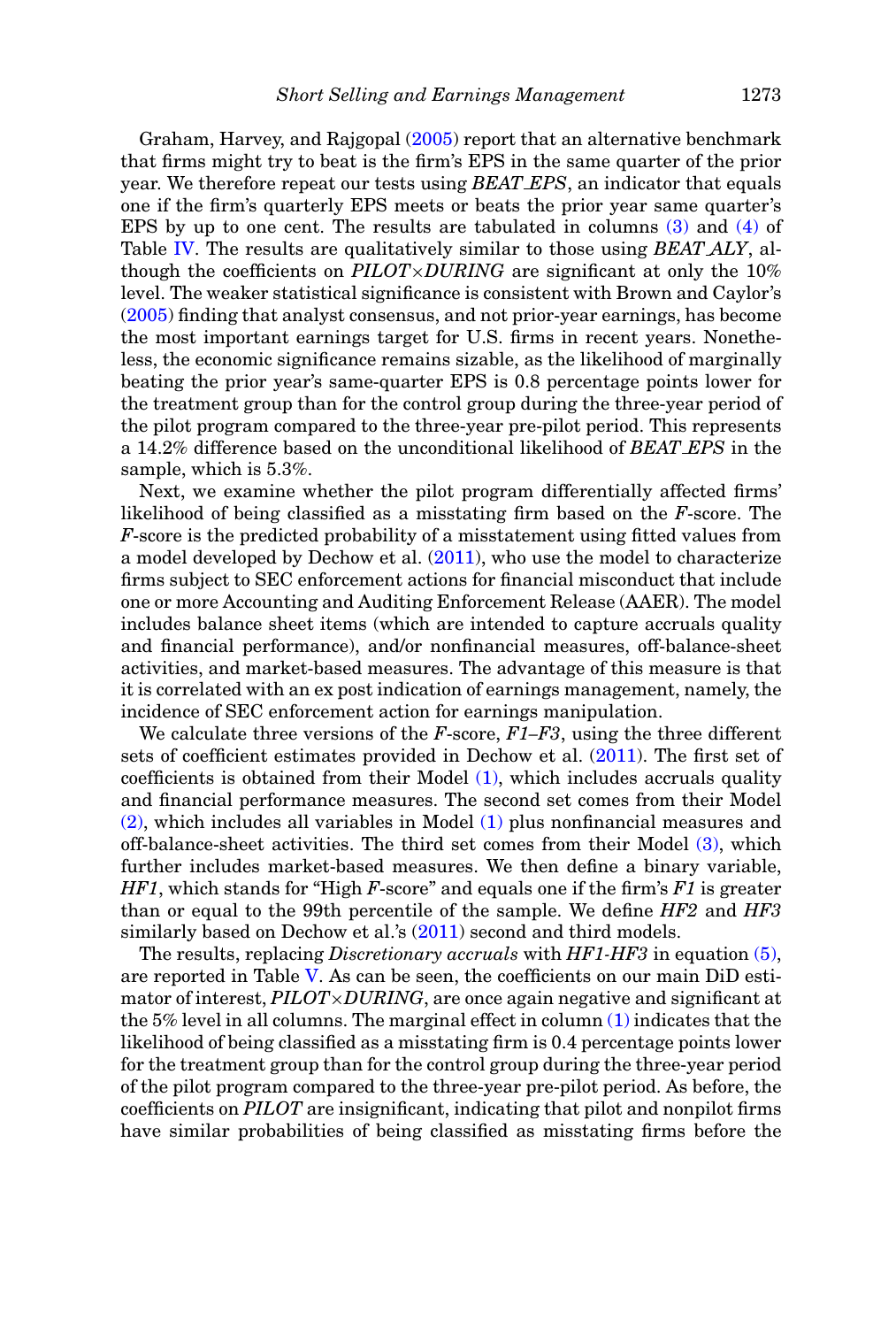# <span id="page-23-0"></span>**Table V The Effect of Pilot Program on Firm's Likelihood of Misstating Based on** *F***-Scores**

This table reports probit regression results on differences in pilot and nonpilot firms' likelihood of being classified as misstating based on *F*-scores of Dechow et al. (2011) for the periods before, during, and after Regulation SHO's pilot program. The sample comes from the 2004 Russell 3000 index and contains firms that have data available to calculate *F*-scores and controls over the entire sample period (i.e., 2001 to 2003 (inclusive) and 2005 to 2010 (inclusive)). A firm is classified into the treatment group if its stock is designated as a pilot stock during the program and into the control group otherwise. We estimate the following model using annual data:  $HFI$  (or  $HF2, HF3$ )<sub>*it*</sub>  $= \beta_0 + \beta_1 P I L O T_i \times D U R I N G_t + \beta_2 P I L O T_i \times POST_t + \beta_3 P I L O T_i + \beta_4 D U R I N G_t + \beta_5 P O S T_t + \varepsilon_{i,t}$  in columns (1), (3), and (5). We augment the model by including *SIZE*, *MB*, *ROA*, and *LEV* in columns (2), (4), and (6). Variable definitions are provided in the Appendix. Standard errors clustered by year and firm are displayed in parentheses. \*\*\*, \*\*, and \* indicate significance at the 1%, 5%, and 10% levels using two-tailed tests.

|                         |                         | $HFI_t$                 | $HF2_t$                 |                         |                         | $HF3_t$                 |
|-------------------------|-------------------------|-------------------------|-------------------------|-------------------------|-------------------------|-------------------------|
|                         | (1)                     | (2)                     | (3)                     | (4)                     | (5)                     | (6)                     |
| $PILOT \times DURING_t$ | $-0.178^{\ast\ast}$     | $\mathbf{-0.174}^{**}$  | $-0.189^{\ast\ast}$     | $-0.187^{\ast\ast}$     | $-0.200^{\ast\ast}$     | $-0.196^{\ast\ast}$     |
|                         | (0.080)                 | (0.081)                 | (0.079)                 | (0.080)                 | (0.080)                 | (0.081)                 |
| $PILOT \times POST_t$   | $-0.177***$             | $-0.170*$               | $-0.186**$              | $-0.181***$             | $-0.169***$             | $-0.167*$               |
|                         | (0.087)                 | (0.088)                 | (0.087)                 | (0.088)                 | (0.086)                 | (0.087)                 |
| <b>PILOT</b>            | $-0.001$                | $-0.011$                | $-0.006$                | $-0.016$                | $-0.004$                | $-0.012$                |
|                         | (0.035)                 | (0.036)                 | (0.036)                 | (0.036)                 | (0.038)                 | (0.039)                 |
| $DURING_t$              | $-0.976^{\ast\ast\ast}$ | $-1.024***$             | $-0.942***$             | $-0.989***$             | $-0.974^{***}$          | $-1.015^{\ast\ast\ast}$ |
|                         | (0.046)                 | (0.047)                 | (0.045)                 | (0.046)                 | (0.046)                 | (0.046)                 |
| $POST_t$                | $-0.941^{\ast\ast\ast}$ | $-0.989***$             | $-0.928^{\ast\ast\ast}$ | $-0.977***$             | $-0.887^{\ast\ast\ast}$ | $-0.939***$             |
|                         | (0.049)                 | (0.050)                 | (0.048)                 | (0.050)                 | (0.048)                 | (0.049)                 |
| $SIZE_t$                |                         | $0.079***$              |                         | $0.084^{\ast\ast\ast}$  |                         | $0.072***$              |
|                         |                         | (0.017)                 |                         | (0.017)                 |                         | (0.017)                 |
| $MB_t$                  |                         | $0.021^{\ast\ast\ast}$  |                         | $0.020^{\ast\ast\ast}$  |                         | $0.014^{\ast\ast}$      |
|                         |                         | (0.006)                 |                         | (0.006)                 |                         | (0.006)                 |
| $ROA_t$                 |                         | 0.093                   |                         | $-0.000$                |                         | 0.026                   |
|                         |                         | (0.168)                 |                         | (0.167)                 |                         | (0.170)                 |
| $LEV_t$                 |                         | 0.127                   |                         | 0.108                   |                         | $0.294***$              |
|                         |                         | (0.084)                 |                         | (0.083)                 |                         | (0.088)                 |
| <b>INTERCEPT</b>        | $-0.081^{\ast\ast\ast}$ | $\mathbf{-0.735}^{***}$ | $-0.063^{\ast\ast\ast}$ | $-0.726^{\ast\ast\ast}$ | $-0.004$                | $-0.628***$             |
|                         | (0.021)                 | (0.111)                 | (0.022)                 | (0.110)                 | (0.023)                 | (0.111)                 |
| No. of obs.             | 9,871                   | 9,871                   | 9,871                   | 9,871                   | 9,871                   | 9,871                   |
| Pseudo $R^2$            | 11.5%                   | 12.5%                   | 11.0%                   | 12.1%                   | 10.8%                   | 12.0%                   |

pilot program began. However, the results using the higher *F*-score variables do differ in one respect from those using discretionary accruals or the meet or beat measures of earnings management: the coefficients on *PILOT*×*POST* are negative and statistically significant. This result suggests that there is a prolonged effect of the pilot program on pilot firms' earnings quality when it is measured by the high *F*-score variables. We make this inference with caution, however, because the balance sheet items used to calculate the *F-*score include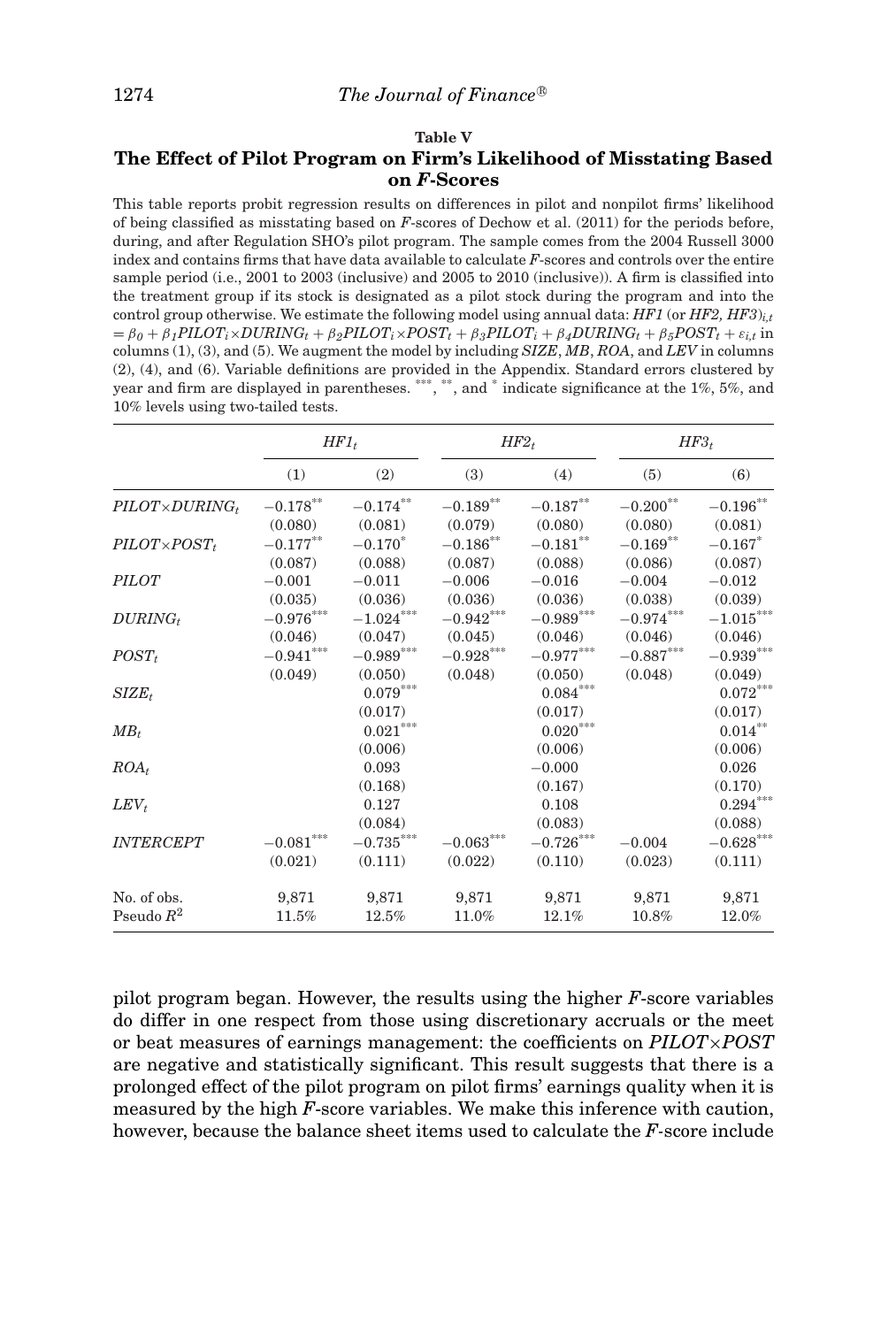accruals and other variables that can be linked to investment and growth. It is possible that our *F*-score results reflect the pilot program's effect on firm investment as well as its effect on earnings management. We address this concern for our primary tests in Section [III.](#page-15-0)C below.

### *C. Alternative Explanations*

So far, our results indicate that the increase in the prospect of short selling due to the removal of short-sale price tests is associated with a significant decrease in pilot firms' earnings management. Hypothesis 1 implies that these results reflect how the prospect of short selling curbs firms' opportunistic reporting behavior. In this section, we evaluate several alternatives to this explanation.

### *C.1. Growth, Investment, and Equity Issuance*

Grullon, Michenaud, and Weston [\(2015\)](#page-41-3) document that financially constrained pilot firms significantly reduce their investment and equity issuance during the pilot program. So it is possible that pilot firms' tendency to decrease earnings management during the pilot program reflects changes in the difference between pilot and nonpilot firms' investment and/or equity issuance around the pilot program. This concern is particularly pertinent when discretionary accruals are used to measure earnings management, because prior research shows that a firm's accruals correlate with its growth (e.g., Fairfield, Whisenant, and Yohn [\(2003\)](#page-41-19), Zhang [\(2007\)](#page-42-15), Wu, Zhang, and Zhang [\(2010\)](#page-42-16)) and its incentives to issue equity (e.g., Friedlan [\(1994\)](#page-41-20), Teoh, Welch, and Wong [\(1998a,](#page-42-17) [1998b\)](#page-42-18)).

To investigate this concern, we adopt several controls for firms' investment. We begin by re-estimating equation [\(5\)](#page-17-1) controlling for R&D expenditures (*R&D*) and capital expenditures (*CAPEX*), both scaled by lagged total assets. The results are reported in Table [VI.](#page-25-0) In column [\(1\),](#page-8-1) we include *R&D* and *CAPEX* separately. In column [\(2\),](#page-8-3) we include the sum of the two, *INVESTMENT*. The coefficients on the two DiD estimators, *PILOT*×*DURING* and *PILOT*×*POST*, are barely affected by the inclusion of these controls. In columns [\(3\)](#page-12-0) and [\(4\),](#page-12-1) we further include squared terms of the investment variables to account for the possibility that the effect of investment on accruals may be nonlinear. The main results remain similar. In column  $(5)$ , we modify the Jones model by adding the market-to-book ratio to equations [\(3\)](#page-12-0) and [\(4\)](#page-12-1) when calculating the performance-matched discretionary accruals. That is, total accruals are modeled as a function of the market-to-book ratio in addition to the changes in revenues (or revenues adjusted for accounts receivable in equation [\(4\)\)](#page-12-1) and PPE (both scaled by total assets). The results are again similar to those reported in Table [III.](#page-18-0)

As an additional check for any investment effect on accruals, we examine changes in the investment variables around the pilot program for the two groups of firms. If discretionary accruals reflect only growth, investment should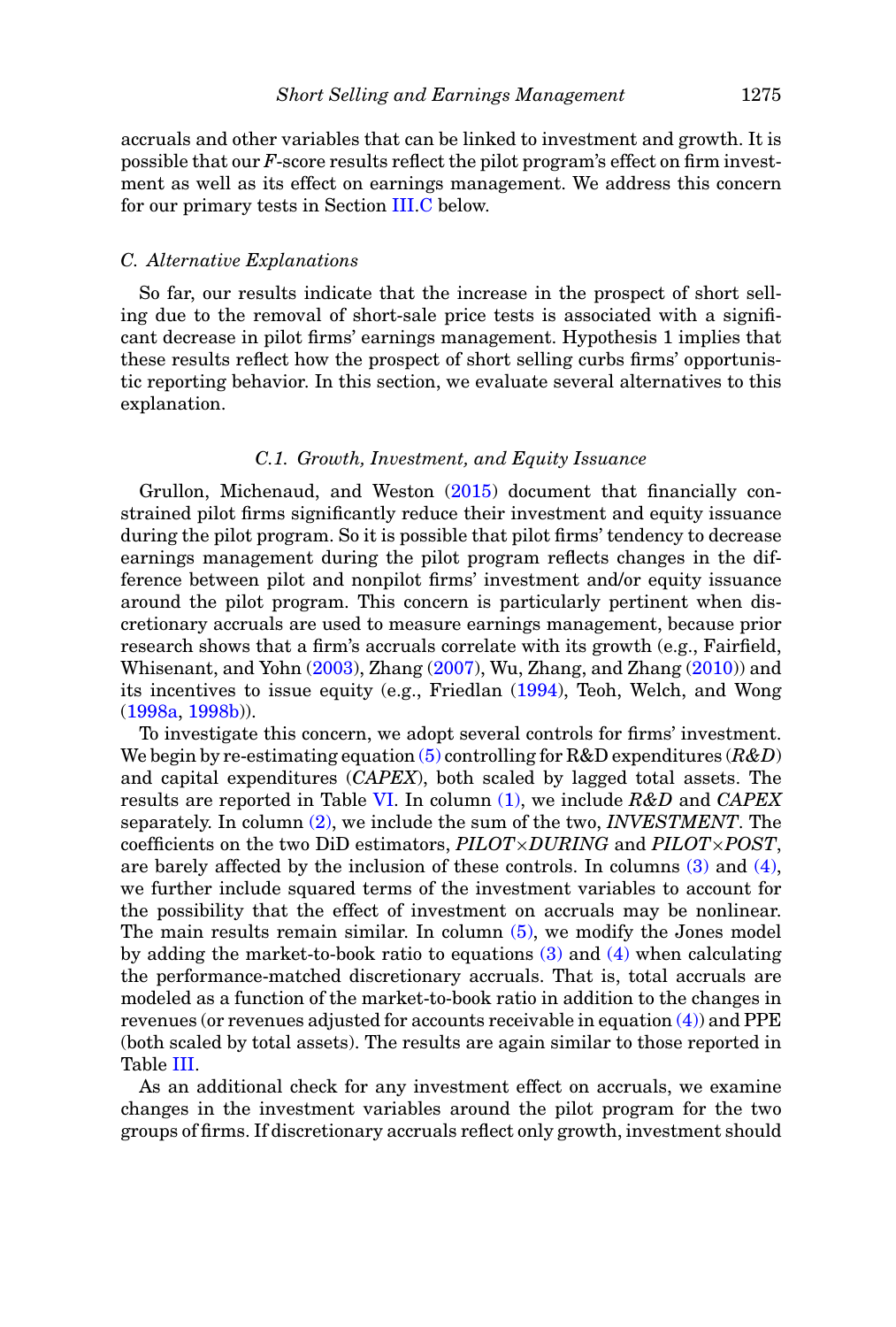# <span id="page-25-0"></span>**Table VI The Effect of Pilot Program on Discretionary Accruals Controlling for Investment**

This table reports OLS regression results on differences in pilot and nonpilot firms' discretionary accruals for the periods before, during, and after Regulation SHO's pilot program, using a balanced panel sample. The sample comes from the 2004 Russell 3000 index and contains firms that have data available to calculate firm characteristics and discretionary accruals over the entire sample period (i.e., 2001 to 2003 (inclusive) and 2005 to 2010 (inclusive)). A firm is classified into the treatment group if its stock is designated as a pilot stock during the program and into the control group otherwise. We estimate the following model using annual data: *Discretionary accruals<sub>it</sub>* =  $\beta_0$  $+ \beta_I PLOT_i \times DURING_t + \beta_2 PLOT_i \times POST_t + \beta_3 PLOT_i + \beta_4 DURING_t + \beta_5 POST_t + \beta_6 SIZE_{i,t}$ + β*7MBi,t* + β*8ROAi,t* + β*9LEVi,t* + ε*i,t.* We include *R&D* and *CAPEX* in column (1), *INVESTMENT* in column (2), and further include their squared terms in columns (3) and (4). In column (5), we replace the dependent variable *Discretionary accruals* with *Discretionary accruals MBadj*. Variable definitions are provided in the Appendix. Standard errors clustered by year and firm are displayed in parentheses. \*\*\*, \*\*, and \* indicate significance at the 1%, 5%, and 10% levels using two-tailed tests.

|                                 |             |                        | Discretionary accruals $_t$ |              | Discretionary<br>accruals_<br>$MBadi_t$ |
|---------------------------------|-------------|------------------------|-----------------------------|--------------|-----------------------------------------|
|                                 | (1)         | (2)                    | (3)                         | (4)          | (5)                                     |
| $PILOT \times DURING_t$         | $-0.010***$ | $-0.010$ <sup>**</sup> | $-0.010***$                 | $-0.010***$  | $-0.018***$                             |
|                                 | (0.004)     | (0.004)                | (0.004)                     | (0.004)      | (0.004)                                 |
| $PILOT \times POST_t$           | 0.003       | 0.003                  | 0.003                       | 0.003        | 0.004                                   |
|                                 | (0.005)     | (0.004)                | (0.005)                     | (0.004)      | (0.006)                                 |
| <b>PILOT</b>                    | $-0.000$    | $-0.000$               | $-0.000$                    | $-0.000$     | 0.004                                   |
|                                 | (0.003)     | (0.003)                | (0.003)                     | (0.003)      | (0.003)                                 |
| $DURING_t$                      | $-0.001$    | $-0.001$               | $-0.001$                    | $-0.001$     | 0.002                                   |
|                                 | (0.002)     | (0.001)                | (0.002)                     | (0.001)      | (0.002)                                 |
| $POST_t$                        | $-0.002$    | $-0.003$               | $-0.002$                    | $-0.003$     | 0.001                                   |
|                                 | (0.005)     | (0.005)                | (0.005)                     | (0.005)      | (0.005)                                 |
| $SIZE_t$                        | 0.001       | 0.001                  | 0.001                       | 0.001        | 0.001                                   |
|                                 | (0.001)     | (0.001)                | (0.001)                     | (0.001)      | (0.001)                                 |
| $MB_t$                          | $-0.000$    | $-0.000$               | $-0.000$                    | $-0.000$     | $-0.001$                                |
|                                 | (0.001)     | (0.001)                | (0.001)                     | (0.001)      | (0.001)                                 |
| $ROA_t$                         | $-0.062***$ | $-0.053***$            | $-0.064***$                 | $-0.058$ *** | $-0.044$ **                             |
|                                 | (0.014)     | (0.015)                | (0.014)                     | (0.015)      | (0.019)                                 |
| $LEV_t$                         | $-0.017**$  | $-0.016*$              | $-0.016*$                   | $-0.015$ *   | $-0.013$                                |
|                                 | (0.009)     | (0.008)                | (0.009)                     | (0.009)      | (0.009)                                 |
| $R&D_t$                         | $-0.001***$ |                        | $-0.001$ *                  |              |                                         |
|                                 | (0.000)     |                        | (0.000)                     |              |                                         |
| $CAPEX_t$                       | $-0.001***$ |                        | $-0.001***$                 |              |                                         |
|                                 | (0.000)     |                        | (0.000)                     |              |                                         |
| $INVESTMENT_t$                  |             | $-0.001***$            |                             | $-0.001***$  |                                         |
|                                 |             | (0.000)                |                             | (0.000)      |                                         |
| $R\&D_t$ <sup>2</sup>           |             |                        | $-0.000$                    |              |                                         |
|                                 |             |                        | (0.000)                     |              |                                         |
| CAPEX <sub>t</sub> <sup>2</sup> |             |                        | 0.000                       |              |                                         |
|                                 |             |                        | (0.000)                     |              |                                         |
| INVESTMENT, $^{2}$              |             |                        |                             | $-0.000$     |                                         |
|                                 |             |                        |                             | (0.000)      |                                         |
| <b>INTERCEPT</b>                | $0.015*$    | $0.013*$               | $0.013*$                    | 0.010        | $-0.001$                                |
|                                 | (0.008)     | (0.008)                | (0.008)                     | (0.007)      | (0.009)                                 |
| No. of obs.                     | 9,849       | 9,873                  | 9,873                       | 9,873        | 9,206                                   |
| Adjusted $R^2$                  | 1.06%       | 1.02%                  | 1.10%                       | 1.10%        | 0.50%                                   |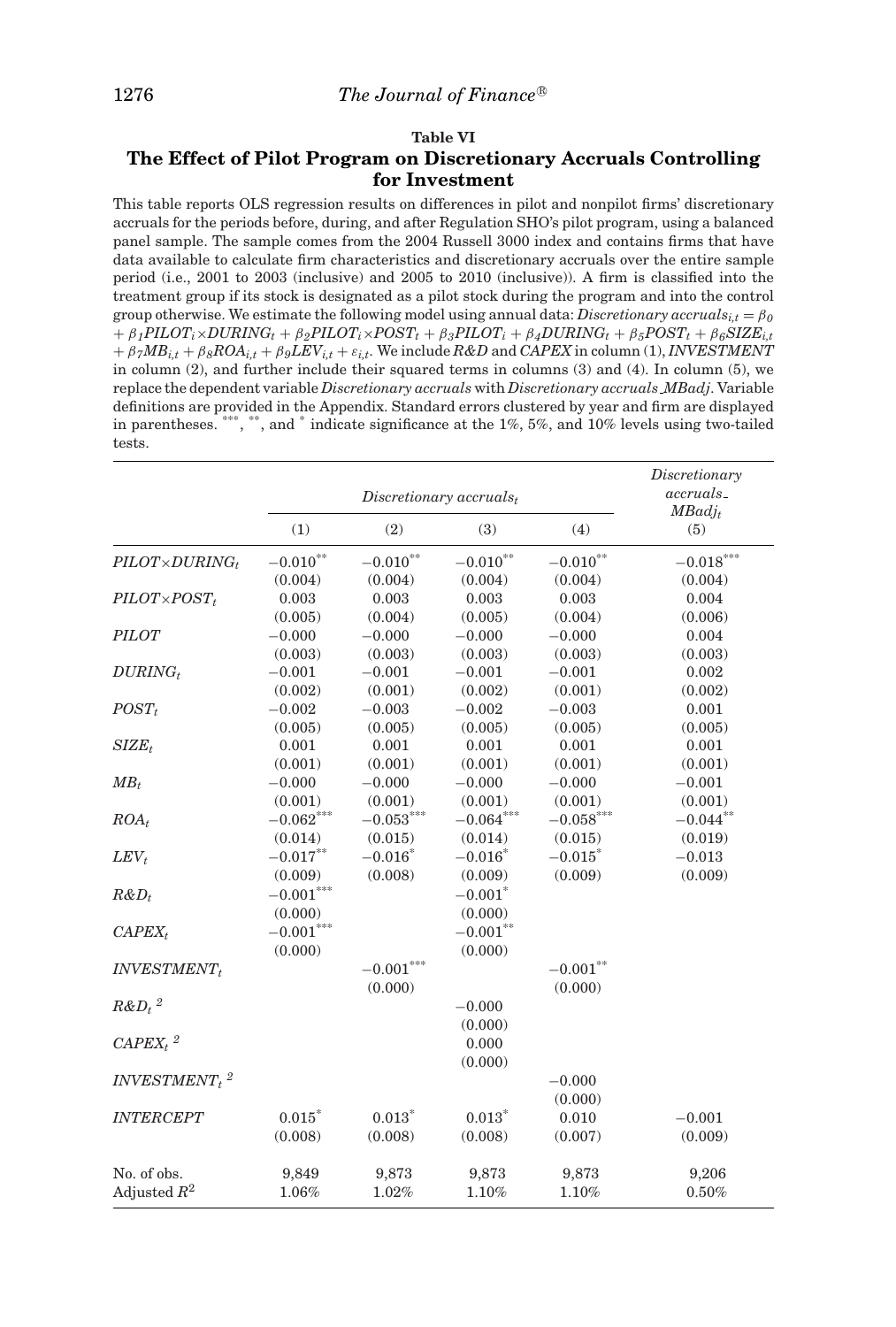follow a pattern around the pilot program that is similar to the pattern in *Discretionary accruals*. In Table IA.VII of the Internet Appendix, we reestimate equation [\(5\)](#page-17-1) replacing *Discretionary accruals* with *CAPEX* in column [\(1\)](#page-8-1) and *INVESTMENT* in column [\(2\).](#page-8-3) Our results in column [\(1\)](#page-8-1) are consistent with Grullon, Michenaud, and Weston's [\(2015\)](#page-41-3) finding that capital expenditures decreased for pilot firms relative to nonpilot firms during the pilot program. However, pilot and nonpilot firms' capital expenditures do not appear to converge when the pilot program ends, as the coefficient on *PILOT*×*POST* is significantly negative and of a larger magnitude than that on *PILOT*×*DURING*. We also find no evidence that pilot firms' overall *INVESTMENT* decreases during the pilot program, which is consistent with Grullon, Michenaud, and Weston's [\(2015\)](#page-41-3) finding that investment decreases during the pilot program only among the financially constrained pilot firms.

We also examine whether our findings regarding pilot firms' discretionary accruals are concentrated among firms that seek to issue equity during our sample period. To do so, we partition the sample according to whether firms are likely to issue equity during the pilot period. As Kadan et al. [\(2009\)](#page-41-21) point out, recent equity issuance is positively correlated with the ex ante likelihood that a firm will issue equity again. We thus classify firms that issued equity at least once in the two prior fiscal years, as recorded in Thomson Reuters' SDC Platinum database, as *Equity Issuers*, and firms that did not as *Nonequity Issuers*. As an alternative test, we also partition the sample based on whether, ex post, the firm issues equity in the given year. This alternative approach has the advantage of identifying *Equity Issuers* based on firms' actual equity issuance. A drawback, however, is that some potential issuers could be mistakenly classified as *Nonequity Issuers* if they refrain from issuing equity because of the pilot program.

The results are reported in Table [VII.](#page-27-0) The first four columns report results when the sample is partitioned on the ex ante measure of firms' desire to issue equity, and the last four columns report the results using the ex post measure. Using either partition, the coefficients on *PILOT*×*DURING* is statistically significant only among the subsample of *Nonequity Issuers*. The coefficients on *PILOT*×*DURING* for the subsample of *Equity Issuers* range from −0.027 to 0.006 but are not statistically significant in either panel. These results indicate that the effect of the pilot program on discretionary accruals is widespread and is not limited to firms that are likely to issue equity. Overall, the results in this section do not support the view that the pattern in discretionary accruals that we document is driven by changes in firms' investment levels and/or equity issuance.[21](#page-26-0)

<span id="page-26-0"></span> $21$  The discretionary accruals measure is industry-adjusted. As a result, it is possible that our finding that pilot firms' discretionary accruals reverted to pre-program levels after the pilot program could reflect changes in nonpilot firms' accruals rather than changes in pilot firms' accruals. We examine this concern in Section [III](#page-15-0) of the Internet Appendix and find that the convergence in pilot and nonpilot firms' discretionary accruals after the pilot program does partly reflect a decrease in total accruals among nonpilot firms.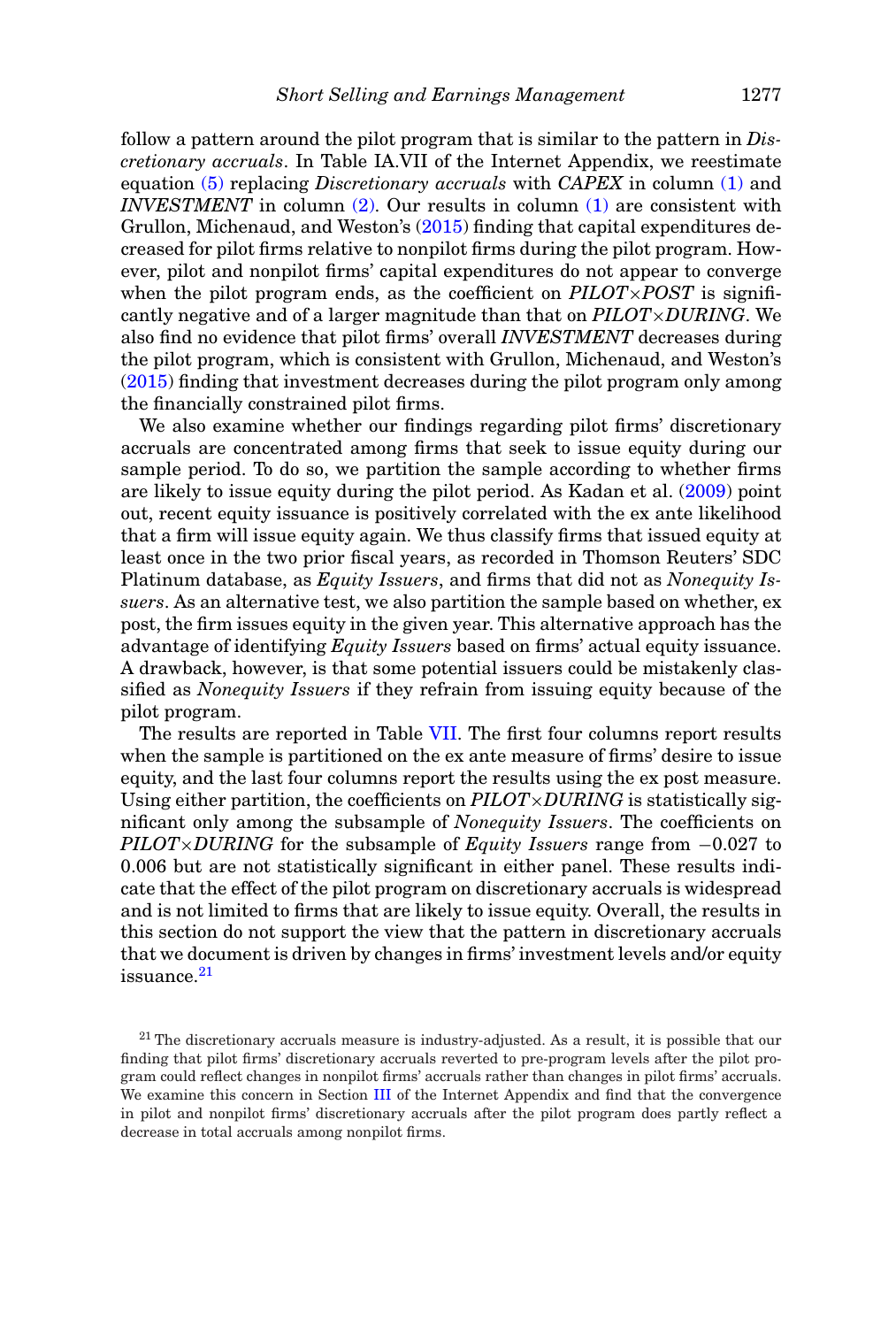# <span id="page-27-0"></span>**Table VII The Effect of Pilot Program on Discretionary Accruals Partitioned on Seasoned Equity Offering**

This table reports OLS regression results on differences in pilot and nonpilot firms' discretionary accruals for the periods before, during, and after Regulation SHO's pilot program, separately for the subsample of equity issuers and the subsample of nonequity issuers. The sample comes from the 2004 Russell 3000 index and contains firms that have data available to calculate firm characteristics and discretionary accruals over the entire sample period (i.e., 2001 to 2003 (inclusive) and 2005 to 2010 (inclusive)). In columns (1)-(4), we define a firm as an *Equity Issuer* if the firm issued equity at least once during the two prior fiscal years, as recorded in Thomson Reuters's SDC Platinum database, and as a *Nonequity Issuer* otherwise. In columns (5)-(8), we define a firm as an *Equity Issuer* if the firm issues equity at least once during a given fiscal year, as recorded in the Thomson Reuters Securities Data Company (SDC) Platinum database, and *Nonequity Issuer* otherwise. A firm is classified into the treatment group if its stock is designated as a pilot stock during the program and into the control group otherwise. We estimate the following model using annual data: *Discretionary accruals<sub>i,t</sub>* =  $\beta_0 + \beta_1 PLOT_i \times DURING_t + \beta_2 PLOT_i \times POST_t + \beta_3 PLOT_i +$  $\beta_4 DURING_t + \beta_5 POST_t + \varepsilon_{i,t}$  in columns (1), (3), (5), and (7). We augment the model by including *SIZE*, *MB*, *ROA*, and *LEV* in columns (2), (4), (6), and (8). Variable definitions are provided in the Appendix. Standard errors clustered by year and firm are displayed in parentheses. \*\*\*, \*\*\*, and \* indicate significance at the 1%, 5%, and 10% levels using two-tailed tests.

|                         | Discretionary accruals, |                    |                                  |                       |                                                                                    |          |                         |                       |
|-------------------------|-------------------------|--------------------|----------------------------------|-----------------------|------------------------------------------------------------------------------------|----------|-------------------------|-----------------------|
|                         |                         |                    |                                  |                       | Partition based on past equity issuance Partition based on current equity issuance |          |                         |                       |
|                         | <b>Equity Issuers</b>   |                    | Nonequity Issuers                | <b>Equity Issuers</b> |                                                                                    |          | Nonequity Issuers       |                       |
|                         | (1)                     | (2)                | (3)                              | (4)                   | (5)                                                                                | (6)      | (7)                     | (8)                   |
| $PILOT \times DURING_t$ | 0.004                   | 0.006              | $\textcolor{black}{-0.011}^{**}$ | $-0.012***$           | $-0.027$                                                                           | $-0.020$ | $-0.009^{\ast\ast\ast}$ | $-0.010^{***}\,$      |
|                         | (0.008)                 | (0.008)            | (0.005)                          | (0.005)               | (0.036)                                                                            | (0.038)  | (0.003)                 | (0.003)               |
| $PILOT \times POST_t$   | $-0.036$                | $-0.035$           | 0.007                            | 0.006                 | 0.007                                                                              | 0.006    | 0.003                   | 0.003                 |
|                         | (0.028)                 | (0.028)            | (0.005)                          | (0.005)               | (0.052)                                                                            | (0.052)  | (0.006)                 | (0.006)               |
| <b>PILOT</b>            | 0.003                   | 0.003              | $-0.001$                         | $-0.001$              | $-0.016$                                                                           | $-0.016$ | 0.001                   | 0.002                 |
|                         | (0.006)                 | (0.006)            | (0.004)                          | (0.004)               | (0.012)                                                                            | (0.012)  | (0.002)                 | (0.002)               |
| $DURING_t$              | $-0.001$                | $-0.002$           | $-0.001$                         | $-0.002$              | $-0.002$                                                                           | $-0.009$ | 0.000                   | $-0.000$              |
|                         | (0.010)                 | (0.010)            | (0.002)                          | (0.003)               | (0.036)                                                                            | (0.038)  | (0.001)                 | (0.002)               |
| $POST_t$                | $0.013^{\ast\ast}$      | 0.011              | $-0.001$                         | $-0.003$              | $-0.005$                                                                           | $-0.011$ | 0.001                   | 0.000                 |
|                         | (0.006)                 | (0.009)            | (0.006)                          | (0.006)               | (0.014)                                                                            | (0.016)  | (0.006)                 | (0.006)               |
| $SIZE_t$                |                         | $-0.002$           |                                  | $0.002**$             |                                                                                    | $-0.001$ |                         | $0.002***$            |
|                         |                         | (0.002)            |                                  | (0.001)               |                                                                                    | (0.005)  |                         | (0.001)               |
| $MB_t$                  |                         | $-0.002$           |                                  | $-0.000$              |                                                                                    | $-0.002$ |                         | $-0.001$              |
|                         |                         | (0.001)            |                                  | (0.001)               |                                                                                    | (0.002)  |                         | (0.001)               |
| $ROA_t$                 |                         | $-0.021$           |                                  | $-0.049***$           |                                                                                    | $-0.040$ |                         | $-0.041$ <sup>*</sup> |
|                         |                         | (0.040)            |                                  | (0.019)               |                                                                                    | (0.048)  |                         | (0.021)               |
| $LEV_t$                 |                         | 0.005              |                                  | $-0.016**$            |                                                                                    | 0.016    |                         | $-0.016$              |
|                         |                         | (0.018)            |                                  | (0.008)               |                                                                                    | (0.018)  |                         | (0.010)               |
| <b>INTERCEPT</b>        | $-0.010$                | $0.009^{\ast\ast}$ | $-0.002$                         | $-0.005$              | $0.011^{\ast\ast}$                                                                 | 0.023    | $-0.005^{\ast\ast\ast}$ | $-0.008$              |
|                         | (0.009)                 | (0.004)            | (0.003)                          | (0.008)               | (0.004)                                                                            | (0.030)  | (0.001)                 | (0.007)               |
| No. of obs.             | 1,199                   | 1,199              | 8,674                            | 8,674                 | 559                                                                                | 559      | 9,314                   | 9,314                 |
| Adjusted $R^2$          | 0.20%                   | 0.60%              | 0.10%                            | 0.40%                 | 0.70%                                                                              | 1.40%    | 0.10%                   | 0.30%                 |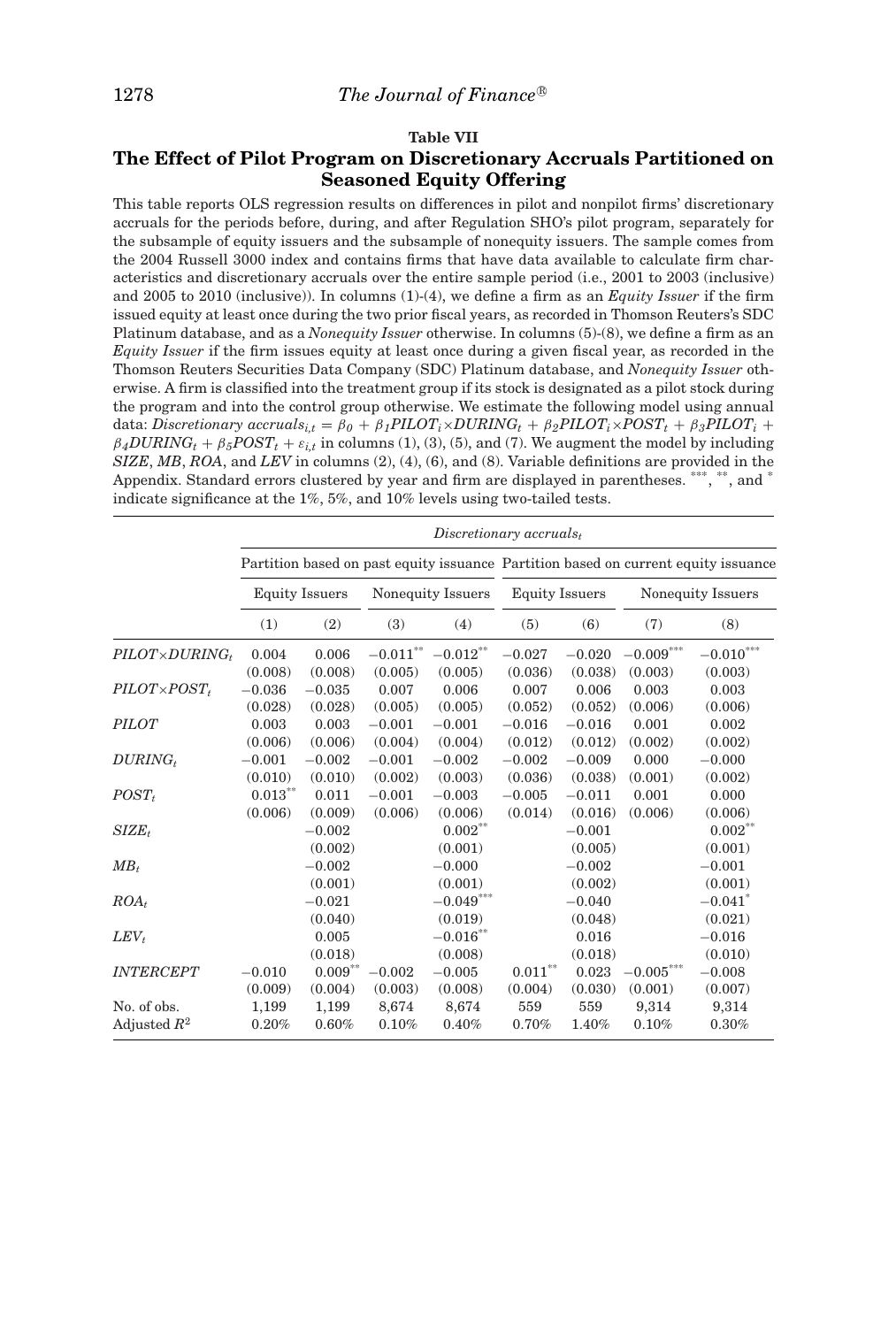# *C.2. Market Attention*

Another possible explanation is that the pilot program focused widespread attention on the pilot firms and these firms decreased earnings manipulation because of such market attention rather than any particular attention from short sellers. To examine this hypothesis, we construct three measures of market attention. Our first measure, *Search Volume Index* (*SVI*), comes from Da, Engelberg, and Gao [\(2011\)](#page-40-18) and is based on the frequency with which a stock is searched on Google. This measure arguably reflects retail investors' awareness of and interest in a particular firm. Our second measure of market attention is the number of earnings forecasts issued by sell-side financial analysts. Sellside financial analysts work for brokerage firms and their research is typically funded by trading commissions paid by institutions. We conjecture that if a pilot firm experiences an increase in attention from institutional investors, institutions' demand for information will prompt analysts to collect more information, leading to more frequent earnings forecasts (e.g., Jacob, Lys, and Neale [\(1999\)](#page-41-22)). As a third measure of market attention, we use the total trading volume in the stock. Trading volume can also increase as a result of a decrease in the cost of short selling, but for this measure we focus on the trading volume in the period between the identification of the pilot firms and the implementation of the program. Presumably, an increase in trading volume before the program was implemented is more likely to reflect an increase in investors' awareness of the firm, whereas an increase in trading volume after the program was implemented could reflect lower shorting costs.

If the announcement of the pilot program led to an increase in market attention, the effect should occur following the announcement of the SEC's first pilot order (i.e., July 28, 2004), when the pilot firms were first identified. We begin our test by restricting focus to 2004 and calculating the DiD estimator for each of the three attention measures from the pre-announcement period (January 1, 2004 to July 27, 2004) to the post-announcement period (July 28, 2004 to December 31, 2004). As shown in Table IA.VIII, Panel A of the Internet Appendix, none of the market attention DiD estimators are statistically significant, indicating that the announcement of the pilot program did not substantially raise market attention for pilot firms compared to nonpilot firms.

We next repeat the univariate DiD tests over our main sample period (2001 to 2003, 2005 to 2010). Table IA.VIII, Panel B, reports the results. As can be seen, most of the DiD estimators for changes in market attention remain statistically insignificant. There are only two statistically significant results, regarding changes in *SVI* and the number of analyst earnings forecasts between the pilot period and the post-pilot period. These results indicate that the increase in market attention, if any, was greater for nonpilot firms.

Finally, we reestimate equation [\(5\)](#page-17-1) including two of our attention measures, the number of analyst forecasts and total trading volume, as additional controls. We cannot include *SVI* as an additional control because *SVI* only dates back to 2004 whereas our main sample period starts in 2001. The results, reported in Table IA.IX, remain similar to those in Table [III.](#page-18-0)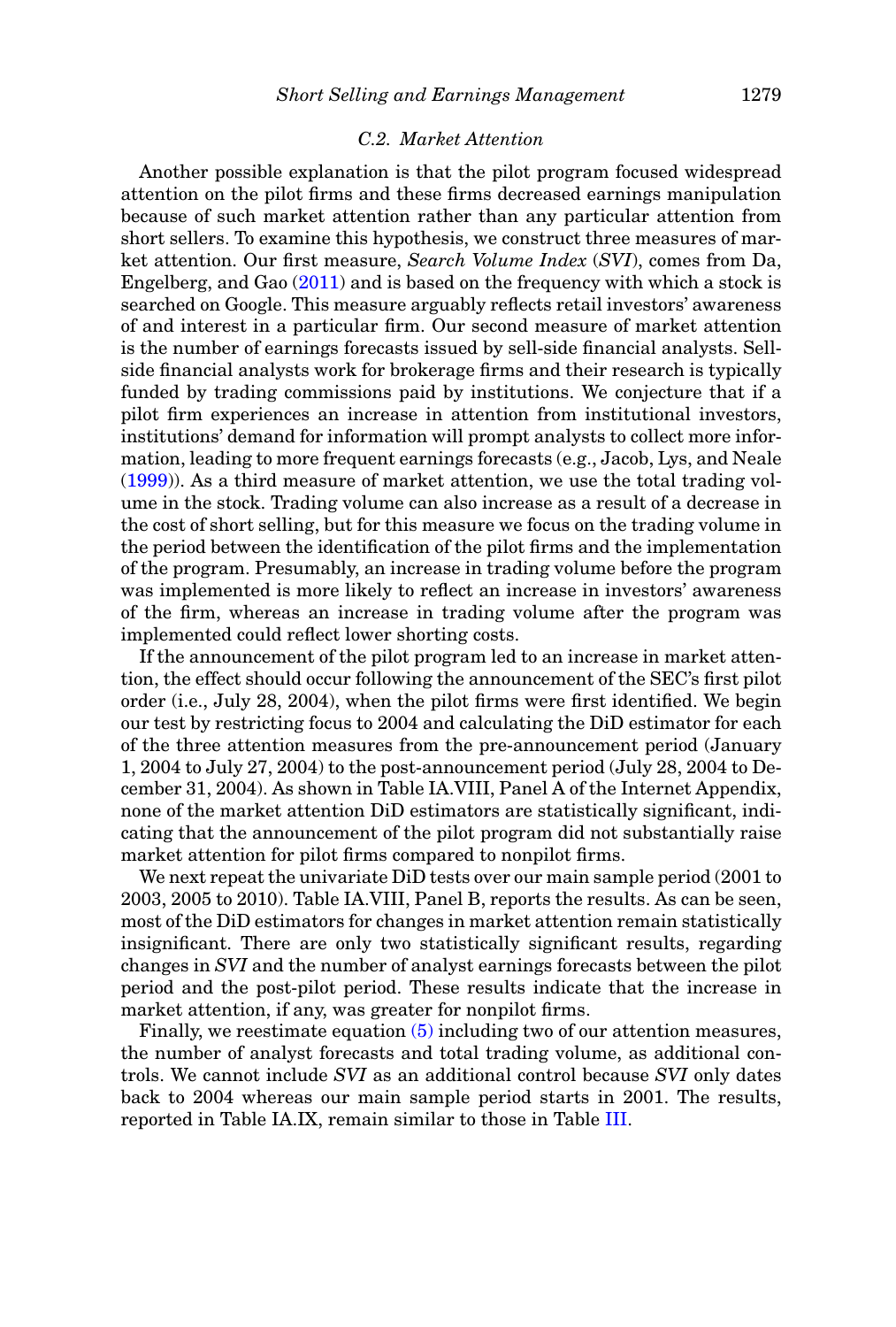Market attention is an elusive concept that is difficult to measure. Nonetheless, our various tests of the market attention hypothesis suggest that we cannot attribute the patterns we document in firms' earnings management to an increase in the overall attention paid to pilot firms during the pilot program.<sup>[22](#page-29-1)</sup>

### <span id="page-29-0"></span>**IV. The Effect of Regulation SHO's Pilot Program on Fraud Discovery**

This section reports on tests of Hypothesis 2, which holds that the conditional likelihood of fraud detection is higher for the pilot firms. We first estimate the following probit model at the firm level:

<span id="page-29-3"></span>
$$
Pre\text{-}2004\, \text{frau } \text{caught}_i = \beta_0 + \beta_1 PILOT_i + \varepsilon_i,\tag{7}
$$

where *Pre-2004 fraud caught* is a dummy variable that equals one if (i) a firm is identified in the Karpoff et al. [\(2016\)](#page-41-15) database as having initiated financial misrepresentation before July 2004, and (ii) the misconduct is revealed after May 2005. The variable is set to zero for firms that have never been identified to engage in financial misconduct, or engaged in misconduct but were detected before July 2004.<sup>[23](#page-29-2)</sup> Hypothesis 2 predicts  $\beta_1$  to be positive.

Equation [\(7\)](#page-29-3) represents our cleanest test of Hypothesis 2. If we assume that pilot and nonpilot firms are equally likely to commit fraud before the announcement of the pilot program, Hypothesis 2 implies that the unconditional likelihood of getting caught is higher for the pilot firms. Note that we do not require that fraud detection be limited only to the pilot period (i.e., between May 2005 and July 2007) because, as shown in equations  $(1)$  and  $(2)$ , both the conditional and unconditional probability of detection can remain higher for pilot firms even after the pilot program ends.

Results estimating equation [\(7\)](#page-29-3) are reported in column (1) of Table [VIII.](#page-30-0) Consistent with Hypothesis 2, the coefficient on *PILOT* is positive and significant at the 1% level. In column (2) of Table [VIII,](#page-30-0) we include the four controls used in our previous tests, namely, the natural logarithm of total assets (*SIZE*), market-to-book (*MB*), return on assets (*ROA*), and leverage (*LEV*). We measure the controls in fiscal year 2003, the year immediately before the announcement of the pilot program. Consistent with the random assignment of pilot firms, the results are barely affected when including these controls. The marginal effect in column (2) indicates that the unconditional probability of detection for fraud initiated before the announcement of the pilot program (i.e., July 2004) is one percentage point higher for the pilot firms than for the nonpilot firms, which

<span id="page-29-1"></span> $22$  We also note that the reverting pattern we observe for discretionary accruals and for the likelihood of marginally beating earnings targets at the end of the pilot program is not consistent with an investor awareness or market attention hypothesis. Other studies find that, when investor awareness increases for a particular firm, such attention persists for a prolonged period and does not quickly revert (e.g., Chen, Noronha, and Singal [\(2004\)](#page-40-19)).

<span id="page-29-2"></span> $^{23}$  Firms excluded from this analysis are those that [\(1\)](#page-8-1) engaged in fraud before July 2004 that was detected between July 2004 and May 2005, or [\(2\)](#page-8-3) engaged in fraud after July 2004 that was detected after May 2005. We identify only 32 such cases. Our results are not affected by including these firms and coding them as having zeros for *Pre-2004 fraud caught*.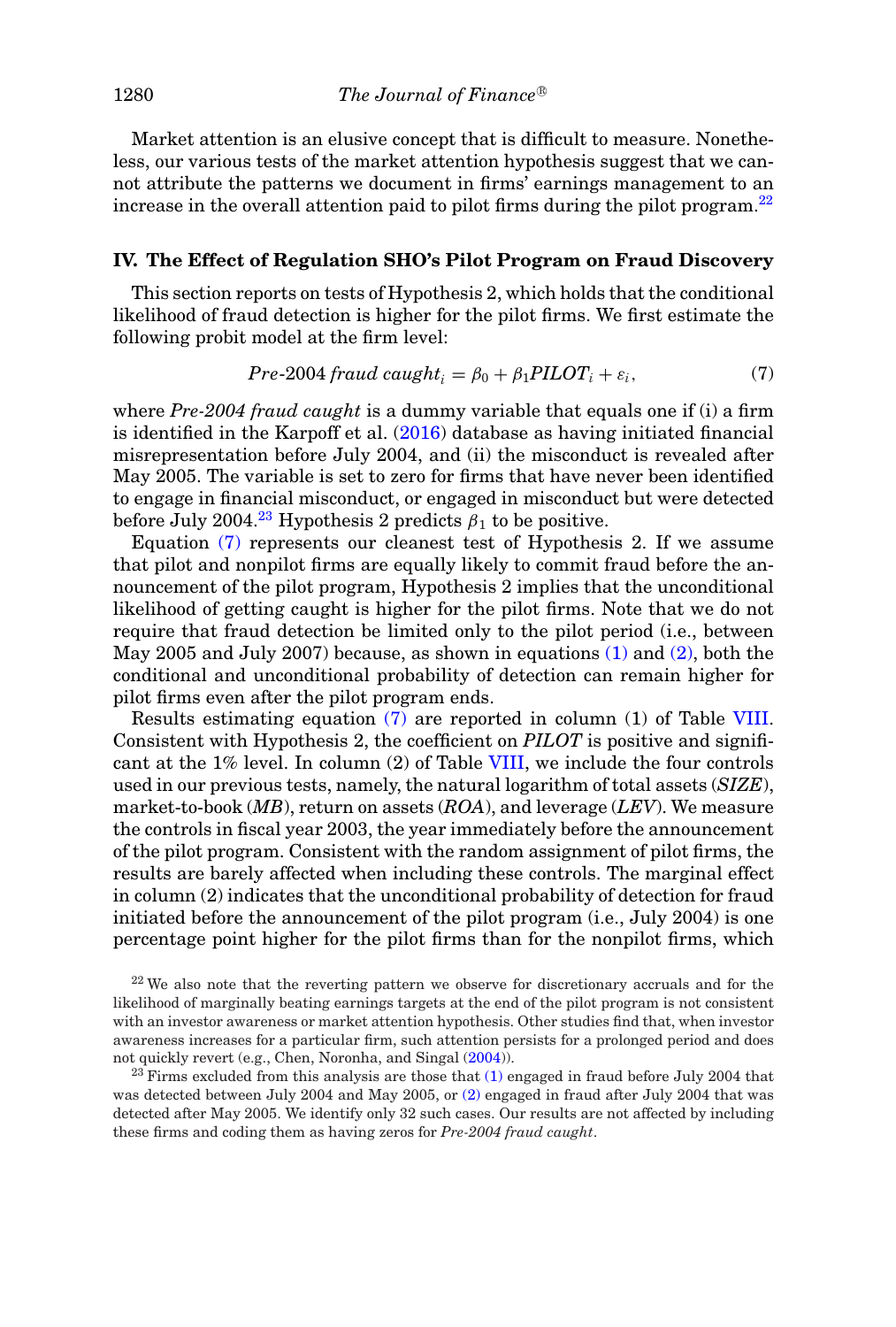# **Table VIII The Effect of Pilot Program on the Discovery of Financial Misrepresentation**

<span id="page-30-0"></span>This table reports probit regression results on differences in pilot and nonpilot firms' likelihood of being identified as having engaged in fraud in the Karpoff et al. [\(2016\)](#page-41-15) database. The sample comes from the 2004 Russell 3000 index. A firm is classified into the treatment group if its stock is designated as a pilot stock during the program and into the control group otherwise. We estimate the following model: *Pre-2004 fraud caught<sub>i</sub>* =  $\beta_0 + \beta_1 PILOT_i + \varepsilon_i$  in column (1). We augment the model by including *SIZE*, *MB*, *ROA*, and *LEV* in column (2), with all controls measured at the end of fiscal year 2003. We repeat column (2) with *Pre-2005 fraud caught*, *Pre-2006 fraud caught*, and *Pre-2007 fraud caught* as the dependent variables in column (3), (4), (5), respectively. Variable definitions are provided in the Appendix. Standard errors clustered by year and firm are displayed in parentheses. \*\*\*, \*\*, and \* indicate significance at the 1%, 5%, and 10% levels using two-tailed tests.

|                        | Pre-2004<br>Fraud Caught |                        | Pre-2005<br>Pre-2006<br>Fraud Caught<br>Fraud Caught |                        | Pre-2007<br>Fraud Caught |  |
|------------------------|--------------------------|------------------------|------------------------------------------------------|------------------------|--------------------------|--|
|                        | (1)                      | (2)                    | (3)                                                  | (4)                    | (5)                      |  |
| <b>PILOT</b>           | $0.202\sp{***}$          | $0.202^{\ast\ast\ast}$ | $0.193^{\ast\ast\ast}$                               | $0.185^{\ast\ast\ast}$ | $0.142^{*}$              |  |
|                        | (0.066)                  | (0.061)                | (0.062)                                              | (0.070)                | (0.076)                  |  |
| <b>SIZE</b>            |                          | $0.086^{\ast\ast\ast}$ | $0.082^{\ast\ast\ast}$                               | $0.076^{\ast\ast\ast}$ | $0.076^{\ast\ast\ast}$   |  |
|                        |                          | (0.027)                | (0.026)                                              | (0.024)                | (0.016)                  |  |
| MB                     |                          | $-0.007$               | 0.008                                                | 0.006                  | 0.006                    |  |
|                        |                          | (0.017)                | (0.014)                                              | (0.014)                | (0.013)                  |  |
| ROA                    |                          | $^{-2.101}$            | $-2.856$                                             | $-2.368$               | $-2.214$                 |  |
|                        |                          | (1.706)                | (1.737)                                              | (1.889)                | (1.917)                  |  |
| LEV                    |                          | $-0.004***$            | $-0.004***$                                          | $-0.003*$              | $-0.002$                 |  |
|                        |                          | (0.002)                | (0.002)                                              | (0.002)                | (0.002)                  |  |
| <b>INTERCEPT</b>       | $-2.078^{\ast\ast\ast}$  | $-2.461$ ***           | $-2.442***$                                          | $-2.428***$            | $-2.449***$              |  |
|                        | (0.027)                  | (0.199)                | (0.193)                                              | (0.192)                | (0.164)                  |  |
| Industry fixed effects | Included                 | Included               | Included                                             | Included               | Included                 |  |
| No. of obs.            | 2,764                    | 2,694                  | 2,697                                                | 2,700                  | 2,704                    |  |
| Pseudo $R^2$           | 4.94%                    | 5.90%                  | 5.92%                                                | 5.18%                  | 4.44%                    |  |

corresponds to a 38% increase in the unconditional probability of detection for such fraud cases (2.6% in our sample).

Next, we examine whether the gap between pilot and nonpilot firms' unconditional probability of detection shrinks as we move further into the pilot program. Specifically, we reestimate equation [\(7\),](#page-29-3) with the four controls included replacing *Pre-2004 fraud caught* with *Pre-2005 fraud caught* in column [\(3\),](#page-12-0) *Pre-2006 fraud caught* in column [\(4\),](#page-12-1) and *Pre-2007 fraud caught* in column [\(5\).](#page-17-1) These three variables are defined similarly to *Pre-2004 fraud caught* except that they equal one if the firm is identified in the Karpoff et al. [\(2016\)](#page-41-15) database for having initiated fraud before July 2005, July 2006, and July 2007, respectively. We stop at July 2007 because the database includes only one case of fraud that was initiated after that.

The rationale behind this analysis is that, as we gradually expand the window to include more cases of fraud initiated after the pilot program was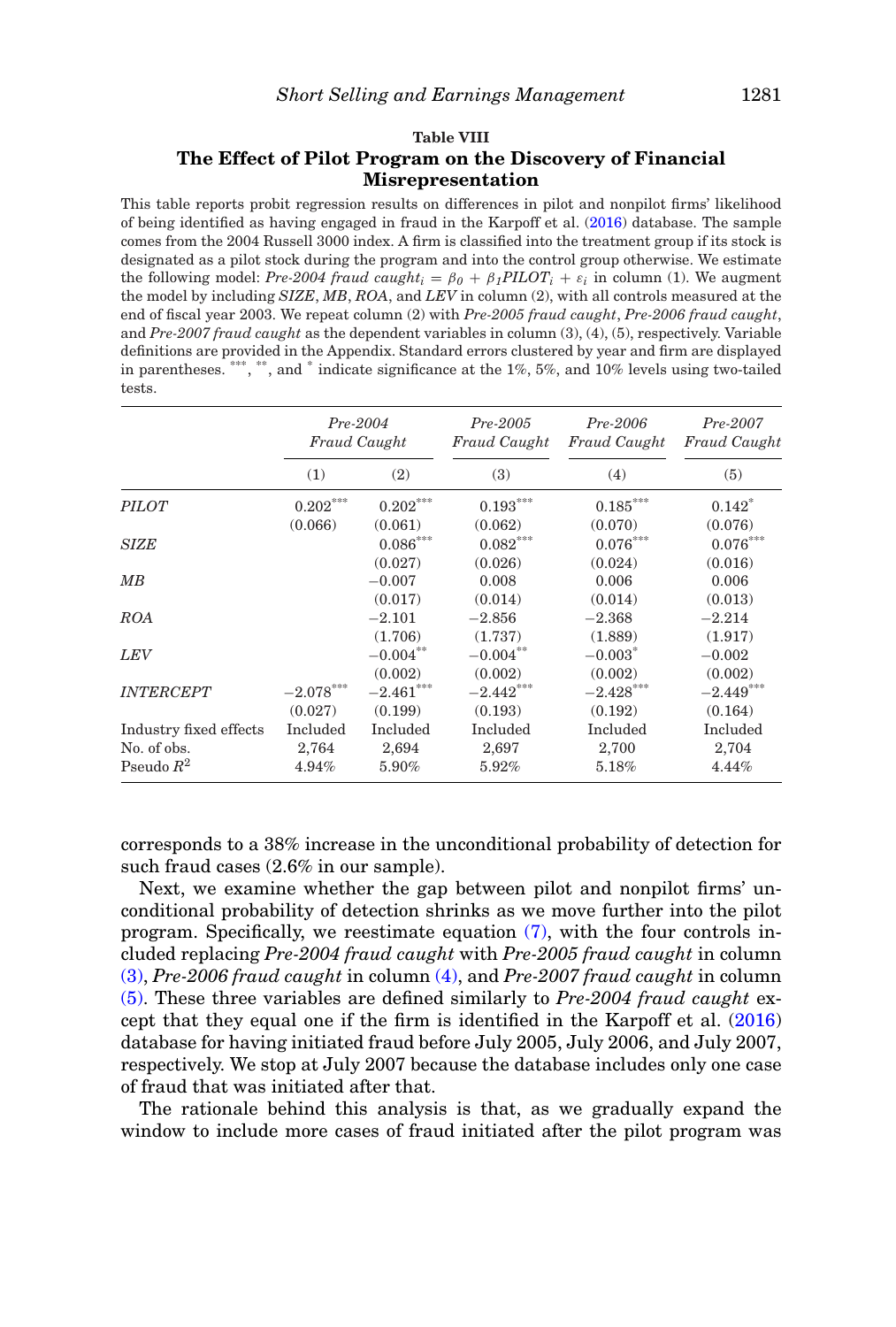announced in July 2004, Hypothesis 1 implies that pilot firm managers will have begun to adjust to the pilot program by decreasing earnings management. This decrease in earnings management will at least partially offset the higher conditional probability of detection for these firms, implying a smaller gap between the two groups of firms' unconditional probabilities of detection. We therefore expect the coefficients on *PILOT* to decrease in magnitude and/or statistical significance as we include more fraud cases initiated during the pilot program. Note that we do not have a prediction for the rate at which  $\beta_1$ decreases, because that would require that we know the exact distribution of (i) the lag between the time of fraud initiation and detection (*n* in equations  $(1)$  and  $(2)$ ), (ii) the weights the manager puts on each period's short selling potential when making the reporting decision, and (iii) the weights each period's short selling potential contributes to the probability of detection (*ms* in equation  $(1)$ ).

The results in Table [VIII](#page-30-0) show a downward trend in the difference between pilot and nonpilot firms' unconditional probabilities of detection. In fact, the coefficients on *PILOT* become smaller and less significant monotonically from column  $(2)$  (0.202, significant at the 1% level) to column  $(5)$  (0.142, marginally significant). A one-tailed Chi-squared test shows that the coefficient on *PILOT* in column [\(2\)](#page-8-3) is significantly larger than that on *PILOT* in column [\(5\)](#page-17-1) at the 5% level. The marginal effects of *PILOT* drop as well, as the unconditional probability of detection is 38% higher for the pilot firms in column [\(2\)](#page-8-3) and only 32% higher for the pilot firms in column [\(5\).](#page-17-1)

# <span id="page-31-0"></span>**V. The Effect of Short Selling on Price Efficiency during the Pilot Program**

The results in Sections [III](#page-15-0) and [IV](#page-29-0) show that pilot firms are less likely to engage in earnings management during the pilot period and that the probability of detection is higher for any misrepresentation that does occur among these firms. In this section we examine whether the pilot firms' earnings became more efficiently reflected in their stock prices. Previous research shows that price efficiency in general improves with short selling (e.g., Boehmer and Wu [\(2013\)](#page-40-5)). Here, we conduct two tests on the impact of the pilot program on price efficiency with respect to earnings. The first test examines the extent to which future earnings are incorporated in to current stock prices. The second test examines the market's reaction to negative earnings news.

# *A. Coefficient of Current Returns on Future Earnings*

To examine if the pilot firms' stock prices became more informative about future earnings during the pilot program, we follow Lundholm and Myers [\(2002\)](#page-42-19) and model the returns-earnings relation using the following equation:

<span id="page-31-1"></span>
$$
R_{i,t} = \beta_0 + \beta_1 X_{i,t-1} + \beta_2 X_{i,t} + \beta_3 X_2_{i,t} + \beta_4 R_3_{i,t} + \varepsilon_{i,t},
$$
\n(8)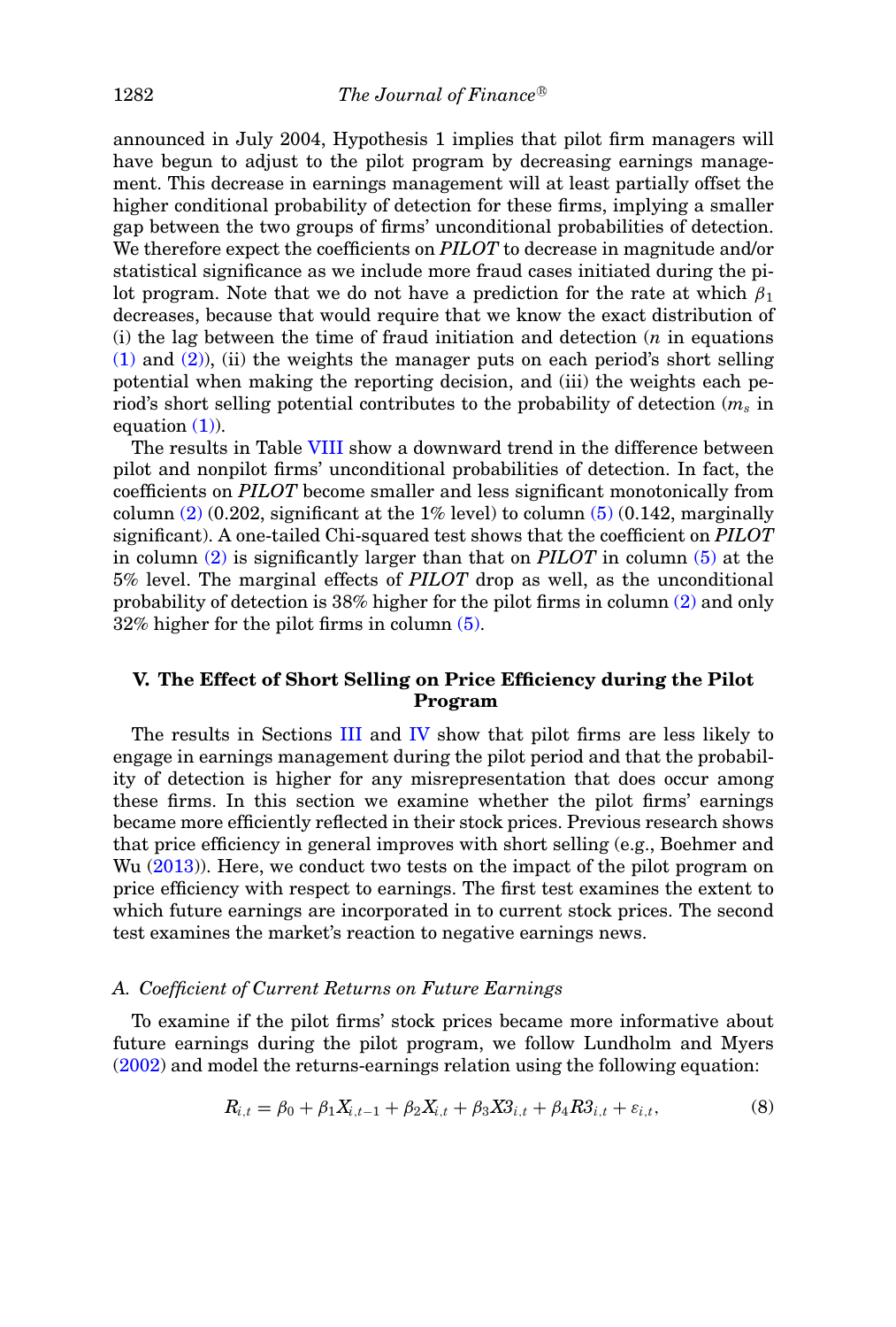where  $R_t$  is the annual buy-and-hold return for year  $t$ , measured over the 12month period ending three months after the end of fiscal year *t*. The variables *Xt*−<sup>1</sup> and *Xt* denote annual earnings for fiscal years *t*−1 and *t*, calculated as income before extraordinary items in years *t*−1 and *t* scaled by the market value of equity three months after the end of fiscal year *t*−1. These measures proxy for unexpected earnings news during the year. The variable  $X3<sub>t</sub>$  is aggregate earnings over the three years following fiscal year *t*. It is calculated as the sum of income before extraordinary items in fiscal years *t*+1, *t*+2, and *t*+3, divided by the market value of equity three months after the end of year *t*−1. This measure proxies for the cumulative change in expectations of future earnings. Finally,  $R3<sub>t</sub>$  is the buy-and-hold return for the three-year period following year *t*, starting three months after the end of fiscal year *t*. This measure helps control for the unexpected shock to  $X3<sub>t</sub>$ . As in Lundholm and Myers [\(2002\)](#page-42-19), we refer to  $\beta_3$ , the coefficient on  $X3_t$ , as the coefficient of current returns on future earnings. It captures the degree to which the current price reflects future earnings, or in other words, the efficiency of the current price with respect to future earnings.

To assess the effect of the pilot program on the coefficient of current returns on future earnings, we augment equation [\(8\)](#page-31-1) by including interactions of pilotrelated variables with *X3t*:

<span id="page-32-0"></span>
$$
R_{i,t} = \beta_0 + \beta_1 X_{i,t-1} + \beta_2 X_{i,t} + \beta_3 X 3_{i,t} + \beta_4 R 3_{i,t} + \beta_5 X 3_{i,t} \times PILOT_i
$$
  
× 
$$
DURING_t + \beta_6 X 3_{i,t} \times PILOT_i + \beta_7 X 3_{i,t} \times DURING_t + \varepsilon_{i,t}.
$$
 (9)

We then estimate equations  $(8)$  and  $(9)$  using the subsample of pilot and nonpilot firms that have data necessary to construct all variables for the sixyear (rather than nine-year) period around the pilot program (i.e., 2001 to 2003 and 2005 to 2007). Including the three-year post-pilot period (2008 to 2010) would require annual returns and earnings beyond 2012, for which we do not have data.

The results from estimating equation  $(8)$  are reported in column  $(1)$  of Ta-ble [IX.](#page-33-0) We find that the coefficients on  $X_{t-1}$  and  $X_t$  are of similar magnitude but opposite sign, suggesting that earnings are treated by the market as following a random walk. The significantly positive coefficient on aggregate future earnings,  $X3<sub>t</sub>$ , demonstrates that the current return does incorporate information on future earnings. Although  $X3<sub>t</sub>$  is used as a proxy for the change in expectations of future earnings, it also contains unexpected shocks to future earnings (a measurement error). The future return  $R_1$  is included to remove the effect of this measurement error and exhibits a predictively negative coefficient. Overall, these results are consistent with those reported in Lundholm and Myers [\(2002\)](#page-42-19).

The results from estimating equation [\(9\)](#page-32-0) are presented in column [\(2\)](#page-8-3) of Table [IX.](#page-33-0) The coefficients on the first four variables  $(X_{t-1}, X_t, X_0^2, X_t)$  and  $R_0^2$ are similar in sign and magnitude to those in column [\(1\).](#page-8-1) More importantly, the coefficient of current returns on future earnings is higher for pilot firms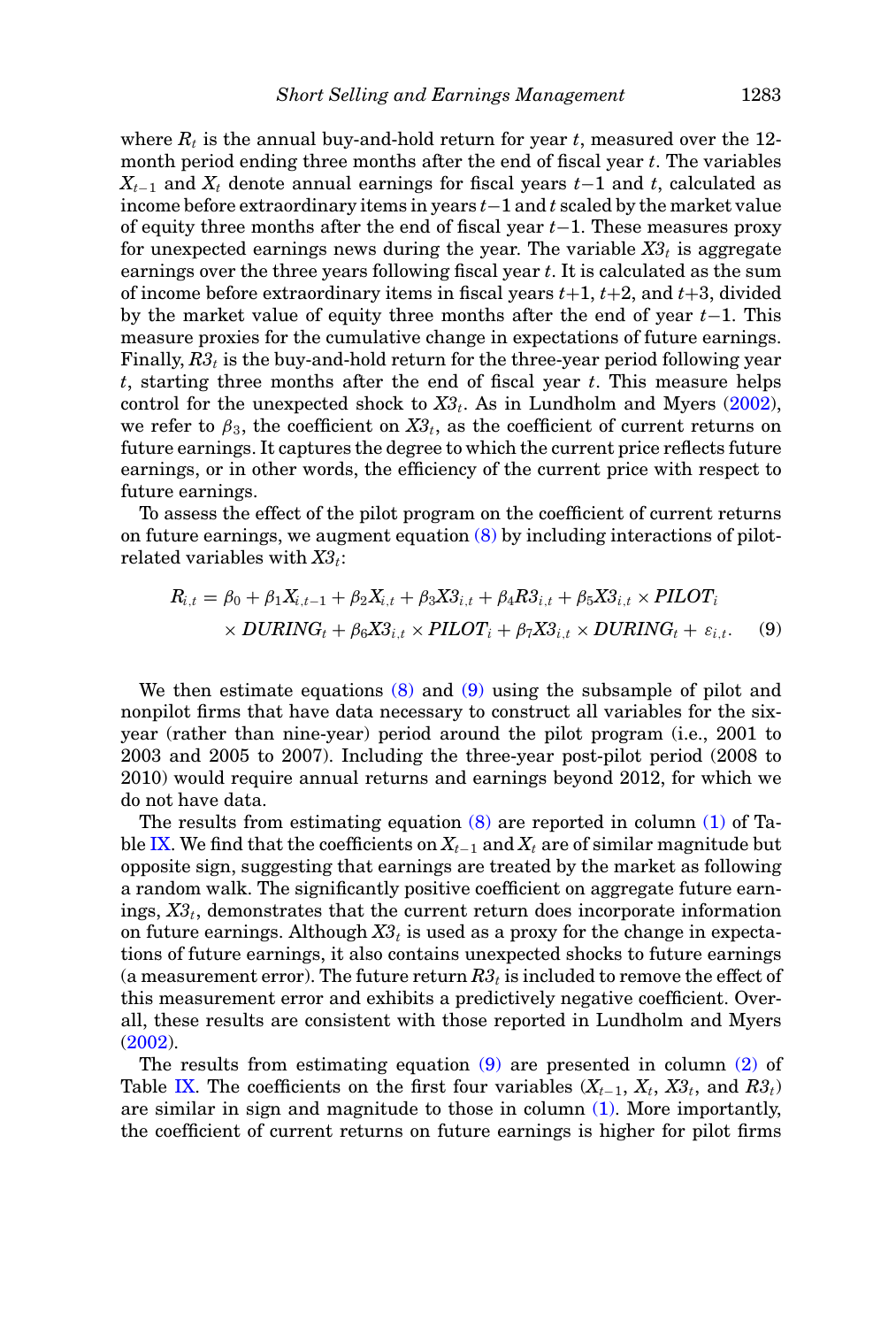# <span id="page-33-0"></span>**Table IX The Effect of Pilot Program on the Current Returns-Future Earnings Relation**

This table examines differences in the annual current returns-future earnings relation across the pilot and nonpilot firms for the six-year period around Regulation SHO's pilot program (i.e., 2001 to 2003 and 2005 to 2007). The sample comes from the 2004 Russell 3000 index and contains firms that have earnings and returns information available. A firm is classified into the treatment group if its stock is designated as a pilot stock during the program and into the control group otherwise. We estimate the following model using annual data:  $R_{i,t} = \beta_0 + \beta_1 X_{i,t-1} + \beta_2 X_{i,t} +$  $\beta_3X3_{i,t} + \beta_4R3_{i,t} + \varepsilon_{i,t}$  in column (1). We augment the model by including the interactions of  $PILOT\times DURING$ ,  $PILOT$ , and  $DURING$  with  $X3<sub>t</sub>$  in column (2) and by further including the interactions of *PILOT*×*DURING, PILOT*, and *DURING* with  $X_{t-1}$ ,  $X_t$ , and  $R3_t$  in column (3). Variable definitions are provided in the Appendix. Standard errors clustered by year and firm are displayed in parentheses. \*\*\*, \*\*, and \* indicate significance at the 1%, 5%, and 10% levels using two-tailed tests.

|                                      |             | $R_t$                  |                        |
|--------------------------------------|-------------|------------------------|------------------------|
|                                      | (1)         | (2)                    | (3)                    |
| $X_{t-1}$                            | $-0.723***$ | $-0.676***$            | $-0.522$ ***           |
|                                      | (0.279)     | (0.054)                | (0.075)                |
| $X_t$                                | $0.534***$  | $0.576^{\ast\ast\ast}$ | $0.618^{\ast\ast\ast}$ |
|                                      | (0.092)     | (0.044)                | (0.064)                |
| $X3_t$                               | $0.321***$  | $0.270***$             | $0.228***$             |
|                                      | (0.050)     | (0.027)                | (0.029)                |
| $R3_t$                               | $-0.080**$  | $-0.125***$            | $-0.119***$            |
|                                      | (0.034)     | (0.007)                | (0.009)                |
| $X3_t \times PILOT \times DURING$    |             | $0.158^{\ast\ast\ast}$ | $0.210***$             |
|                                      |             | (0.060)                | (0.084)                |
| $X3_t \times PILOT$                  |             | $-0.014$               | 0.020                  |
|                                      |             | (0.036)                | (0.052)                |
| $X3_t \times DURING$                 |             | 0.037                  | $0.134^{\ast\ast\ast}$ |
|                                      |             | (0.030)                | (0.039)                |
| $X_{t-1} \times PILOT \times DURING$ |             |                        | $-0.387$               |
|                                      |             |                        | (0.385)                |
| $X_{t-1} \times PILOT$               |             |                        | $-0.621***$            |
|                                      |             |                        | (0.223)                |
| $X_{t-1}$ ×DURING                    |             |                        | $-0.235$ *             |
|                                      |             |                        | (0.141)                |
| $X_t \times PILOT \times DURING$     |             |                        | 0.145                  |
|                                      |             |                        | (0.394)                |
| $X_t \times PILOT$                   |             |                        | 0.092                  |
|                                      |             |                        | (0.193)                |
| $X_t \times DURING$                  |             |                        | $-0.324***$            |
|                                      |             |                        | (0.134)                |
| $R3_t \times PILOT \times DURING$    |             |                        | $-0.037$               |
|                                      |             |                        | (0.026)                |
| $R3_t \times PILOT$                  |             |                        | 0.011                  |
|                                      |             |                        | (0.015)                |
| $R3_t \times DURING$                 |             |                        | $-0.041***$            |
|                                      |             |                        | (0.018)                |
| <b>INTERCEPT</b>                     | $0.209*$    | $0.347^{\ast\ast\ast}$ | $0.347^{\ast\ast\ast}$ |
|                                      | (0.111)     | (0.010)                | (0.010)                |
| No. of obs.                          | 13,844      | 13,844                 | 13,844                 |
| Adjusted $R^2$                       | 7.20%       | 10.90%                 | 11.37%                 |
|                                      |             |                        |                        |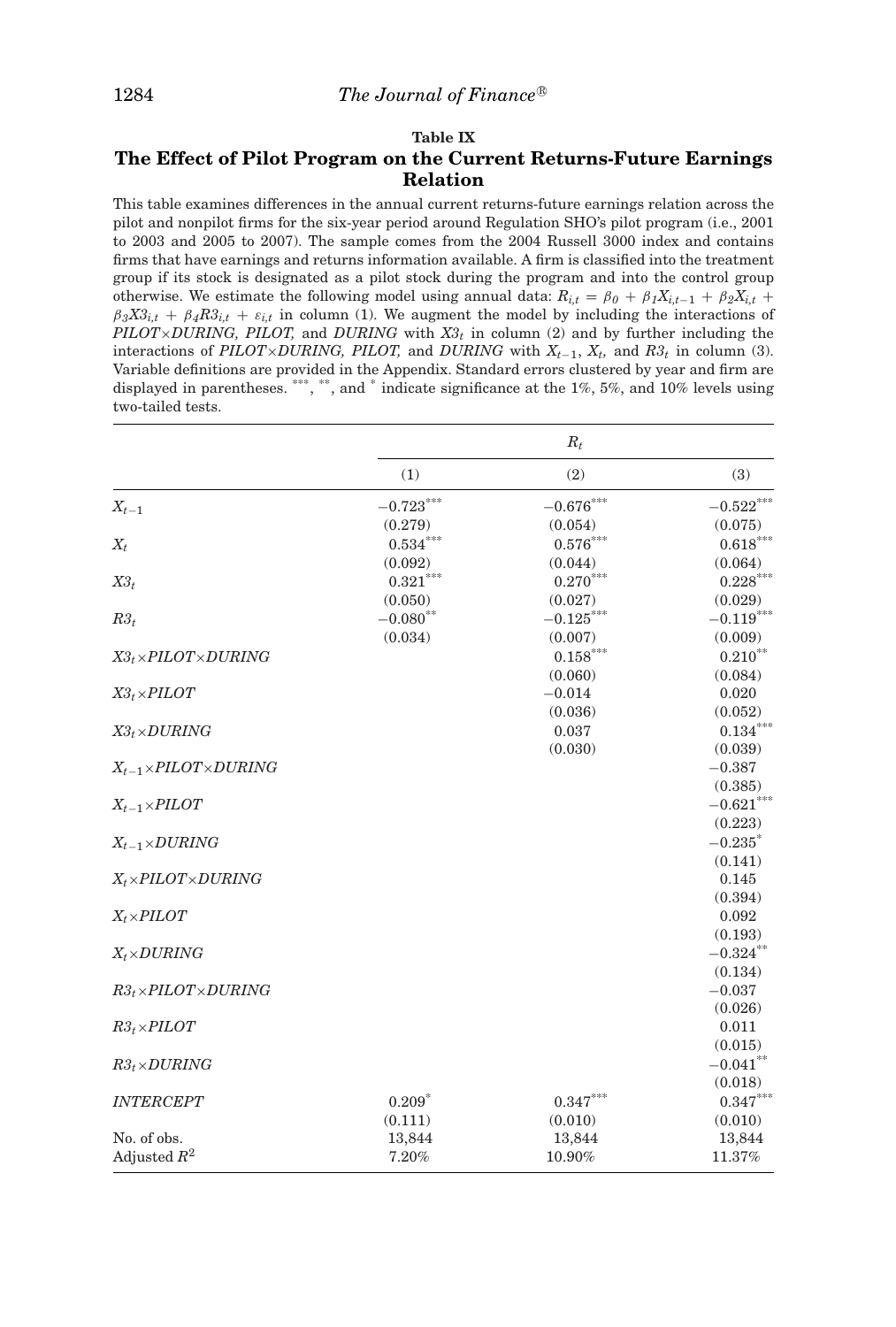during the three-year period of the pilot program, as evidenced by a positive coefficient on  $X3_t \times PILOT \times DURING$ . That is, pilot firms' stock prices better reflect their future earnings during the pilot program, consistent with greater price efficiency. In terms of economic significance, the coefficient of current returns on future earnings for pilot firms during the pilot program  $(0.270 +$  $0.158 - 0.014 + 0.037 = 0.451$  is nearly 47% higher than that for nonpilot firms during the pilot program  $(0.270 + 0.037 = 0.307)$ . The difference between pilot and nonpilot firms is absent before the pilot program, as the coefficient on  $X3_t \times PILOT$  is statistically insignificant. In column [\(3\),](#page-12-0) we estimate the full model by also including the interaction terms between the pilot-related variables and  $X_{t-1}$ ,  $X_t$ , and  $R3_t$  and find that the results remain similar.

### *B. Post-Earnings Announcement Drift (PEAD)*

The PEAD test builds on the notion that, when investors fail to fully capitalize on the information contained in earnings surprises at earnings announcements, returns will drift in the same direction as the earnings surprise (Ball and Brown [\(1968\)](#page-40-20), Bernard and Thomas [\(1989,](#page-40-21) [1990\)](#page-40-22)). The magnitude of the PEAD can thus be used as a measure of price inefficiency. By its nature, short selling facilitates the incorporation of negative information into stock prices (e.g., Miller [\(1977\)](#page-42-5)). We therefore expect a decrease in the cost of short selling to accelerate price discovery after negative earnings news. This implies that pilot firms' PEADs following negative earnings surprises should be smaller in magnitude than those of nonpilot firms during the pilot program.

To test this hypothesis, we follow Boehmer and Wu's [\(2013\)](#page-40-5) methodology and examine firms' returns following earnings surprises during the pilot program. To do so, we calculate a firm's earnings surprise as its reported EPS minus the latest analyst consensus EPS forecast before the earnings announcement date (both from I/B/E/S), scaled by the stock price two days before the earnings announcement date. Next, within each quarter, we sort the sample firms into 10 deciles based on their earnings surprises, with decile one (*D1*) consisting of stocks with the most negative earnings surprises and decile 10 (*D10*) consisting of stocks with the most positive earnings surprises. Finally, we define *PEAD* as the cumulative abnormal return (*CAR*) following the earnings surprise, calculated as the stock's raw return minus the corresponding value-weighted market return over the  $(+2, +11)$  trading-day window relative to the earnings announcement date.

Table [X](#page-35-1) reports the average *PEAD* in each decile for pilot and nonpilot firms. For the nonpilot firms, *PEAD* is negative and statistically significant in the bottom deciles, and positive and statistically significant in the top deciles. This result is consistent with prior findings (e.g., Bernard and Thomas [\(1989,](#page-40-21) [1990\)](#page-40-22)). Among the pilot firms, however, *PEAD* is small in magnitude and statistically insignificant in the lowest earnings surprise decile, *D1*. The difference in *PEAD* between the pilot and nonpilot firms is significant at the 5% level for this decile. Furthermore, *D1* is the only decile for which pilot and nonpilot firms' *PEAD*s are significantly different from each other. This result supports the hypothesis that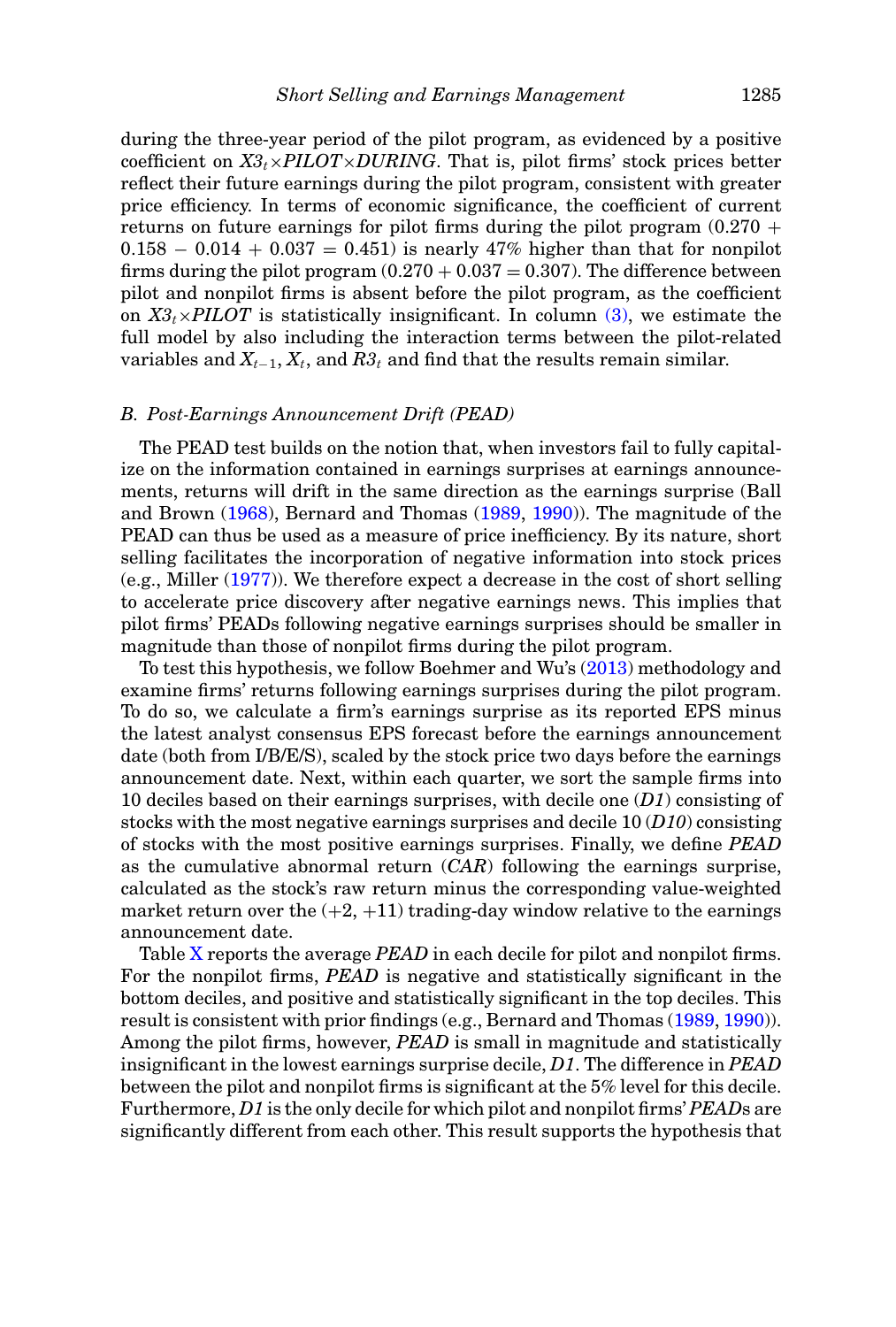# <span id="page-35-1"></span>**Table X The Effect of Pilot Program on Post-Earnings Announcement Drift (PEAD)**

This table reports differences in PEAD across the pilot and nonpilot firms for the three-year period of Regulation SHO's pilot program (i.e., 2005 to 2007). The sample comes from the 2004 Russell 3000 index and contains firms that have earnings, analyst forecasts, and return information available. A firm is classified into the treatment group if its stock is designated as a pilot stock during the program and into the control group otherwise. In each quarter, the sample firms are sorted into 10 deciles (*D1-D10*) based on their earnings surprises. The earnings surprise is calculated as the firm's actual EPS minus the latest analyst consensus EPS forecast before the earnings announcement date (both from I/B/E/S), scaled by the firm's stock price two days before the earnings announcement date. *PEAD* is the cumulative abnormal return (*CAR*) following the earnings surprise, calculated as the stock's raw return minus the corresponding value-weighted market return over the (+2,  $+11$ ) window relative to the earnings announcement date. \*\*\*, \*\*, and \* indicate significance at the 1%, 5%, and 10% levels using two-tailed tests.

|                       |                                         | Post-Earnings Announcement Drift $PEAD (+2, +11)$ |                                       |
|-----------------------|-----------------------------------------|---------------------------------------------------|---------------------------------------|
|                       | <b>Treatment Group</b><br>$(PILOT = 1)$ | Control Group<br>$(PILOT = 0)$                    | $t$ -statistic<br>Treatment - Control |
| Earnings surprise     |                                         |                                                   |                                       |
| $D1$ (Most negative)  | $-0.38\%$                               | $-1.26\%$ ***                                     | $2.47***$                             |
| D2                    | $-0.41\%$ <sup>**</sup>                 | $-0.41\%$ ***                                     | 0.01                                  |
| D <sub>3</sub>        | $-0.38\%$ **                            | $-0.57\%$ ***                                     | 0.88                                  |
| D <sub>4</sub>        | 0.00%                                   | $-0.07\%$                                         | 0.35                                  |
| D <sub>5</sub>        | $-0.22%$                                | $-0.24\%$ <sup>**</sup>                           | 0.12                                  |
| D6                    | $-0.13%$                                | $-0.16%$                                          | 0.13                                  |
| D7                    | $0.10\%$                                | $-0.10\%$                                         | 0.95                                  |
| D8                    | $-0.02\%$                               | $-0.06%$                                          | 0.16                                  |
| D9                    | 0.23%                                   | $0.36\%$ **                                       | $-0.45$                               |
| $D10$ (Most positive) | $0.97\%$ ***                            | $0.83\%$ ***                                      | 0.43                                  |

stock prices of the pilot firms more efficiently incorporated negative information about earnings during the pilot period relative to the stock prices of the nonpilot firms.

Tables [IX](#page-33-0) and [X](#page-35-1) document a higher coefficient of current returns on future earnings and the absence of significant *PEAD* following extreme negative earnings surprises for pilot firms during the pilot program. We conclude that a decrease in the cost of short selling facilitates short selling based on earningsrelated private information, the increased prospect of short selling disciplines opportunistic reporting behavior and improves earnings quality (and thus the informativeness of pilot firms' earnings), or both.

# **VI. Conclusion**

<span id="page-35-0"></span>In this paper we exploit a randomized experiment to shed light on an important effect of short selling on firms' financial reporting practices. The SEC's Regulation SHO included a pilot program in which every third stock in the Russell 3000 index ranked by trading volume within each exchange was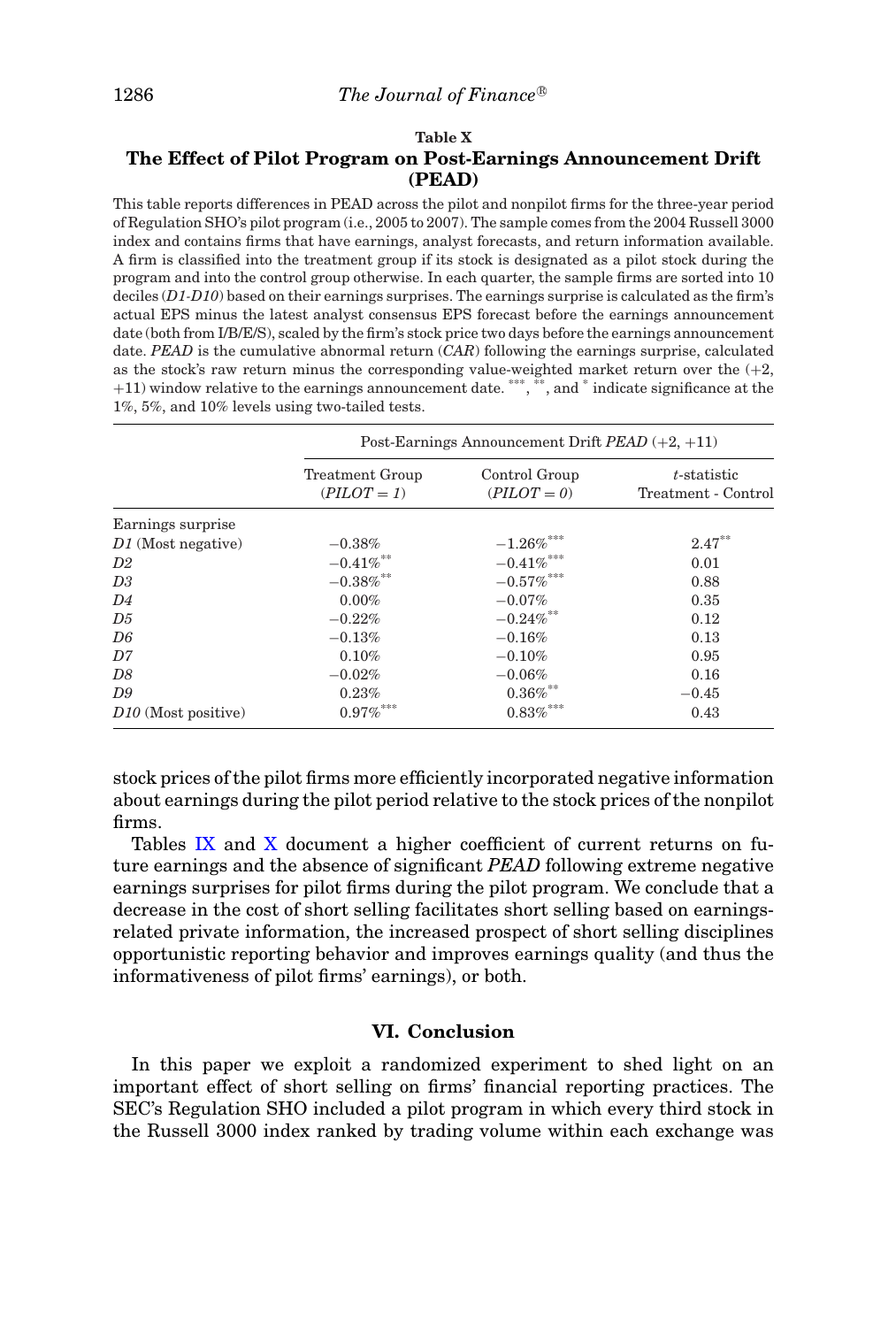designated as a pilot stock. From May 2, 2005 to August 6, 2007, pilot stocks were exempted from short-sale price tests, thus decreasing the cost of short selling and increasing the prospect of short selling among these stocks. The costs of short selling in nonpilot stocks remained unchanged until July 6, 2007. We find that pilot and nonpilot firms have similar levels of discretionary accruals before the announcement of the pilot program. Once the program begins, pilot firms' discretionary accruals decrease substantially, only to revert to preprogram levels after the pilot program ends. These patterns are not explained by changes in these firms' investment around the program, firms' incentives to issue equity, or a general increase in the attention investors paid to the pilot firms. The effect of the pilot program on firms' tendency to manage earnings is also robust to the use of two alternative measures of earnings management, namely, the likelihood of meeting or marginally beating earnings targets and the likelihood of being classified as a misstating firm based on the *F*-score of Dechow et al. [\(2011\)](#page-40-2).

A unique advantage of the pilot program is that it enables us to use pilot and nonpilot firms' unconditional probabilities of fraud detection to infer differences in their conditional probabilities of detection. We find that, for financial misconduct that occurred before the announcement of the pilot program, pilot firms are more likely to be caught after the pilot program starts than nonpilot firms. Furthermore, as we sequentially include cases of fraud initiated after the pilot program begins, the unconditional likelihood that pilot firms are caught for financial misconduct converges monotonically toward that for nonpilot firms. Previous research shows that short selling both anticipates and accelerates the public discovery of financial misconduct (e.g., Desai, Krishnamurthy, and Venkataraman [\(2006\)](#page-41-1), Karpoff and Lou [\(2010\)](#page-42-0)). Our result is, however, the first to reveal that an increase in the prospect of short selling increases the detection of financial misconduct. Overall, our results indicate that the pilot program lowered the cost of short selling sufficiently to increase potential short sellers' incentives to scrutinize pilot firms' earnings reports and uncover misconduct, and that managers responded to the prospect of increased scrutiny by decreasing earnings management.

Finally, we document that, during the pilot program, pilot firms' coefficients of current returns on future earnings increase, and the magnitude of PEAD decreases among pilot firms with the most negative earnings surprises. These results indicate that pilot firms' reduction in earnings management during the pilot program corresponds to an increase in the efficiency of their stock prices with respect to earnings information.

Although short selling remains a controversial activity, our results uncover important external benefits from short selling activity. Our results uncover important external benefits from short-selling activity. In particular, a decrease in the cost of short selling curbs managers' willingness to manipulate earnings, increases the likelihood of fraud detection, and increases the informativeness of stock prices with respect to earnings. We thus demonstrate one channel through which trading in secondary markets has an impact on firms' business decisions.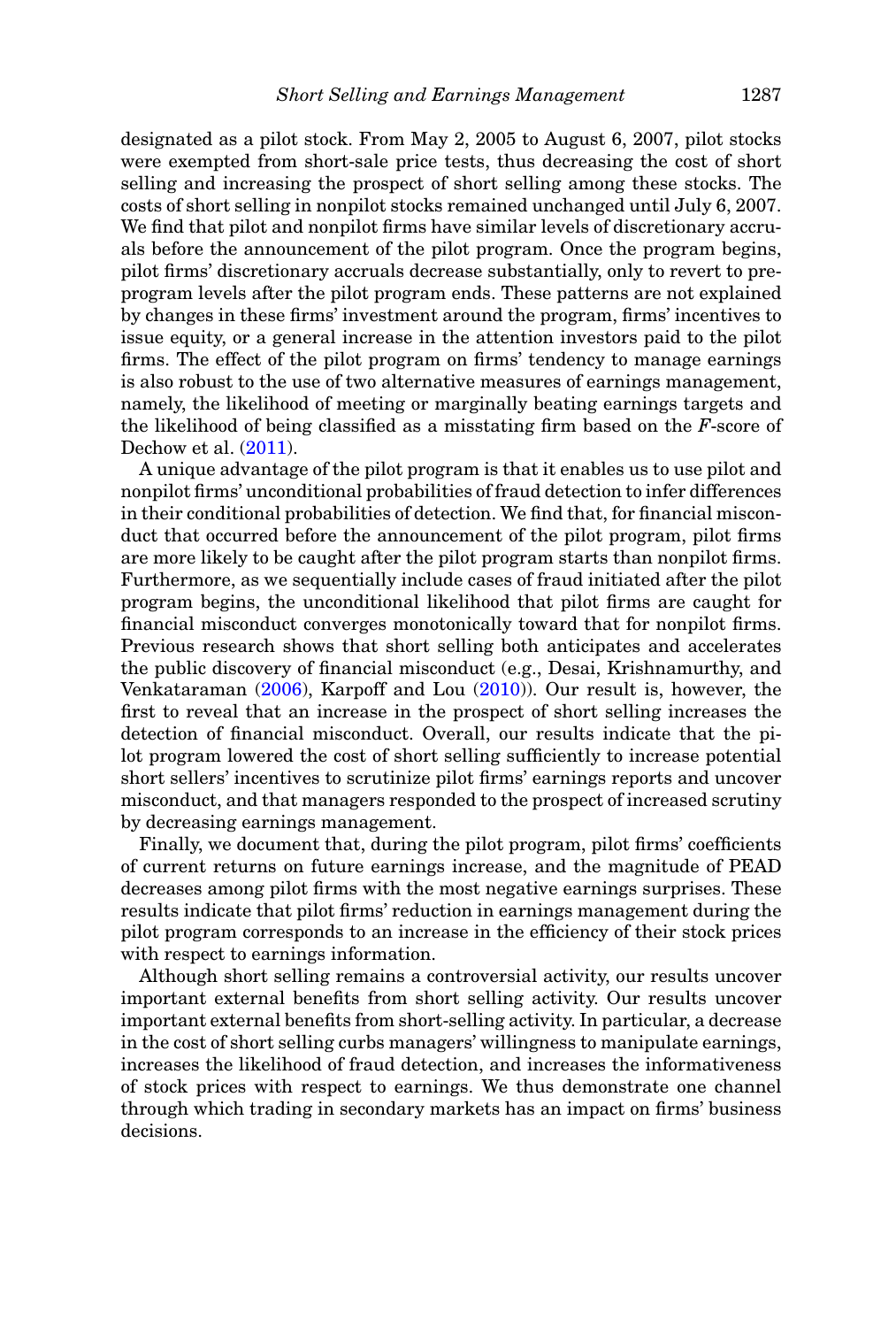Initial submission: September 12, 2013; Accepted: January 23, 2015 Editors: Bruno Biais, Michael R. Roberts, and Kenneth J. Singleton

# **Appendix: Variable Definitions**

| Variable Name                                                       | Definition                                                                                                                                                                                                                                                                                                                                                                                                                                                                                                                                                                                                                                                                                                                                                                                                                                                                                                                                                                                                                                                                                                                                                                                                                                                                                                                                                                                                                                                                                                                                                                                                                                                                           |
|---------------------------------------------------------------------|--------------------------------------------------------------------------------------------------------------------------------------------------------------------------------------------------------------------------------------------------------------------------------------------------------------------------------------------------------------------------------------------------------------------------------------------------------------------------------------------------------------------------------------------------------------------------------------------------------------------------------------------------------------------------------------------------------------------------------------------------------------------------------------------------------------------------------------------------------------------------------------------------------------------------------------------------------------------------------------------------------------------------------------------------------------------------------------------------------------------------------------------------------------------------------------------------------------------------------------------------------------------------------------------------------------------------------------------------------------------------------------------------------------------------------------------------------------------------------------------------------------------------------------------------------------------------------------------------------------------------------------------------------------------------------------|
| Primary measures of<br>earnings management                          |                                                                                                                                                                                                                                                                                                                                                                                                                                                                                                                                                                                                                                                                                                                                                                                                                                                                                                                                                                                                                                                                                                                                                                                                                                                                                                                                                                                                                                                                                                                                                                                                                                                                                      |
| Discretionary accruals $_t$                                         | Performance-matched discretionary accruals in fiscal year t, calculated<br>as a firm's discretionary accruals minus the corresponding<br>discretionary accruals of a matched firm from the same fiscal year<br>and Fama-French 48 industry with the closest return on assets. A<br>firm's discretionary accruals are defined as the difference between its<br>total accruals and the fitted normal accruals derived from a modified<br>Jones model (Jones (1991)). The modified Jones model follows<br>Dechow, Sloan, and Sweeney (1995) and is specified as<br>$\frac{TA_{i,t}}{ASSET_{i,t-1}} = \beta_0 \ + \beta_1 \frac{1}{ASSET_{i,t-1}} + \beta_2 \frac{\Delta REV_{i,t}}{ASSET_{i,t-1}} + \beta_3 \frac{PPE_{i,t}}{ASSET_{i,t-1}} + \varepsilon_{i,t}.$<br>Total accruals $TA_{i,t}$ are defined as earnings before extraordinary<br>items and discontinued operations $(BC)$ minus operating cash flows<br>$(OANCF-XIDOC)$ , $ASSET_{i,t-1}$ is total assets at the beginning of<br>year $t (AT)$ , $\triangle REV_{i,t}$ is the change in sales revenue (SALE) from the<br>preceding year, and $PPE_{i,t}$ is gross property, plant, and equipment<br>(PPEGT). The fitted normal accruals are computed as<br>$NA_{i,t} = \widehat{\beta}_0 \ + \widehat{\beta}_1 \frac{1}{ASSET_{i,t-1}} + \widehat{\beta}_2 \frac{\langle \Delta REV_{i,t} - \Delta A R_{i,t} \rangle}{ASSET_{i,t-1}} + \widehat{\beta}_3 \frac{PPE_{i,t}}{ASSET_{i,t-1}}, \text{ with}$<br>the change in accounts receivable $(RECT)$ subtracted from the<br>change in sales revenue. Firm-year-specific discretionary accruals<br>are calculated as $DA_{i,t} = (TA_{i,t} / ASSET_{i,t-1}) - NA_{i,t}$ . |
| Discretionary<br>$accruals \triangle MBadj_t$<br>Experiment-related | Similar to <i>Discretionary accruals<sub>t</sub></i> , except that market-to-book $(MB)$ is<br>included as an additional regressor in both steps of the estimation<br>procedure.                                                                                                                                                                                                                                                                                                                                                                                                                                                                                                                                                                                                                                                                                                                                                                                                                                                                                                                                                                                                                                                                                                                                                                                                                                                                                                                                                                                                                                                                                                     |
| variables                                                           |                                                                                                                                                                                                                                                                                                                                                                                                                                                                                                                                                                                                                                                                                                                                                                                                                                                                                                                                                                                                                                                                                                                                                                                                                                                                                                                                                                                                                                                                                                                                                                                                                                                                                      |
| PILOT                                                               | A dummy variable that equals one if a firm's stock is designated as a<br>pilot stock in Regulation SHO's pilot program and zero otherwise.                                                                                                                                                                                                                                                                                                                                                                                                                                                                                                                                                                                                                                                                                                                                                                                                                                                                                                                                                                                                                                                                                                                                                                                                                                                                                                                                                                                                                                                                                                                                           |
| $PRE_t$                                                             | A dummy variable that equals one if the end of a firm's fiscal year t falls<br>between January 1, 2001 and December 31, 2003 and zero otherwise.                                                                                                                                                                                                                                                                                                                                                                                                                                                                                                                                                                                                                                                                                                                                                                                                                                                                                                                                                                                                                                                                                                                                                                                                                                                                                                                                                                                                                                                                                                                                     |
| $DURING_t$                                                          | A dummy variable that equals one if the end of a firm's fiscal year t falls<br>between January 1, 2005 and December 31, 2007 and zero otherwise.                                                                                                                                                                                                                                                                                                                                                                                                                                                                                                                                                                                                                                                                                                                                                                                                                                                                                                                                                                                                                                                                                                                                                                                                                                                                                                                                                                                                                                                                                                                                     |
| $POST_t$                                                            | A dummy variable that equals one if the end of a firm's fiscal year t falls<br>between January 1, 2008 and December 31, 2010 and zero otherwise.                                                                                                                                                                                                                                                                                                                                                                                                                                                                                                                                                                                                                                                                                                                                                                                                                                                                                                                                                                                                                                                                                                                                                                                                                                                                                                                                                                                                                                                                                                                                     |
| Firm characteristics                                                |                                                                                                                                                                                                                                                                                                                                                                                                                                                                                                                                                                                                                                                                                                                                                                                                                                                                                                                                                                                                                                                                                                                                                                                                                                                                                                                                                                                                                                                                                                                                                                                                                                                                                      |
| $ASSET_t$                                                           | Book value of total assets $(AT)$ at the end of fiscal year t; SIZE is the<br>natural logarithm of <i>ASSET</i> .                                                                                                                                                                                                                                                                                                                                                                                                                                                                                                                                                                                                                                                                                                                                                                                                                                                                                                                                                                                                                                                                                                                                                                                                                                                                                                                                                                                                                                                                                                                                                                    |
| $MB_t$                                                              | Market-to-book ratio in fiscal year t, calculated as the market value of<br>equity ( <i>PRCC_F</i> $\times$ <i>CSHO</i> ) divided by the book value of equity ( <i>CEQ</i> )<br>at the end of the year.                                                                                                                                                                                                                                                                                                                                                                                                                                                                                                                                                                                                                                                                                                                                                                                                                                                                                                                                                                                                                                                                                                                                                                                                                                                                                                                                                                                                                                                                              |
| ${\rm ASSETGR}_t$                                                   | Total assets at the end of fiscal year t divided by that at the beginning<br>of the year minus one.                                                                                                                                                                                                                                                                                                                                                                                                                                                                                                                                                                                                                                                                                                                                                                                                                                                                                                                                                                                                                                                                                                                                                                                                                                                                                                                                                                                                                                                                                                                                                                                  |
| $\textit{CAPEX}_t$                                                  | Capital expenditures $(CAPX)$ during fiscal year $t$ scaled by total assets<br>at the beginning of the year. $CAPEX_t^2$ is the squared term of<br>$CAPEX_t.$                                                                                                                                                                                                                                                                                                                                                                                                                                                                                                                                                                                                                                                                                                                                                                                                                                                                                                                                                                                                                                                                                                                                                                                                                                                                                                                                                                                                                                                                                                                        |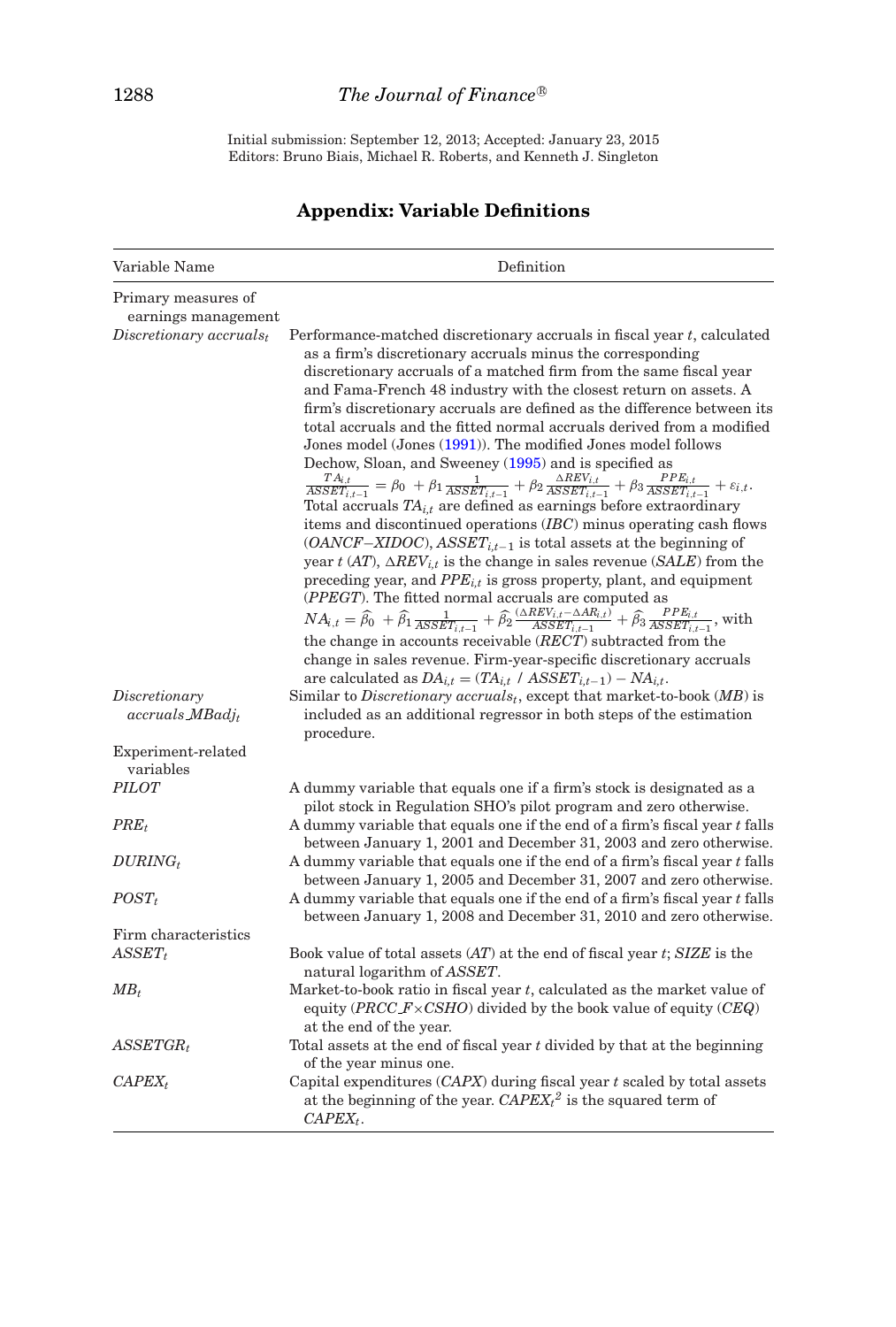| Variable Name                                                             | Definition                                                                                                                                                                                                                                             |
|---------------------------------------------------------------------------|--------------------------------------------------------------------------------------------------------------------------------------------------------------------------------------------------------------------------------------------------------|
| $R\&D_t$                                                                  | Research and development expenditures $(XRD)$ during fiscal year $t$<br>scaled by total assets at the beginning of the year, set to zero if<br>missing. $R\&D_t^2$ is the squared term of $R\&D_t$ .                                                   |
| $INVESTMENT_t$                                                            | The sum of $R\&D_t$ and $CAPEX_t$ . INVESTMENT <sub><math>t^2</math></sub> is the squared term<br>of $INVESTMENT_t$ .                                                                                                                                  |
| $ROA_t$                                                                   | Return on assets in fiscal year $t$ , calculated as income before<br>depreciation and amortization $(OIBDP)$ during year $t$ scaled by total<br>assets at the beginning of the year.                                                                   |
| $CFO_t$                                                                   | Operating cash flow $(ONACF)$ in fiscal year $t$ scaled by total assets at<br>the beginning of the year.                                                                                                                                               |
| $LEV_t$                                                                   | Leverage in fiscal year $t$ , calculated as long-term debt $(DLTT)$ plus debt<br>in current liabilities $(DLC)$ scaled by the sum of long-term debt, debt<br>in current liabilities, and total shareholders' equity $(SEQ)$ at the end<br>of the year. |
| $CASH_t$                                                                  | Cash and short-term investment $(CHE)$ at the end of fiscal year t scaled<br>by total assets at the beginning of the year.                                                                                                                             |
| $DIVIDENDS_t$                                                             | Common share dividends $(DVC)$ plus preferred share dividends $(DVP)$<br>during fiscal year $t$ scaled by total assets at the beginning of the year.                                                                                                   |
| Meeting or beating<br>earnings target<br>measures and related<br>controls |                                                                                                                                                                                                                                                        |
| $BEATALY_q$                                                               | A dummy variable that equals one if reported EPS falls between the<br>analyst consensus forecast and that plus one cent in fiscal quarter $q$<br>and zero otherwise.                                                                                   |
| $BEAT\_EPS_q$                                                             | A dummy variable that equals one if reported EPS falls between<br>prior-year same-quarter EPS and that plus one cent in fiscal quarter<br>q and zero otherwise.                                                                                        |
| $DURING_q$                                                                | A dummy variable that equals one if the earnings announcement of a<br>firm's fiscal quarter $q$ falls between May 2, 2005 and August 6, 2007<br>and zero otherwise.                                                                                    |
| $POST_a$                                                                  | A dummy variable that equals one if the earnings announcement of a<br>firm's fiscal quarter $q$ is after August 6, 2007 and zero otherwise.                                                                                                            |
| $MV_a$                                                                    | Natural logarithm of the market value of equity at the beginning of<br>fiscal quarter $q$ .                                                                                                                                                            |
| $MB_q$                                                                    | Market-to-book ratio in fiscal quarter $q$ .                                                                                                                                                                                                           |
| ROA <sub>a</sub>                                                          | Return on assets in fiscal quarter $q$ , calculated as income before<br>depreciation and amortization $(OIBDPQ)$ during quarter $q$ scaled by<br>total assets at the beginning of the quarter.                                                         |
| $ALYN_a$                                                                  | Natural logarithm of one plus the number of analysts following a firm<br>during fiscal quarter $q$ .                                                                                                                                                   |
| $ALY$ <i>HORIZON</i> <sup><i>q</i></sup>                                  | Natural logarithm of one plus the mean forecast horizon, where the<br>forecast horizon is the number of days between an analyst forecast<br>date and the earnings announcement date for fiscal quarter $q$ .                                           |
| $ALY$ <i>DISP</i> <sup><math>q</math></sup>                               | Analyst forecast dispersion, calculated as the standard deviation of<br>analyst forecasts divided by the absolute value of the consensus<br>analyst forecast, all measured for fiscal quarter $q$ .                                                    |
| $\triangle R\&D_q$                                                        | Research and development expenditures (XRDQ) during fiscal quarter<br>q minus those during fiscal quarter $q-4$ scaled by total assets at the<br>beginning of the quarter, set to zero if missing.                                                     |
| $\triangle CAPEX_{a}$                                                     | Capital expenditures (inferred from $CAPXY$ ) during fiscal quarter $q$<br>minus those during fiscal quarter $q-4$ scaled by total assets at the<br>beginning of the quarter, set to zero if missing.                                                  |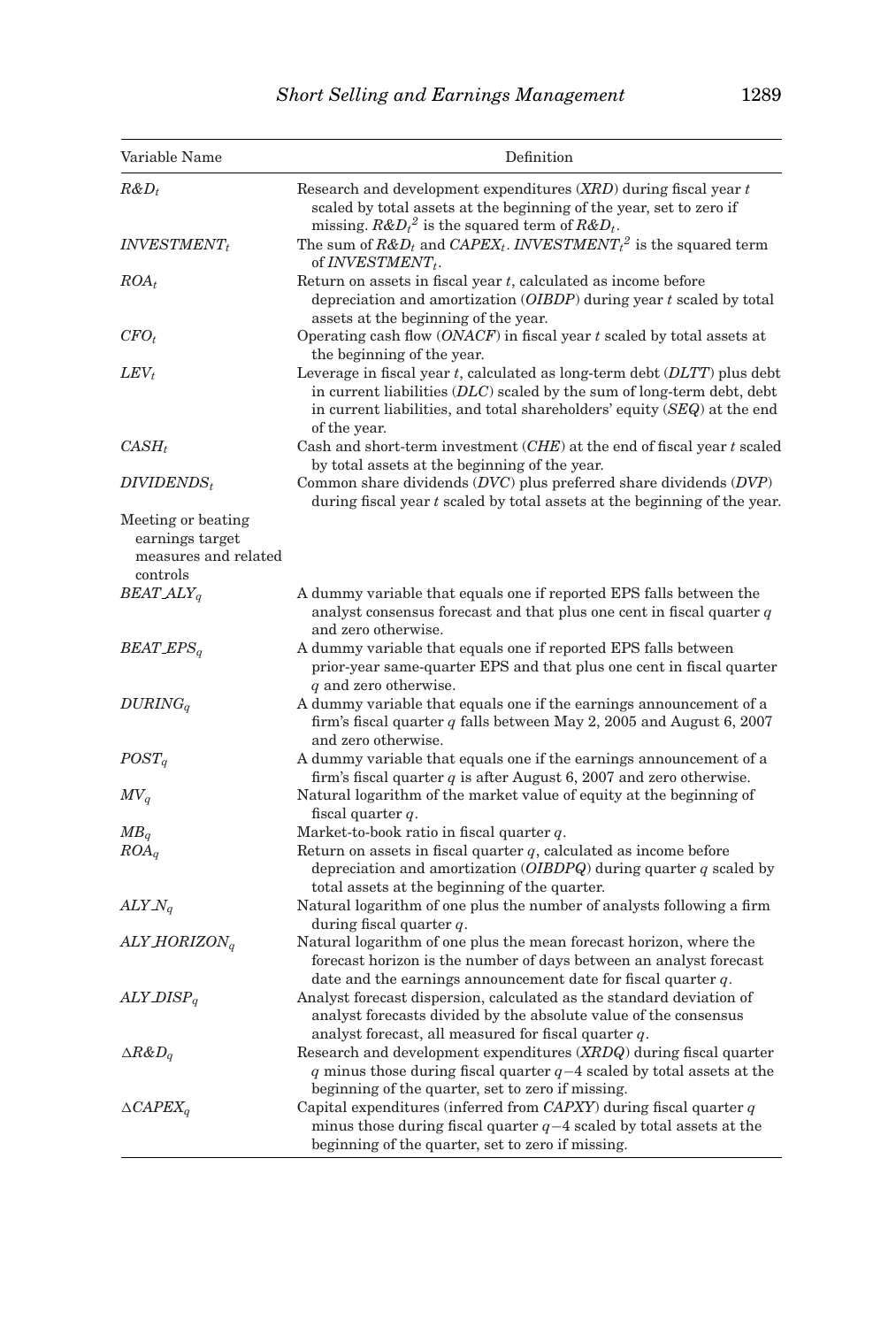| Variable Name                                           | Definition                                                                                                                                                                                                                                                                                                                                                                                                                                                                                                                                                                                                                                                                                          |
|---------------------------------------------------------|-----------------------------------------------------------------------------------------------------------------------------------------------------------------------------------------------------------------------------------------------------------------------------------------------------------------------------------------------------------------------------------------------------------------------------------------------------------------------------------------------------------------------------------------------------------------------------------------------------------------------------------------------------------------------------------------------------|
| $F$ -scores<br><b>HF1</b> (HF2, HF3)                    | <i>HF1</i> is a dummy variable that equals one if the firm's $F1$ is greater than<br>or equal to the $99th$ percentile of the sample, and zero otherwise. $F1$<br>is calculated using the set of coefficient estimates provided in Dechow<br>et al. $(2011)$ based on their Model $(1)$ , which includes balance sheet<br>items to capture accruals quality and financial performance. HF2<br>and $HF3$ are defined similarly, with $F2$ calculated using coefficient<br>estimates from Dechow et al.'s $(2011)$ Model $(2)$ , which also includes<br>nonfinancial measures, and $F3$ calculated using coefficient estimates<br>from their Model (3), which further includes market-based measures. |
| Variables used in the<br>fraud discovery<br>analysis    |                                                                                                                                                                                                                                                                                                                                                                                                                                                                                                                                                                                                                                                                                                     |
| Pre-n fraud caught<br>$(n = 2004, 2005, 2006,$<br>2007) | <i>Pre-2004 fraud caught</i> is a dummy variable that equals one if (i) a firm<br>is identified in the Karpoff et al. $(2016)$ database as having initiated<br>a reporting fraud before July 2004 and (ii) the fraud is revealed after<br>May 2005, and zero if a firm has never been identified to engage in<br>fraud or engaged in fraud but were detected before July 2004.<br>Pre-2005 fraud caught, Pre-2006 fraud caught, and Pre-2007 fraud<br><i>caught</i> are defined similarly to Pre-2004 fraud caught except that<br>they equal one if a firm is identified as having initiated a reporting<br>fraud before July 2005, July 2006, and July 2007, respectively.                         |
| Variables used in the<br>price efficiency analysis      |                                                                                                                                                                                                                                                                                                                                                                                                                                                                                                                                                                                                                                                                                                     |
| $X_t$                                                   | $X_t$ ( $X_{t-1}$ ) is the earnings for fiscal year $t$ ( $t-1$ ), calculated as income<br>before extraordinary items $(B)$ in year $t$ $(t-1)$ scaled by the market<br>value ( <i>PRC</i> × <i>SHROUT</i> ) three months after the end of year $t-1$ . $X3_t$<br>is the aggregate earnings for the three years following fiscal year $t$ ,<br>calculated as the sum of income before extraordinary items in fiscal<br>years $t+1$ , $t+2$ , and $t+3$ scaled by market value three months after<br>the end of year $t-1$ .                                                                                                                                                                         |
| $R_t$                                                   | $R_t$ is the buy-and-hold return for fiscal year t, measured over the<br>12-month period ending three months after the end of year $t$ . $R3_t$ is<br>the buy-and-hold return for the three-year period following fiscal<br>year $t$ , starting three months after the end of year $t$ .                                                                                                                                                                                                                                                                                                                                                                                                            |

# <span id="page-39-5"></span><span id="page-39-4"></span><span id="page-39-2"></span><span id="page-39-1"></span><span id="page-39-0"></span>**REFERENCES**

<span id="page-39-3"></span>Ahmed, Anwer, Gerald Lobo, and Jian Zhou, 2006, Job security and income smoothing: An empirical test of the Fudenberg and Tirole (1995) model, Working paper, Texas A&M University.

Ai, Chunrong, and Edward Norton, 2003, Interaction terms in logit and probit models, *Economics Letters* 80, 123–129.

Alexander, Gordon J., and Mark A. Peterson, 1999, Short selling on the New York Stock Exchange and the effects of the uptick rule, *Journal of Financial Intermediation* 8, 90–116.

Alexander, Gordon J., and Mark A. Peterson, 2008, The effect of price tests on trader behavior and market quality: An analysis of Reg SHO, *Journal of Financial Markets* 11, 84–111.

Angel, James J., 1997, Short selling on the NYSE, Working paper, Georgetown University.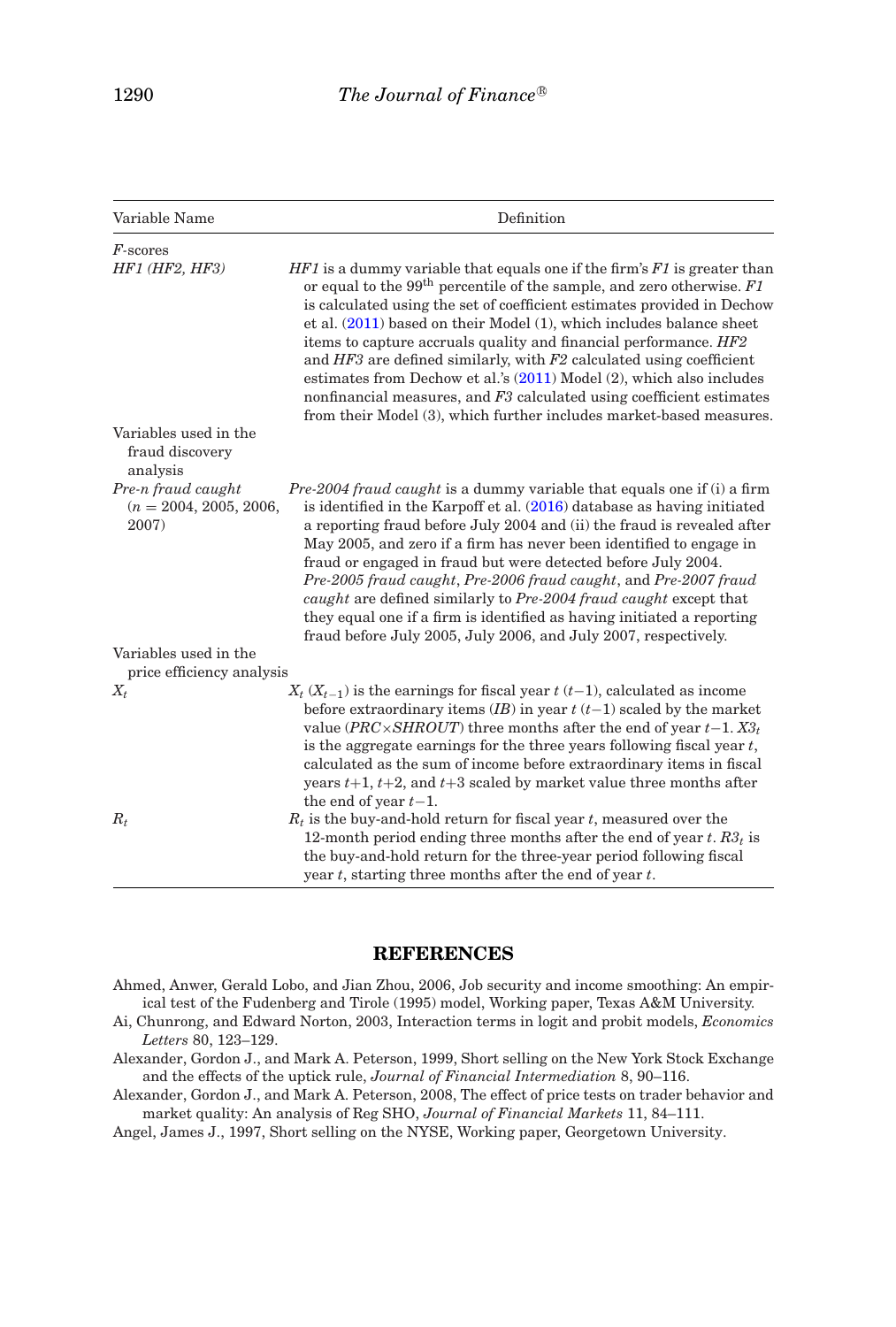- Autore, Don M., Randall S. Billingsley, and Tunde Kovacs, 2011, The 2008 short sale ban: Liquidity, dispersion of opinion, and the cross-section of returns of U.S. financial stocks, *Journal of Banking & Finance* 35, 2252–2266.
- <span id="page-40-20"></span>Ball, Ray, and Philip Brown, 1968, An empirical evaluation of accounting income numbers, *Journal of Accounting Research* 6, 159–178.
- <span id="page-40-13"></span>Beber, Alessandro, and Marco Pagano, 2013, Short-selling bans around the world: Evidence from the 2007–09 crisis, *Journal of Finance* 68, 343–381.
- <span id="page-40-9"></span>Beneish, Messod D., and Mark E. Vargus, 2002, Insider trading, earnings quality, and accrual mispricing, *The Accounting Review* 77, 755–791.
- <span id="page-40-7"></span>Bergstresser, Daniel, and Thomas Philippon, 2006, CEO incentives and earnings management, *Journal of Financial Economics* 80, 511–529.
- <span id="page-40-21"></span>Bernard, Victor L., and Jacob K. Thomas, 1989, Post-earnings-announcement drift: Delayed price response or risk premium? *Journal of Accounting Research* 27, 1–36.
- <span id="page-40-22"></span>Bernard, Victor L., and Jacob K. Thomas, 1990, Evidence that stock prices do not fully reflect the implications of current earnings for future earnings, *Journal of Accounting and Economics* 13, 305–340.
- <span id="page-40-16"></span>Bhojraj, Sanjeev, Paul Hribar, Marc Picconi, and John McInnis, 2009, Making sense of cents: An examination of firms that marginally miss or beat analyst forecasts, *Journal of Finance* 64, 2361–2388.
- <span id="page-40-12"></span>Boehmer, Ekkehart, Charles M. Jones, and Xiaoyan Zhang, 2013, Shackling short sellers: The 2008 shorting ban, *Review of Financial Studies* 26, 1363–1400.
- <span id="page-40-5"></span>Boehmer, Ekkehart, and Juan Wu, 2013, Short selling and the price discovery process, *Review of Financial Studies* 26, 287–322.
- <span id="page-40-6"></span>Bond, Philip, Alex Edmans, and Itay Goldstein, 2012, The real effects of financial markets, *Annual Review of Financial Economics* 4, 339–360.
- <span id="page-40-17"></span>Brown, Lawrence D., and Marcus L. Caylor, 2005, A temporal analysis of quarterly earnings thresholds: Propensities and valuation consequences, *The Accounting Review* 80, 423–440.
- <span id="page-40-8"></span>Burns, Natasha, and Simi Kedia, 2006, The impact of performance-based compensation on misreporting, *Journal of Financial Economics* 79, 35–67.
- <span id="page-40-11"></span>Cao, Bing, Dan Dhaliwal, Adam C. Kolasinski, and Adam V. Reed, 2007, Bears and numbers: Investigating how short sellers exploit and affect earnings-based pricing anomalies, Working paper, McKinsey & Co. Inc.
- <span id="page-40-4"></span>Chang, Eric, Joseph Cheng, and Yinghui Yu, 2007, Short-sales constraints and price discovery: Evidence from the Hong Kong market, *Journal of Finance* 62, 2097–2121.
- <span id="page-40-19"></span>Chen, Honghui, Gregory Noronha, and Vijay Singal, 2004, The price response to S&P 500 index additions and deletions: Evidence of asymmetry and a new explanation, *Journal of Finance* 59, 1901–1930.
- <span id="page-40-1"></span>Christophe, Stephen E., Michael G. Ferri, and James J. Angel, 2004, Short-selling prior to earnings announcements, *Journal of Finance* 59, 1845–1876.
- Da, Zhi, Joseph Engelberg, and Pengjie Gao, 2011, In search of attention, *Journal of Finance* 66, 1461–1499.
- <span id="page-40-18"></span><span id="page-40-14"></span>De Angelis, David, Gustavo Grullon, and Sebastien Michenaud, 2015, The effects of short-selling threats on incentive contracts: Evidence from a natural experiment, Working paper, Rice University.
- <span id="page-40-2"></span>Dechow, Patricia M., Weili Ge, Chad R. Larson, and Richard G. Sloan, 2011, Predicting material accounting misstatements, *Contemporary Accounting Research* 28, 17–82.
- <span id="page-40-3"></span>Dechow, Patricia M., Weili Ge, and Catherine Schrand, 2010, Understanding earnings quality: A review of the proxies, their determinants and their consequences, *Journal of Accounting and Economics* 50, 344–401.
- <span id="page-40-15"></span>Dechow, Patricia M., Richard G. Sloan, and Amy P. Sweeney, 1995, Detecting earnings management, *The Accounting Review* 70, 193–225.
- <span id="page-40-10"></span><span id="page-40-0"></span>Dechow, Patricia M., Richard G. Sloan, and Amy P. Sweeney, 1996, Causes and consequences of earnings manipulation: An analysis of firms subject to enforcement actions by the SEC, *Contemporary Accounting Research* 13, 1–36.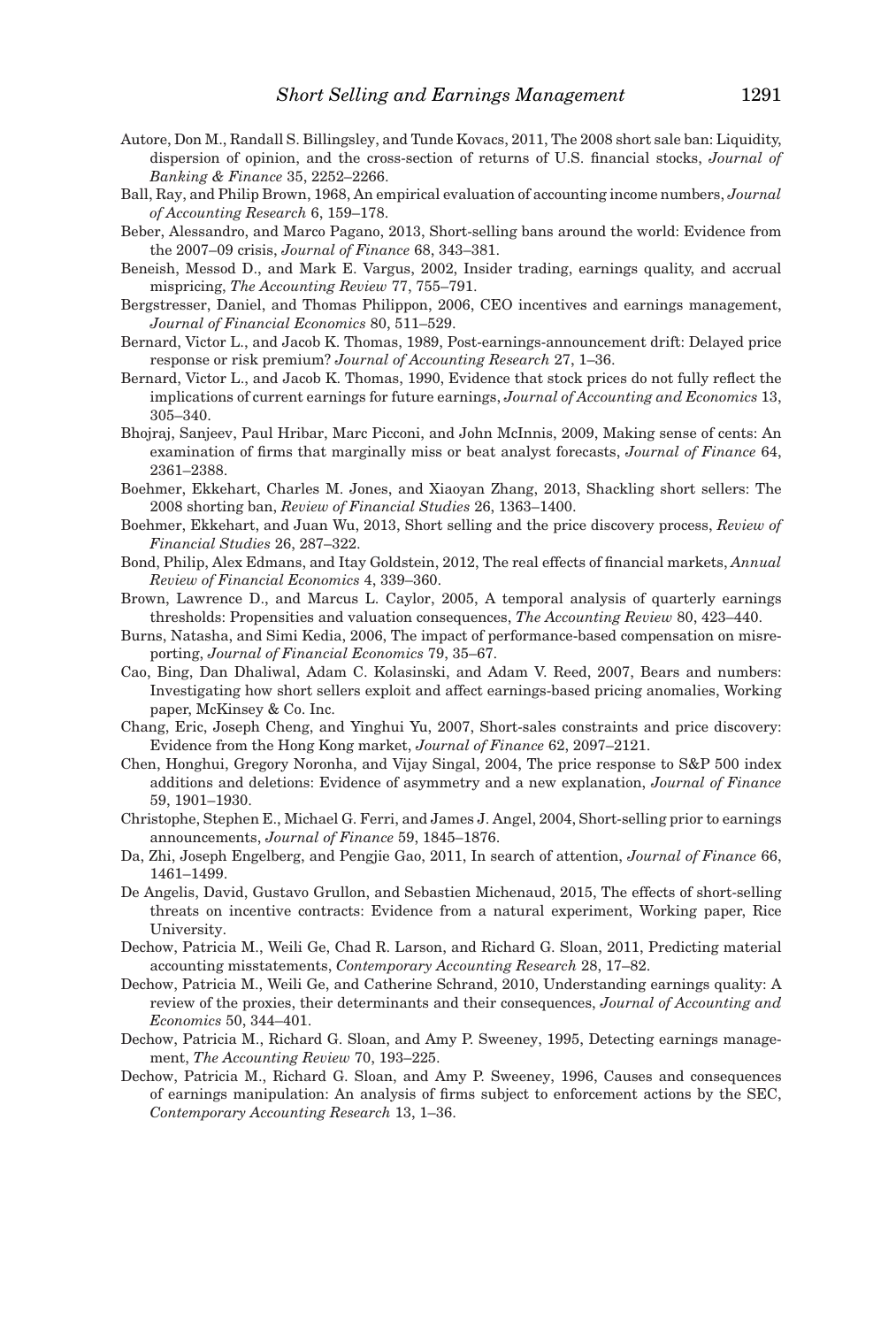- DeFond, Mark L., and James Jiambalvo, 1994, Debt covenant violation and manipulation of accruals, *Journal of Accounting and Economics* 17, 145–176.
- <span id="page-41-11"></span>DeFond, Mark L., and Chul W. Park, 1997, Smoothing income in anticipation of future earnings, *Journal of Accounting and Economics* 23, 115–139.
- <span id="page-41-1"></span>Desai, Hemang, Krishnamurthy Srinivasan, and Venkataraman Kumar, 2006, Do short sellers target firms with poor earnings quality? Evidence from earnings restatements, *Review of Accounting Studies* 11, 71–90.
- <span id="page-41-2"></span>Diether, Karl B., Kuan-Hui Lee, and Ingrid M. Werner, 2009, It's SHO time! Short-sale price tests and market quality, *Journal of Finance* 64, 37–73.
- Edmans, Alex, Vivian W. Fang, and Katharina Lewellen, 2015, Equity vesting and managerial myopia, Working paper, London Business School.
- <span id="page-41-0"></span>Efendi, Jap, Michael Kinney, and Edward P. Swanson, 2005, Can short sellers anticipate accounting restatements? Working paper, University of Texas at Arlington.
- <span id="page-41-10"></span>Efendi, Jap, Anup Srivastava, and Edward P. Swanson, 2007, Why do corporate managers misstate financial statements? The role of option compensation and other factors, *Journal of Financial Economics* 85, 667–708.
- <span id="page-41-19"></span>Fairfield, Patricia M., J. Scott Whisenant, and Teri L. Yohn, 2003, Accrued earnings and growth: Implications for future profitability and market mispricing, *The Accounting Review* 78, 353– 371.
- <span id="page-41-5"></span>Fang, Vivian W., Thomas H. Noe, and Sheri Tice, 2009, Stock market liquidity and firm value, *Journal of Financial Economics* 94, 150–169.
- <span id="page-41-6"></span>Fang, Vivian W., Xuan Tian, and Sheri Tice, 2014, Does stock liquidity enhance or impede firm innovation? *Journal of Finance* 69, 2085–2125.
- <span id="page-41-9"></span>Ferri, Michael G., Stephen E. Christophe, and James J. Angel, 2004, A short look at bear raids: Testing the bid test, Working paper, George Mason University.
- <span id="page-41-20"></span>Friedlan, John M., 1994, Accounting choices of issuers of initial public offerings, *Contemporary Accounting Research* 11, 1–31.
- <span id="page-41-16"></span>Frino, Alex, Steven Lecce, and Andrew Lepone, 2011, Short-sales constraints and market quality: Evidence from the 2008 short-sales bans, *International Review of Financial Analysis* 20, 225– 236.
- <span id="page-41-7"></span>Gerard, Bruno, and Vikram Nanda, 1993, Trading and manipulation around seasoned equity offerings, *Journal of Finance* 48, 213–245.
- <span id="page-41-18"></span>Graham, John, Campbell Harvey, and Shiva Rajgopal, 2005, The economic implications of corporate financial reporting, *Journal of Accounting and Economics* 40, 3–73.
- <span id="page-41-3"></span>Grullon, Gustavo, Sebastien Michenaud, and James Weston, 2015, The real effects of short-selling constraints, *Review of Financial Studies* 28, 1737–1767.
- <span id="page-41-4"></span>Harrison, J. Michael, and David M. Kreps, 1978, Speculative investor behavior in a stock market with heterogeneous expectations, *Quarterly Journal of Economics* 92, 323–336.
- <span id="page-41-13"></span>Hazarika, Sonali, Jonathan M. Karpoff, and Rajarishi Nahata, 2012, Internal corporate governance, CEO turnover, and earnings management, *Journal of Financial Economics* 104, 44–69.
- <span id="page-41-17"></span>He, Jie, and Xuan Tian, 2014, Short sellers and innovation: Evidence from a quasi-natural experiment, Working paper, University of Georgia.
- <span id="page-41-8"></span>Henry, Tyler, and Jennifer Koski, 2010, Short selling around seasoned equity offerings, *Review of Financial Studies* 23, 4389–4418.
- <span id="page-41-14"></span>Hirshleifer, David, Siew H. Teoh, and Jeff J. Yu, 2011, Short arbitrage, return asymmetry, and the accrual anomaly, *Review of Financial Studies* 24, 2429–2461.
- <span id="page-41-22"></span>Jacob, John, Thomas Lys, and Margaret A. Neale, 1999, Expertise in forecasting performance of security analysts, *Journal of Accounting and Economics* 28, 51–82.
- <span id="page-41-23"></span>Jones, Jennifer J., 1991, Earnings management during import relief investigations, *Journal of Accounting Research* 29, 193–228.
- <span id="page-41-21"></span>Kadan, Ohad, Leonardo Madureira, Rong Wang, and Tzachi Zach, 2009, Conflicts of interest and stock recommendations: The effects of the global settlement and related regulations, *Review of Financial Studies* 22, 4189–4217.
- <span id="page-41-15"></span><span id="page-41-12"></span>Karpoff, Jonathan M., Allison Koester, D. Scott Lee, and Gerald S. Martin, 2016, A comparison of proxy and database choice in financial misconduct research, Working paper, University of Washington.